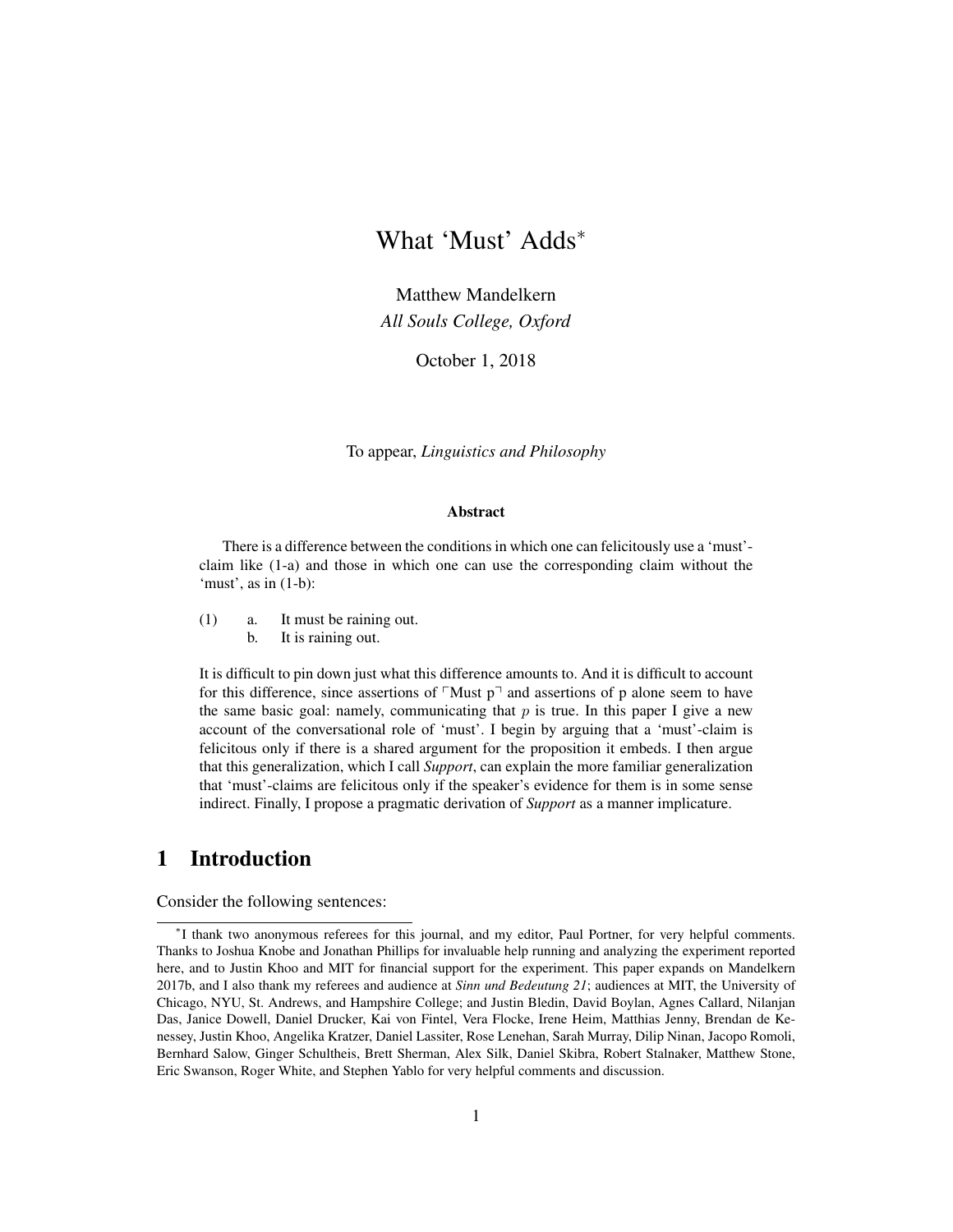#### <span id="page-1-1"></span><span id="page-1-0"></span>(2) a. It must be raining out. [von Fintel and Gillies 2010](#page-38-0) b. It is raining out.

Intuitively, an assertion of [\(2-a\)](#page-1-0) and an assertion of [\(2-b\)](#page-1-1) have the same basic communicative aim: namely, to communicate that it is raining out. Once an assertion of [\(2-a\)](#page-1-0) has been accepted, interlocutors are disposed to accept that it is raining out, as witnessed by the oddness of (3):

(3) ??It must be raining; and moreover, it is raining.

Thus  $(2-a)$  seems to be as strong as  $(2-b)$ . But it does not seem to be stronger than  $(2-b)$ : it is very strange to assert  $(2-a)$  after  $(2-b)$  is already accepted, as witnessed by the oddness of  $(4)$ :

(4) ??It's raining; and moreover, it must be raining.

This suggests that assertions of  $(2-a)$  and  $(2-b)$  carry the same basic information. Yet the conditions in which they can be felicitously asserted differ in subtle ways. Suppose that Jane is in a windowless room, and sees her colleagues come in with wet umbrellas. Then she can assert either [\(2-a\)](#page-1-0) or [\(2-b\).](#page-1-1) But now suppose that Jane is looking out a window at the rain. She can still assert  $(2-b)$ , but an assertion of  $(2-a)$ —'It must be raining out'—would be decidedly odd. Generally speaking, there is a systematic difference between the conditions in which one can felicitously assert a 'must'-claim with complement p, versus the conditions in which one can felicitously assert p alone.<sup>[1](#page-0-0)</sup> Accounting for these differences is a challenge known as Karttunen's Problem;<sup>[2](#page-0-0)</sup> the goal of this paper is to propose a solution to this problem.

The argument of the paper comes in three parts. I begin by trying to get clear on the data: what the difference in felicity conditions between sentences like [\(2-a\)](#page-1-0) and [\(2-b\)](#page-1-1) amounts to. The main claim in the literature, which I call *Indirectness*, is that a 'must'-claim is felicitous only if the speaker's evidence for its prejacent is *indirect*, whereas its bare prejacent can be asserted whether the speaker's evidence is direct or indirect. I argue that, while *Indirectness* is, suitably spelled out, correct, there is another, equally important, generalization which plays a key role in solving Karttunen's Problem: namely, that a 'must'-claim is signficantly degraded unless the speaker ensures there is a salient argument in support of the claim's prejacent. I call this constraint *Support*. Then I show that once we have *Support* clearly in sight, we can derive *Indirectness* through general pragmatic reasoning. This reasoning reduces our judgments about the indirectness of 'must' to judgments about when a sequence of assertions is redundant. Finally, I give a Gricean account of why *Support* arises in the first place.

<span id="page-1-2"></span><sup>&</sup>lt;sup>1</sup>A 'must'-claim is a claim containing an unembedded and unrestricted strong epistemic necessity modal such as 'must,' 'it can't be', etc., read epistemically. I use 'must' as an exemplar of such modals, but my claims here are about strong epistemic necessity modals in general. I use 'p' as a sentence variable; 'p' denotes the proposition expressed by p (suppressing implicit relativization to contexts for readability).

<sup>&</sup>lt;sup>2</sup> Following [von Fintel and Gillies](#page-38-0) [\(2010\)](#page-38-0), who credit [Karttunen](#page-39-1) [\(1972\)](#page-39-1) with bringing the issue to attention.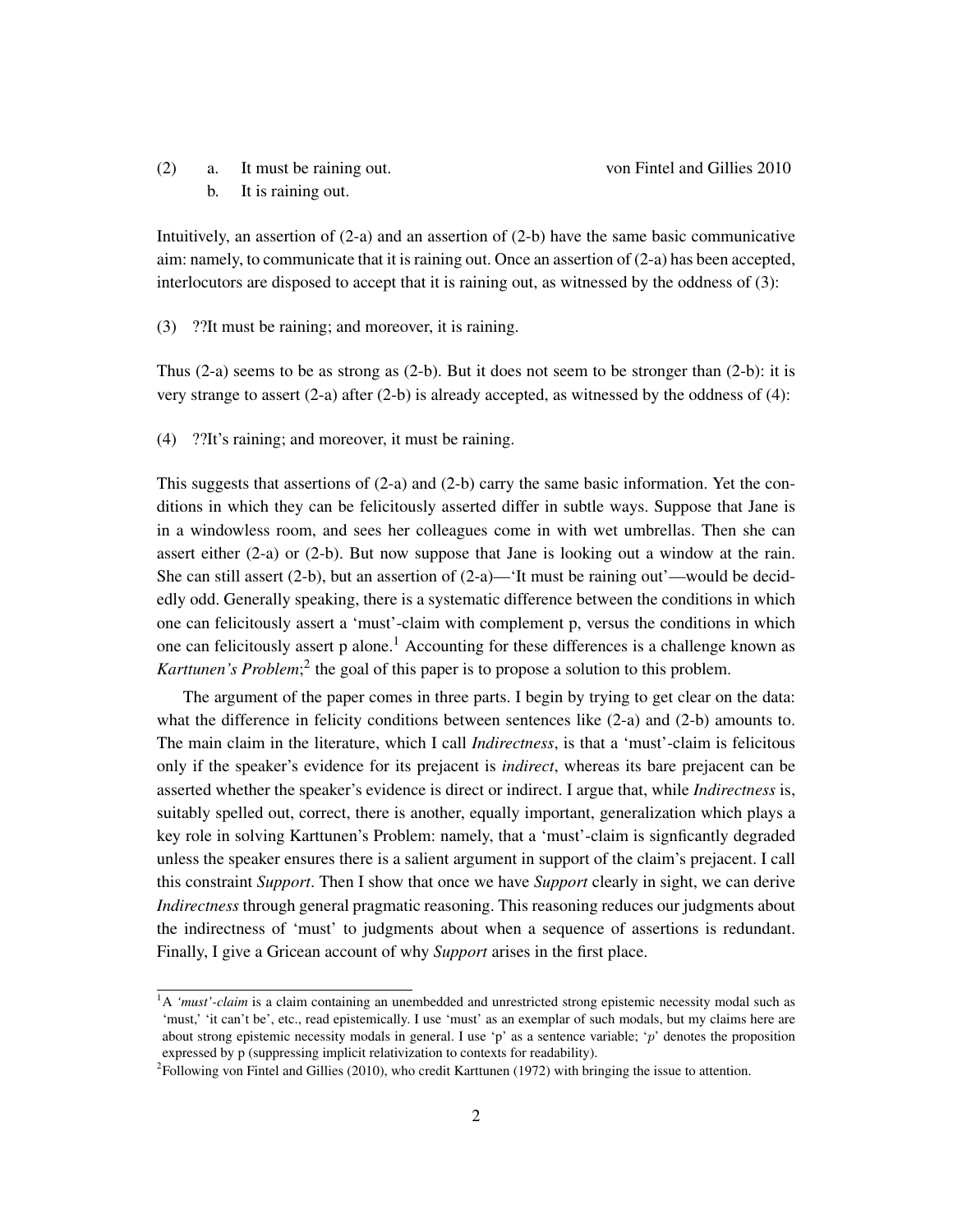# 2 Data

I begin by trying to get clear on the difference in felicity conditions between assertions of  $\Gamma$ Must p $\Gamma$  and p.

# 2.1 *Indirectness*

The main claim in the literature is that the difference amounts to an *indirectness constraint*: [3](#page-0-0)

*Indirectness:* Asserting  $\lceil \text{Must } p \rceil$  is felicitous only if the speaker's evidence for p is indirect.

By contrast, of course, a non-modal claim can be felicitous whether the speaker's evidence is direct or indirect. *Indirectness* is motivated with cases like (5) and (6):

- <span id="page-2-0"></span>(5) [Watching the rain:]
	- a. ??It must be raining.
	- b. It's raining.
- (6) [Seeing your colleagues enter with wet umbrellas:]
	- a. It must be raining.
	- b. It's raining.

[\(5-a\)](#page-2-0) is distinctly weird as compared with (5-b), (6-a), and (6-b). *Indirectness* is the most natural generalization to draw from data like these. *Indirectness* has been well-motivated in the literature, and so I will assume without further discussion that *some* precisification of the principle is correct. More, of course, needs to be said about what counts as "indirect" here, as well as about the source of *Indirectness*, both questions which I return to below (see §[3.4](#page-20-0) in particular). For now, though, note that I do not assume that the concept of indirectness which plays a role in *Indirectness* neatly matches pre-theoretic intuitions about whether evidence is direct or not.[4](#page-0-0) For instance, reliable testimony is (according to some intuitions) *indirect* evidence; but, as [von Fintel and Gillies](#page-38-0) [\(2010\)](#page-38-0) observe, we must treat it as "direct" when it comes to evaluating *Indirectness*, in order to predict the contrast between (7-a) and (7-b):

<sup>&</sup>lt;sup>3</sup>The insight goes back to [Karttunen 1972.](#page-39-1) See [von Fintel and Gillies 2010;](#page-38-0) also [Veltman 1985;](#page-40-0) [Kratzer 2012a;](#page-39-2) [Matthewson 2015;](#page-40-1) [Ozturk and Papafragou 2015;](#page-40-2) [Lassiter 2016;](#page-39-3) [Sherman 2018.](#page-40-3) [Giannakidou and Mari](#page-39-4) [\(2016\)](#page-39-4); [Goodhue](#page-39-5) [\(2017\)](#page-39-5) both argue that this empirical generalization is better explained in terms of partial knowledge, rather than indirectness; but they both still, as far as I can tell, endorse the generalization when understood in a sufficiently broad way, as intended here. As I emphasize in a moment, I am leaving the notion of indirectness intentionally broad and vague here; in what follows, I will propose one particular way of cashing it out, a way which, of course, not all these writers would necessarily endorse.

 $40r$  categories which are encoded as grammatical markers of evidentiality in some languages; see e.g. [Willett 1988;](#page-40-4) [Faller 2002;](#page-38-1) [Aikhenvald 2004.](#page-38-2)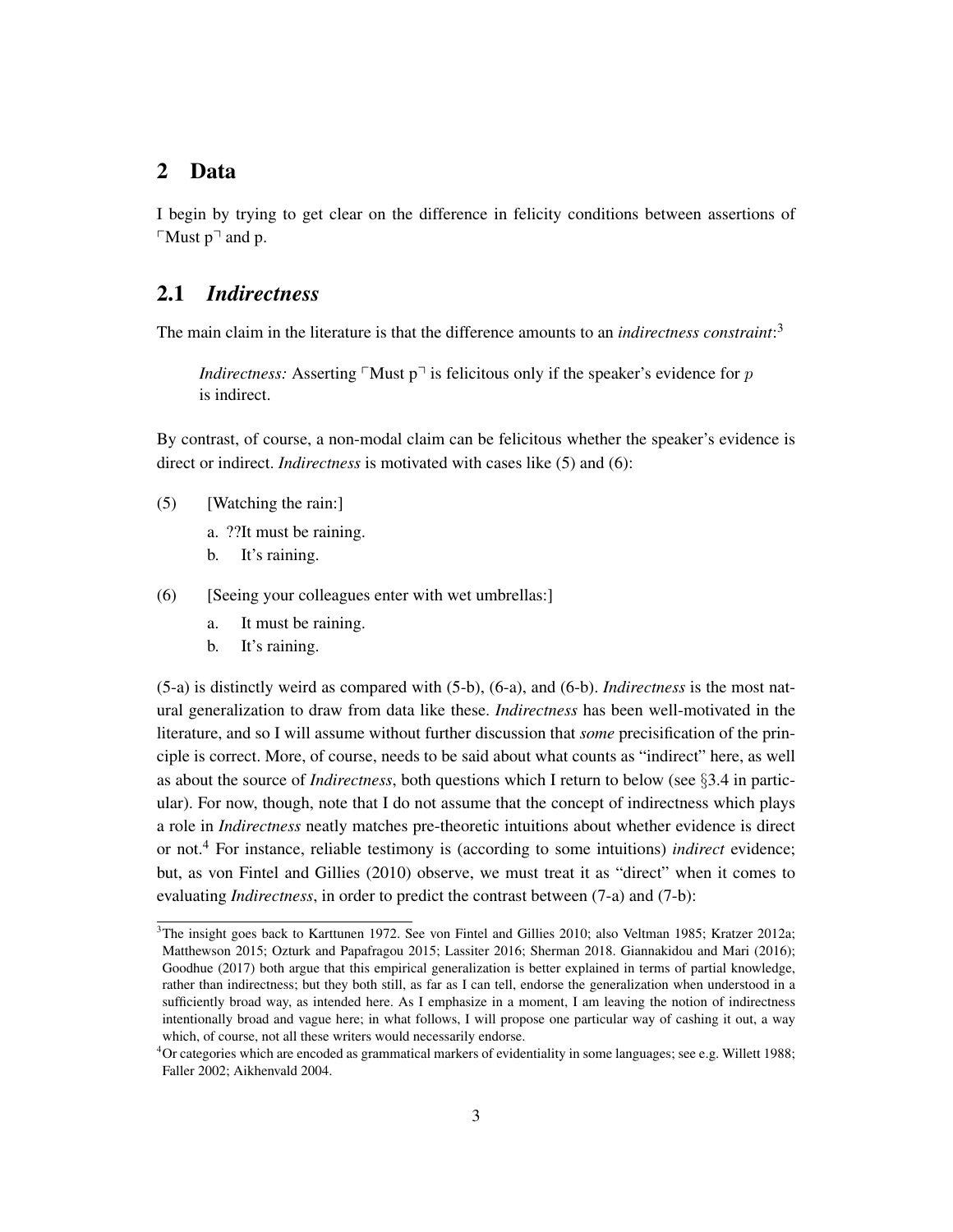- (7) [Tom tells Susie that it is raining. Susie says to Mark:]
	- a. ??It must be raining.
	- b. It's raining.

# 2.2 *Support*

Most of the literature on Karttunen's Problem has focused exclusively on *Indirectness*. But a different thread in the literature has pointed to a further contrast in felicity conditions: in making a 'must'-claim, the speaker must ensure that an argument for its prejacent is salient to all the interlocutors. I call this claim *Support*:

*Support*:  $\lceil M_{\text{M}} \rceil$  is degraded unless there is an argument for p salient to the interlocutors and endorsed by the speaker.

By contrast,  $\lceil \text{Must } p \rceil$  can be felicitous when an argument for p is given. And non-modal claims, or modal claims with weaker epistemic modals ('might', 'should', etc.) can be felicitous with or without an argument.

The key insight in *Support* is due to [Stone](#page-40-5) [\(1994\)](#page-40-5). The claim, however, has not received much discussion in the subsequent literature.[5](#page-0-0) And indeed, the data that motivate *Support* are somewhat less clearcut than those that motivate *Indirectness*. This is not surprising: it can be difficult to determine, in a given context, whether an argument has been made salient. This requires evaluating discourses as a whole, and it requires considering whether an argument has been introduced either by linguistic means or through (possibly tacit) shared background knowledge or accommodation. In the remainder of this section, I will adduce a variety of data to argue that *Support* is indeed required to account for the difference in felicity conditions between  $\ulcorner$  Must p $\urcorner$  and p, as well as the difference in felicity conditions between  $\ulcorner$  Must p $\urcorner$  and modal claims of other strengths.

I begin by considering a variety of cases which bring out the need for *Support*. Consider first (8):

- <span id="page-3-0"></span>(8) [Patch the rabbit sometimes gets into the cardboard box where her hay is stored. On his way out the door, Mark hears a snuffling from the box and thinks to himself, 'Patch must be in the hay box.' When he gets to school, Bernhard asks him how Patch is doing.]
	- a. [Mark:] ?? She's great. She must have gotten into the hay box this morning.
	- b. [Bernhard:] Cute!

Suppose the conversation ends here, and assume that Bernhard doesn't know anything about Patch's set-up at Mark's house, or in general anything which might help him figure out why Mark thinks that Patch was in the box of hay. There is something distinctly odd about this

<sup>&</sup>lt;sup>5</sup>It is taken up briefly in [Murray 2014,](#page-40-6) [Silk 2016,](#page-40-7) [Swanson 2015,](#page-40-8) and [Lassiter 2016.](#page-39-3)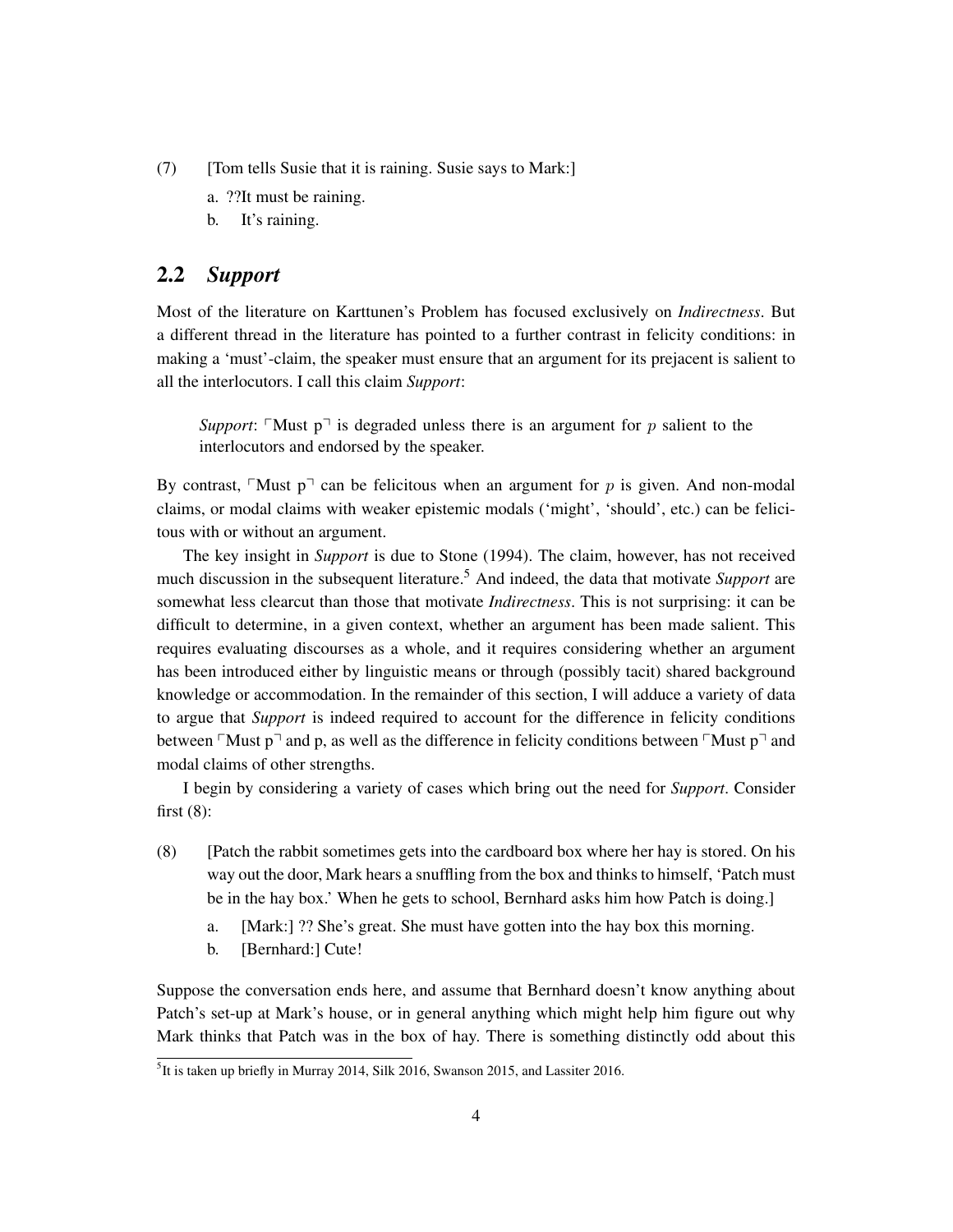exchange. Intuitively, what Mark has said needs more elaboration; either Mark should have proffered reasons to think that Patch was in the hay box, or Bernhard should have asked him for reasons, perhaps by saying, 'Why do you say that?' Here is a more felicitous version of Mark's assertion in (8):

<span id="page-4-0"></span>(9) She's great. I heard a snuffling from the box of hay on my way out—she must have gotten into the box.

Now suppose the conversation ends here. This exchange has none of the peculiarity of [\(8\).](#page-3-0) What does this show? First, note that a non-modal variant of [\(8\)](#page-3-0) is perfectly fine:

- <span id="page-4-1"></span>(10) a. [As in [\(8\),](#page-3-0) except Mark says:] She's great. She got into the box of hay this morning.
	- b. [Bernhard:] Cute!

The non-modal variant on [\(9\)](#page-4-0) is likewise fine. The infelicity of [\(8\)](#page-3-0) thus seems to be due to the use of 'must'. But note that Mark's evidence regarding Patch's whereabouts is exactly the same in [\(8\)](#page-3-0) as in [\(9\).](#page-4-0) Moreover, *Indirectness* is satisfied—Mark's evidence about Patch's whereabouts is indirect—so *Indirectness* cannot explain the contrast between them. By contrast, *Support* predicts precisely the pattern we observe: namely, that [\(8\)](#page-3-0) will be relatively degraded—since no argument for the prejacent is made salient—while [\(9\)](#page-4-0) and [\(10\)](#page-4-1) will be more acceptable.

Cases like this provide our first piece of evidence for *Support*. Before giving further cases, I will say a bit more about what *Support* amounts to. First, what does an *argument* amount to in this context? I will treat an argument for  $p$  as a set of propositions which the speaker is commonly recognized to believe provides reason to believe p—either by deductively entailing its conclusion; by inductively supporting the conclusion; or by showing how the conclusion follows from what is already accepted.

Second, what does *salience* amount to? I won't say much about this, but a few features are worth noting. First, an argument need not itself be common ground, i.e. need not itself be commonly accepted in the conversation, to count as salient.<sup>[6](#page-0-0)</sup> One can felicitously assert an argument conjoined with a 'must'-claim, even if the argument has not yet been (and never is) accepted by all the speakers (if Bernhard doesn't believe me that I heard a snuffling from the box of hay, this does not render [\(9\)](#page-4-0) infelicitous). The sense in which an argument Γ must be salient is rather that it must be common ground that the speaker takes  $\Gamma$  to provide reason to believe the prejacent of her 'must'-claim, and that she is proposing to add  $\Gamma$  to the common ground. I will refer to an argument with this status as 'salient', 'shared', or 'publicly available'; I have in mind this somewhat technical sense throughout.

An important point about salience is that an argument can be salient without being made

<sup>6</sup> See e.g. [Stalnaker 1970,](#page-40-9) [2002,](#page-40-10) [2014.](#page-40-11)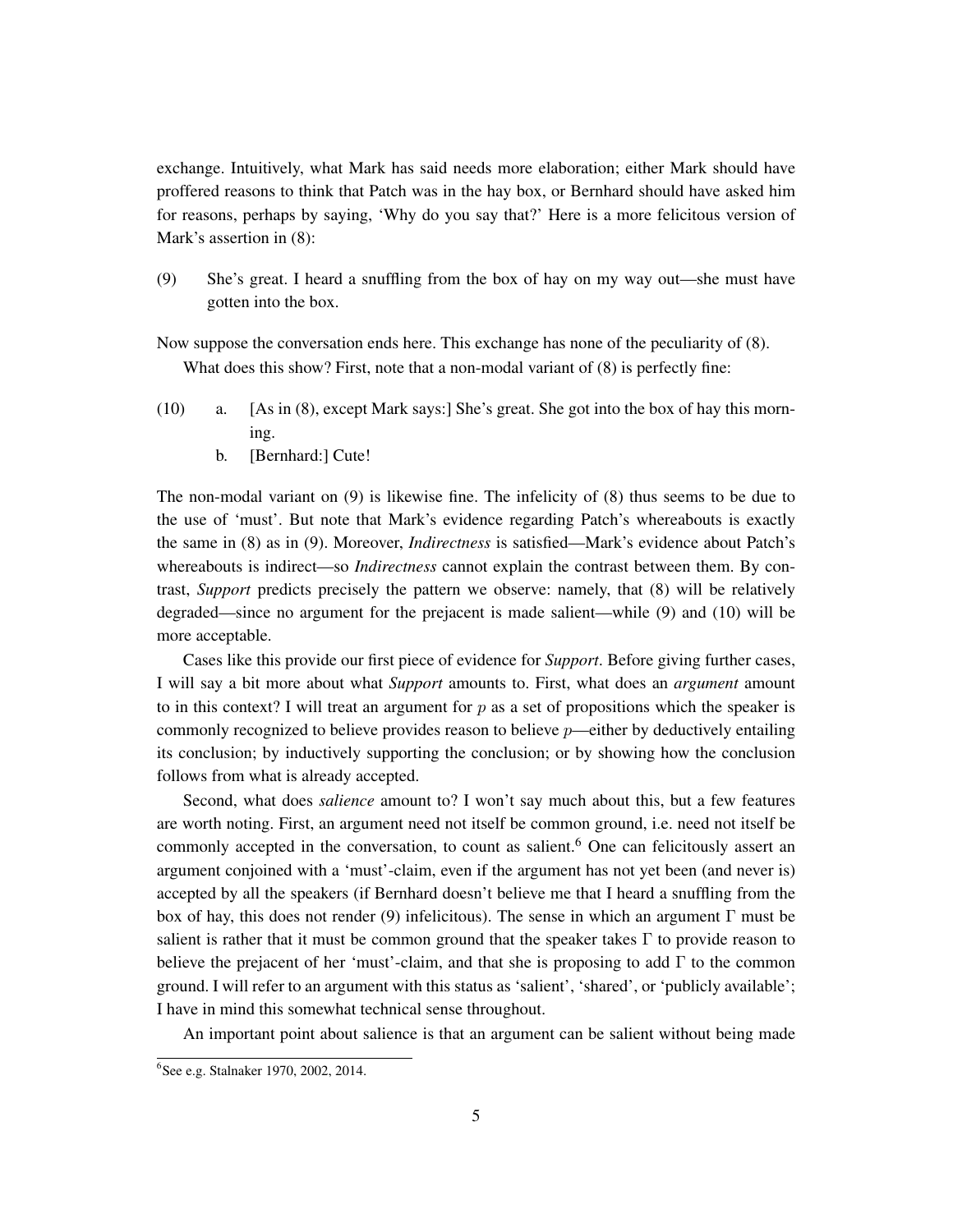explicit, as in (11):

(11) [Bernhard and Mark are in the bunny's room, and can both hear snuffling from the box of hay. Mark:] Patch must be in the hay box.

Here, the premise that merits Mark's conclusion—that Mark can hear snuffling from the box is salient, and the 'must'-claim is acceptable.

Another noteworthy feature of the notion of salience in question is that the argument need not be salient *at the time of the assertion*; it can be provided shortly after the assertion, as in (12):

- (12) a. [As in [\(8\),](#page-3-0) but Mark says] Patch must have gotten into the box of hay.
	- b. [Bernhard:] Why do you say that?
	- c. [Mark:] I heard her snuffling around when I was leaving.

A final important fact about the salient argument in question is that it must be endorsed by the speaker of the 'must'-claim. To see this, compare the following:

- (13) a. Patch must have gotten into the box of hay; John told me that he heard her snuffling around in there.
	- b. ??Patch must have gotten into the box of hay; John told me that he heard her snuffling around in there, though John often lies about things like that.

An argument which is salient but not endorsed, as in (13-b), clearly does not satisfy *Support*.

# 2.3 More cases

We find further confirmation of *Support* when we turn our attention to a broader range of parallel cases. Consider (14), adapted from [Murray 2014:](#page-40-6)

- (14) [Sarah works in a windowless building. On her way to a meeting, she sees her coworker Jim enter the building, carrying a wet umbrella. Sarah concludes from this that it's raining out. Sarah enters the meeting. Her colleague Thomas, who didn't see Jim carrying a wet umbrella, asks, 'What's the weather like?' Sarah responds:]
	- a. ??It must be raining out.
	- b. It's raining out.
	- c. It must be raining out; I just saw Jim come in with a soaking wet umbrella.
	- d. It's raining out; I just saw Jim come in with a soaking wet umbrella.

[Thomas replies: Oh, too bad. Ok, let's talk about the agenda for this meeting.]

As *Support* predicts, (14-a)—the variant with 'must', but without an argument—is odd, while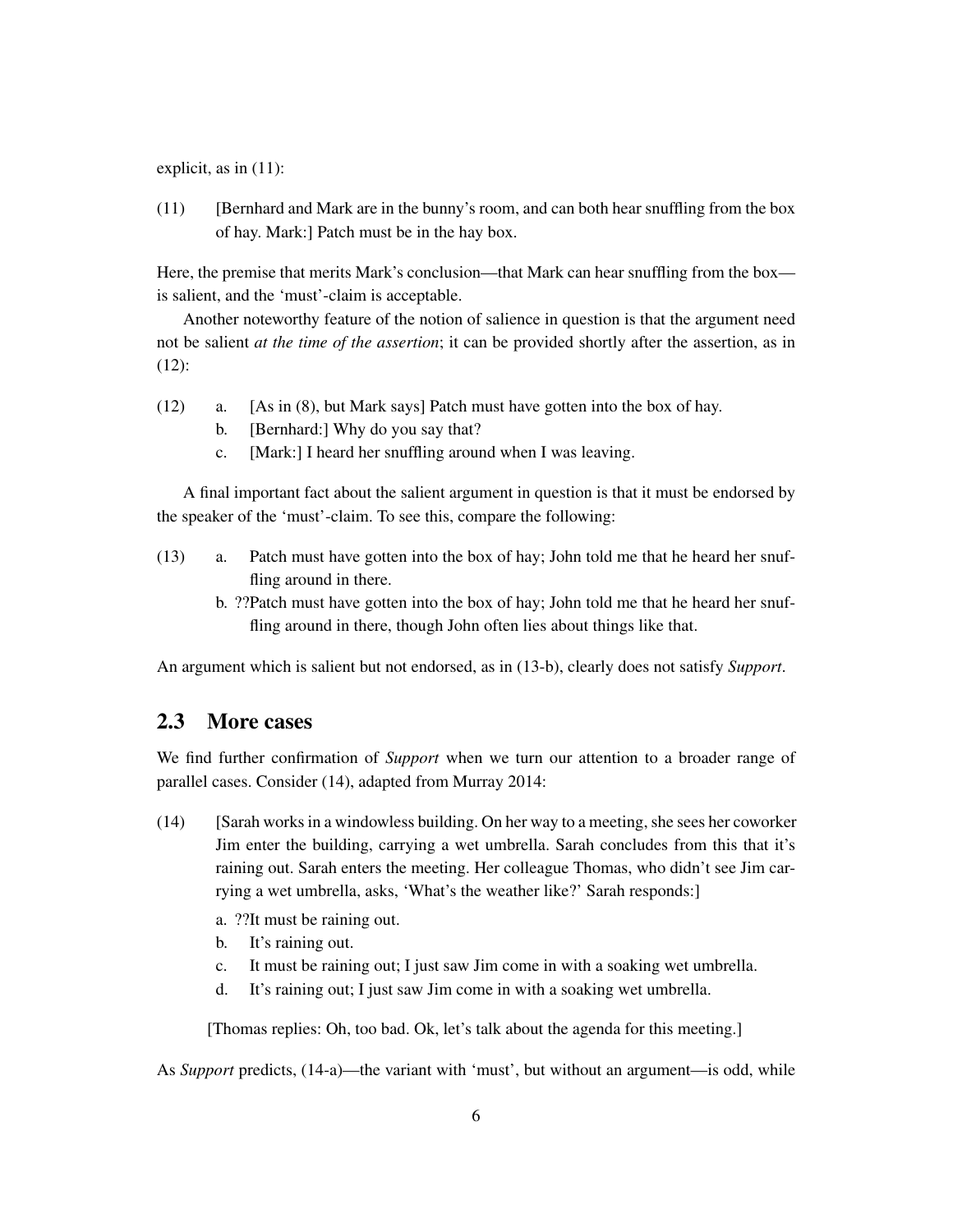the other variants ('must' with an argument, and non-modal claims with or without an argument) are felicitous. We find a similar pattern in (15):

- (15) [Jane is in her first year of college. She doesn't have a clear sense of how she is doing in school. She meets with her professors, who tell her she is doing well; she thus concludes that she is doing okay. She goes in to meet with her adviser to talk about course registration. Her adviser doesn't know about the conversations she's had with her professors. Her adviser asks: 'So, how are you doing in your classes?' Jane responds as follows:]
	- a. ??I must be doing okay!
	- b. I'm doing okay!
	- c. I must be doing okay: I've spoken to all my professors and they told me I'm doing fine.
	- d. I'm doing okay: I've spoken to all my professors and they told me I'm doing fine.

[Her adviser replies: 'Good, I'm happy to hear that. Ok, on to our business for today: let's discuss your registration for next term.']

Again, as *Support* predicts, (15-a) is marked, while the other variants are fine.

The next example illustrates the contrast of 'must'-claims without an argument not only to 'must'-claims with an argument and non-modal claims with or without an argument, but also to epistemic modal claims of other strengths (responses are labeled for ease of reference):

- <span id="page-6-0"></span>(16) [Two friends, Scott and Mark, are discussing summer plans. Scott asks Mark: 'Do you think you'd be free to go fishing in a few months, say in the first week of September?' Mark responds:]
	- a. [-arg, +must] ?? Yeah, I must be off work that Monday. Where would you want to go?
	- b. [+arg, +must] Yeah, that Monday is Labor Day, so I must be off work. Where would you want to go?
	- c. [-arg, -modal] Yeah, I'm off work that Monday. Where would you want to go?
	- d. [+arg, -modal] Yeah, that Monday is Labor Day, so I'm off work. Where would you want to go?
	- e. [-arg, +should] Yeah, I should be off work that Monday. Where would you want to go?
	- f. [+arg, +should] Yeah, that Monday is Labor Day, so I should be off work. Where would you want to go?
	- g. [-arg, +might] Yeah, I might be off work that Monday. Where would you want to go?
	- h. [+arg, +might] Yeah, that Monday is Labor Day, so I might be off work. Where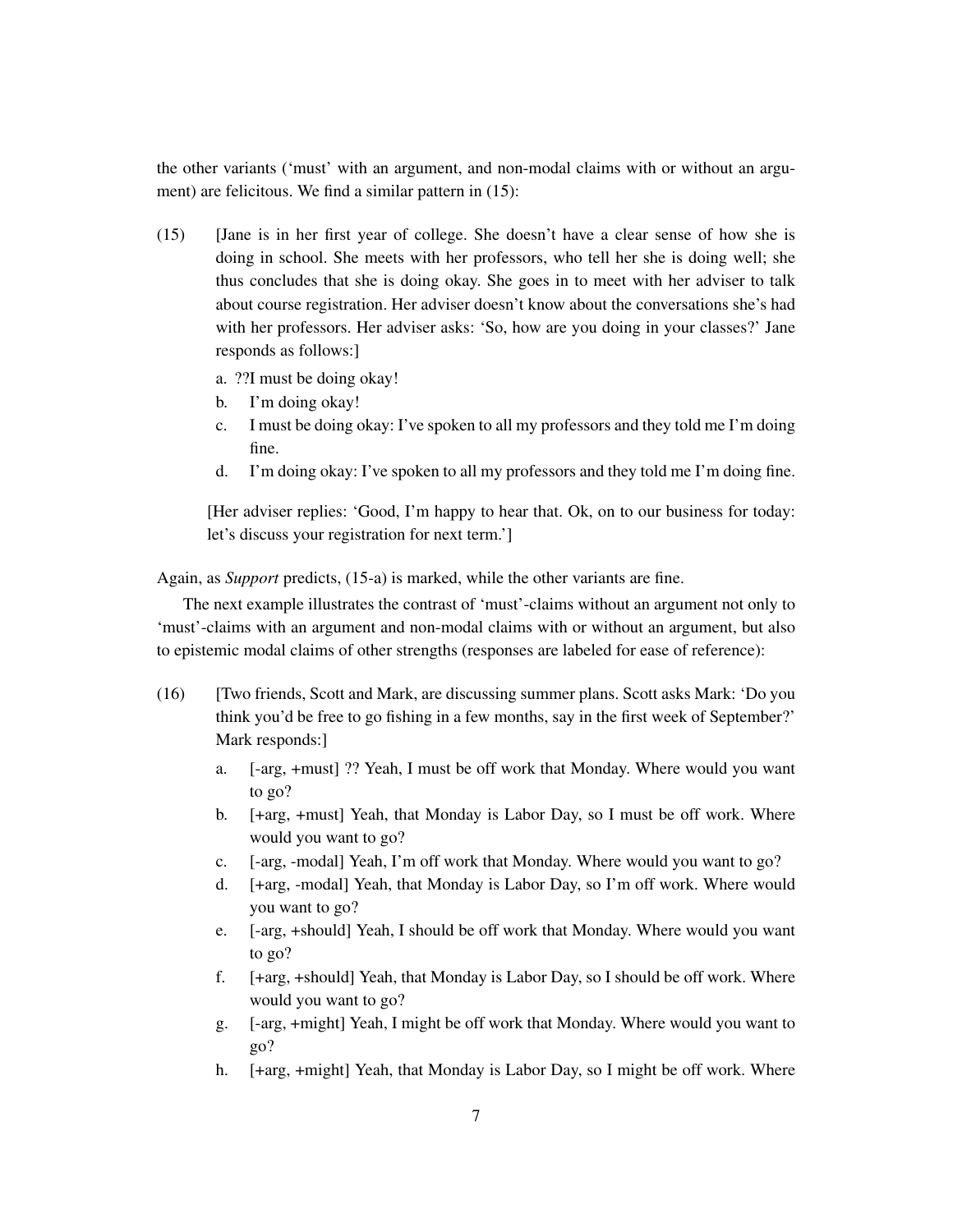would you want to go?

- i. [-arg, +probably] Yeah, I'm probably off work that Monday. Where would you want to go?
- j. [+arg, +probably] Yeah, that Monday is Labor Day, so I'm probably off work. Where would you want to go?

Assuming that Mark doesn't remember that the first Monday in September is Labor Day, the 'must'-claim in (16-a) without further explanation is marked, whereas all the other variants— 'must' with an argument, as well as non-modal, 'should', 'might', and 'probably'—are perfectly acceptable as is.

Two further examples illustrate an important point regarding *Support*: an argument can be shared even if it is not spelled out explicitly, but instead is quietly accommodated. (17) is taken from a radio show:

(17) Mozart wrote the Stadler quintet for his friend Anton Stadler, who must have been a marvelous clarinetist.

The announcer does not give an explicit argument that Anton Stadler was a good clarinetist, but it is easy to recover from context. Second, suppose my phone rings; I can say:

(18) This must be my brother; let me take this.

It is, again, easy for you to recover my reasons for saying this from the context (I must be expecting a call from my brother). (Some subtlety is required here. In general, when someone asserts  $\Gamma$ Must p $\Gamma$ , you can always thereby gather from that some reason to believe p, namely, that the speaker has proposed to update with  $p$ . So the contrasts we have seen suggest that the argument needed to satisfy *Support* must be more substantive than just *that the speaker believes p*. I return to this point in §[4.2.](#page-27-0))

Another piece of evidence for *Support* comes from naturalistic written examples. [Lassiter](#page-39-3) [\(2016\)](#page-39-3) discusses a range of examples taken from genealogical discussion boards, noting that 'Ancestry.com users frequently provide an explicit specification of the evidence used to arrive at a *must* conclusion'. Here's one example, taken from *The Plymouth Colony Archive Project*, slightly altered to improve flow across the variants below:

(19) [+arg, +must] Goodman. . . is listed as one of those who received land in 1623 (PCR 12: 4). However, he is not listed among those who were part of the cattle division of 1627—the year we are interested in here; he must have died before then.

A variant which omits the argument for the 'must'-claim, as in (20-a), is felt to be missing something, if nothing more is said on the subject. By contrast, a non-modal variant with or without that material sounds fine, as do variants with 'might' and 'likely':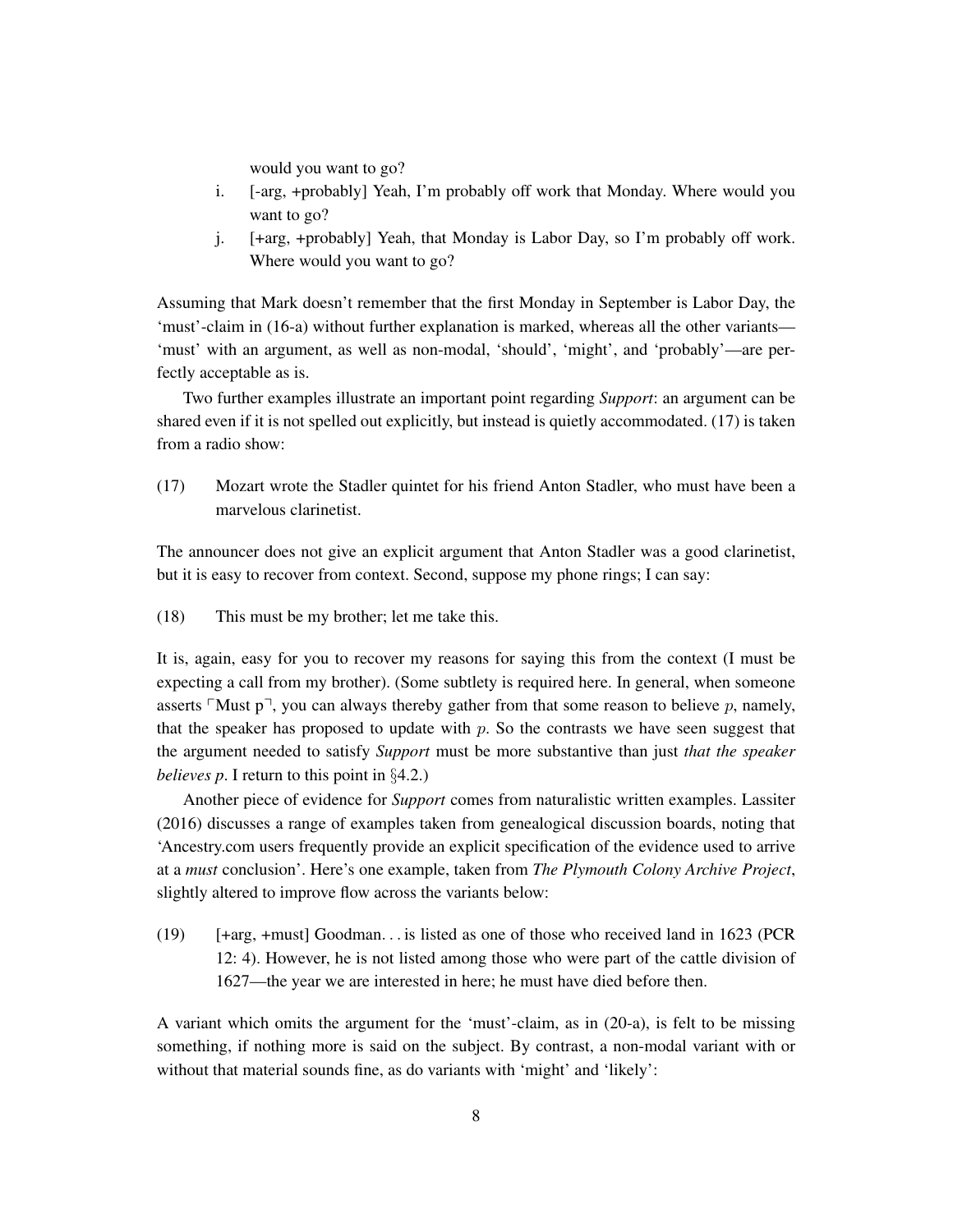- (20) a. [-arg, +must] ?? Goodman. . . is listed as one of those who received land in 1623 (PCR 12: 4). However, he must have died before 1627, the year we are interested in here.
	- b. [-arg, -modal] Goodman. . . is listed as one of those who received land in 1623 (PCR 12: 4). However, he died before 1627, the year we are interested in here.
	- c. [+arg, -modal] Goodman. . . is listed as one of those who received land in 1623 (PCR 12: 4). However, he is not listed among those who were part of the cattle division of 1627—the year we are interested in here; he died before then.
	- d. [-arg, +may] Goodman. . . is listed as one of those who received land in 1623 (PCR 12: 4). However, he may have died before 1627, the year we are interested in here.
	- e. [+arg, +may] Goodman. . . is listed as one of those who received land in 1623 (PCR 12: 4). However, he is not listed among those who were part of the cattle division of 1627—the year we are interested in here; he may have died before then.
	- f. [-arg, +likely] Goodman. . . is listed as one of those who received land in 1623 (PCR 12: 4). However, he likely died before 1627, the year we are interested in here.
	- g. [+arg, +likely] Goodman. . . is listed as one of those who received land in 1623 (PCR 12: 4). However, he is not listed among those who were part of the cattle division of 1627—the year we are interested in here; he likely died before then.

Comparing 'must' with other words that might at first glance seem to work in a similar way, like 'apparently', can help bring out the plausibility of *Support*. Consider (21), adapted from a television spy drama:

- <span id="page-8-1"></span><span id="page-8-0"></span>(21) a. The suspect is fleeing south. We've sent agents ahead to Mattapan.
	- b. Why Mattapan?
		- (i) ??The Russians must have a safe-house there.
		- (ii) Apparently the Russians have a safe-house there.
		- (iii) The Russians have a safe house there.
		- (iv) The Russians might have a safe-house there.
		- (v) The Russians probably have a safe-house there.

If the conversation ends here, then  $(21-b-i)$  is peculiar in a way that the 'apparently', nonmodal, 'might', and 'probably' variants are not. 'Apparently' is of particular interest here, since 'apparently', like 'must', is constrained by a form of *Indirectness*; but 'apparently', un-like 'must', is acceptable here without an argument.<sup>[7](#page-0-0)</sup> This helps illustrate the separability of

<sup>&</sup>lt;sup>7</sup>I assume that the indirectness constraint for 'apparently' is somehow lexically encoded. An anonymous referee for this journal rightly points out that this might provide support for a divided strategy, on which *Support* and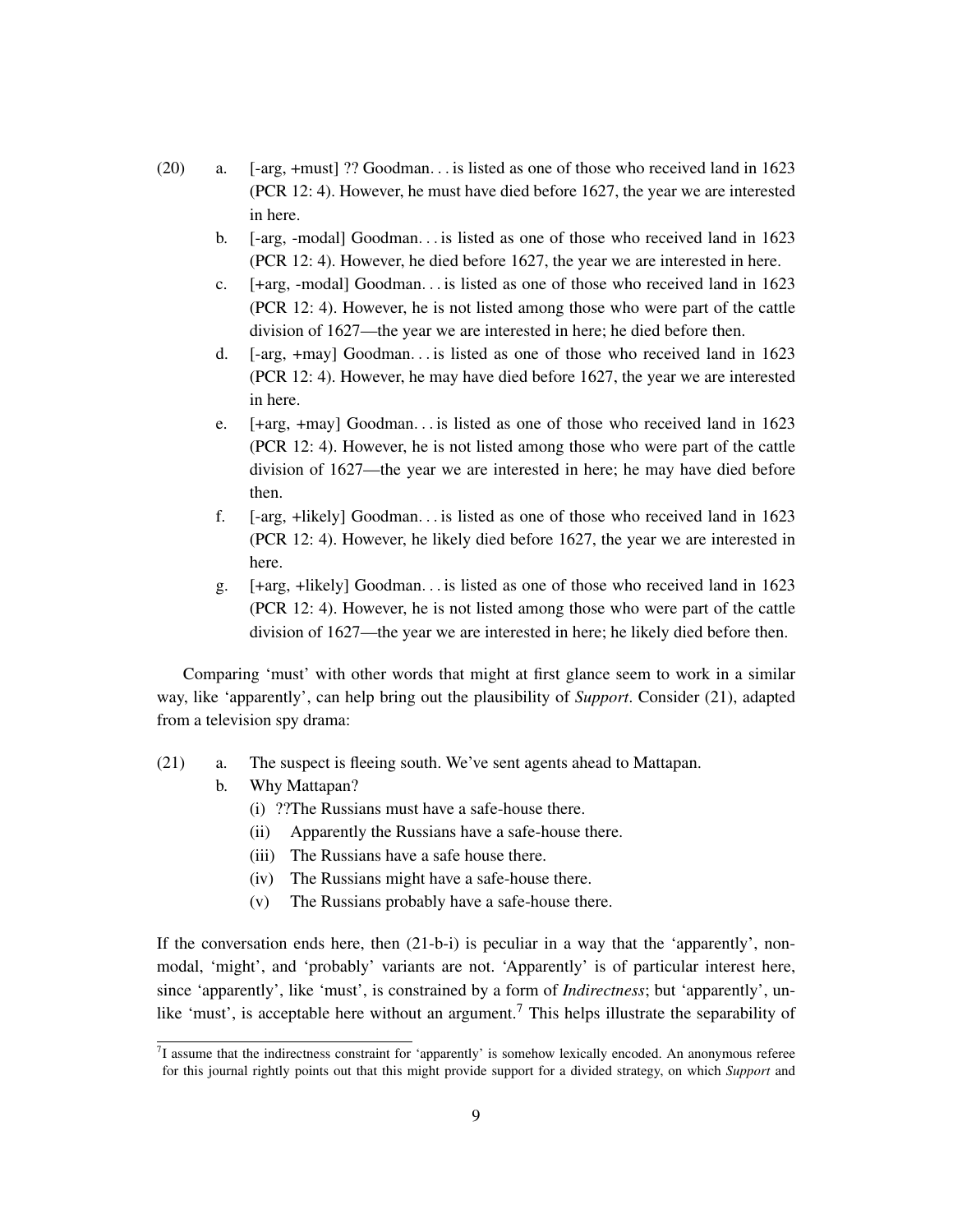*Indirectness* from *Support*, a point I will return to.

Finally, I note that informal polling suggests the contrasts reported here seem to be robust across strong epistemic necessity modals in English (see §[4.1](#page-25-0) for further discussion of 'can't') and other languages.<sup>[8](#page-0-0)</sup>

#### 2.4 Experimental results

The intuitions reported in the last section provide evidence for *Support*. Informal polling suggests these intuitions are robust. In this section, I present the results of an experiment which provides further support for these judgments.

301 participants were recruited from Amazon Turk (https://www.mturk.com/). All participants were based in the United States. We excluded from the analysis anyone who was not a native English speaker and anyone who completed the study in 30 seconds or less, leaving us with 273 participants. The stimuli in the experiment comprised the scenario in [\(16\)](#page-6-0) along with the eight possible responses there, which, again, vary as to whether there was an argument or not (the *argument condition*) and as to whether a modal was used, and if so, which of three options—'must', 'might', or 'should'—was used (the *modal condition*). Each participant received the scenario, plus one of the eight possible responses, and then was asked:

Please tell us how natural you think Mark's response was on the scale below.

The participant responded to this prompt by dragging a marker on a continuous scale from 0 to 100, with '0' labelled 'completely unnatural' and '100' labelled 'completely natural'.

Each participant saw four scenarios total, one from each modal condition, chosen at random within that condition as to whether or not it included an argument. The order of the scenarios was randomized. The scenario was designed so that all four modal conditions are reasonable to use as a response to Scott's question, and it was designed so that Mark's follow-up ('Where would you want to go?') makes clear that he is moving on from his answer to the question, suggesting that further information regarding his work schedule will not be forthcoming.

*Support* predicts that participants will find the [-arg, +must] condition degraded as compared with the seven other conditions ([+arg, +must], as well as all other modal conditions with or without an argument). Participant responses, which are summarized in Figure [1,](#page-10-0) show precisely this effect: participants found the [-arg, +must] condition substantially degraded (around

*Indirectness* have independent sources (which may coincide, as in 'must', and may diverge, as for 'apparently'). But there is evidence that the status of the indirectness constraint for words like 'apparently' is different from the status of the corresponding constraint for 'must'. For instance, although reliable testimony does not count as indirect for 'must', it seems to for 'apparently'. Suppose John tells us that it's hailing out. Then 'Apparently it's hailing out' is perfectly fine.

<sup>8</sup> Informants who confirm the predicted contrast in Bengali, French, German, Hindi, Japanese, Russian, Spanish, Swiss German, and Turkish; more careful research needs to be done to more thoroughly explore the cross-linguistic picture.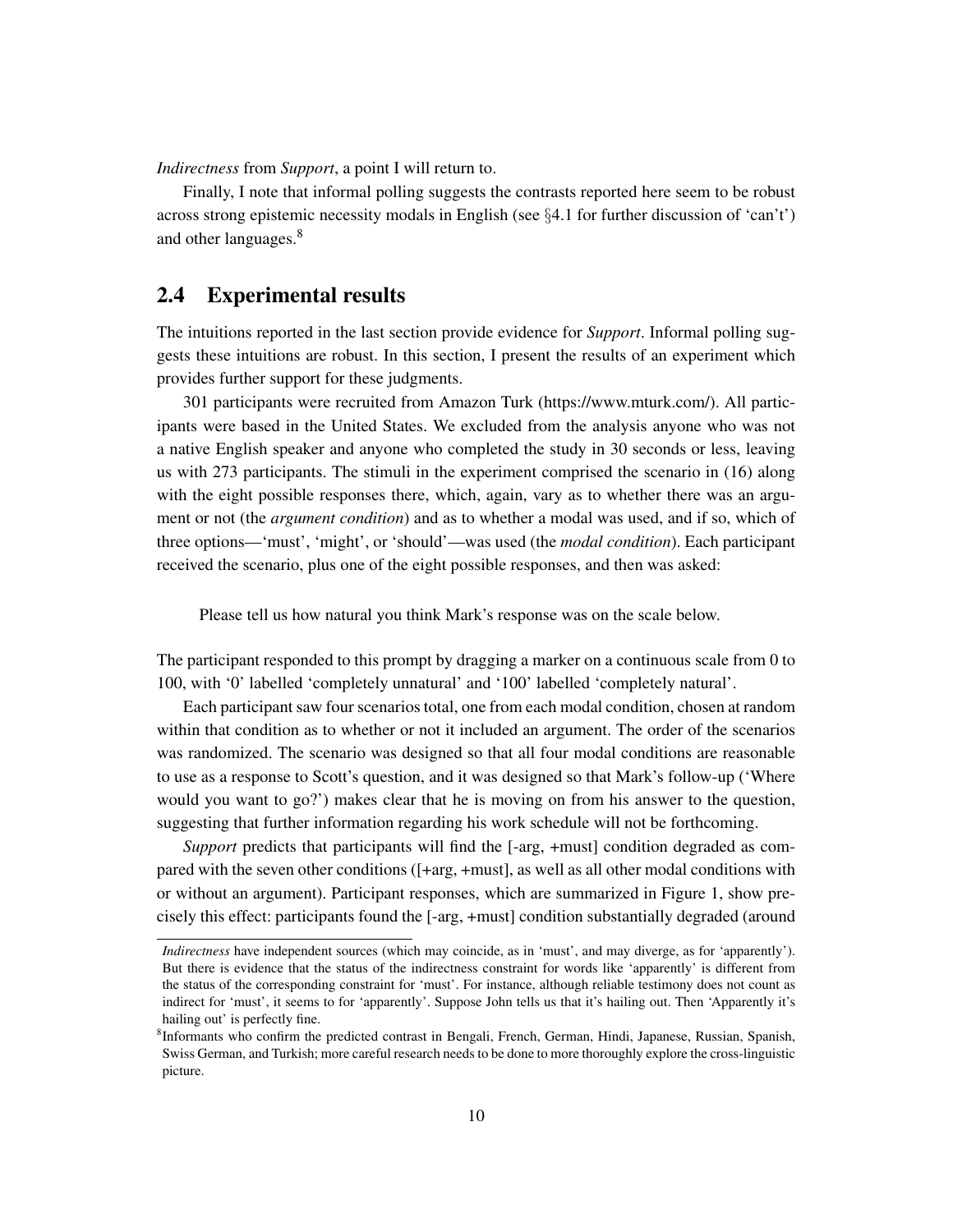the mid-point on the scale of naturalness judgments), as compared with all the conditions (which were around the three-quarter point on the scale of naturalness judgments).



<span id="page-10-0"></span>Figure 1: Mean ratings by condition. Error bars show 95% confidence intervals.

Analysis of participants' naturalness ratings revealed a significant interaction between the modal condition ('must' vs. 'should' vs. 'might' vs. non-modal) and the argument condition  $(F(3, 809) = 11.2, p < 0.001)$ . To investigate the cause of this interaction effect, we separately analyzed participants' ratings within each modal condition for the [+/-arg] conditions. Within the [-arg] condition, as predicted, participants found Mark's response with 'must' to be substantially degraded—around the mid-point on the scale of naturalness (Mean  $= 57.20, SD =$ 28.86)—by contrast to all the other modal conditions, which they judged around the threequarters mark on the scale of naturalness  $(t's > -6.08, p's < .001, d's > 0.74)$ . Things were entirely otherwise in the [+arg] condition, however, where participants found Mark's response to be quite natural (around the three-quarters mark) in all modal conditions, including the 'must' condition. Specifically, participants found 'must' to be significantly more natural when an argument was included (Mean  $= 74.55, SD = 23.51$ ) as compared to 'must' without an argument  $(t(257.9) = -5.43, p < .001, d = 0.66)$ . Participants found the other modal conditions with an argument to be roughly equally good, again around the three-quarters mark; partici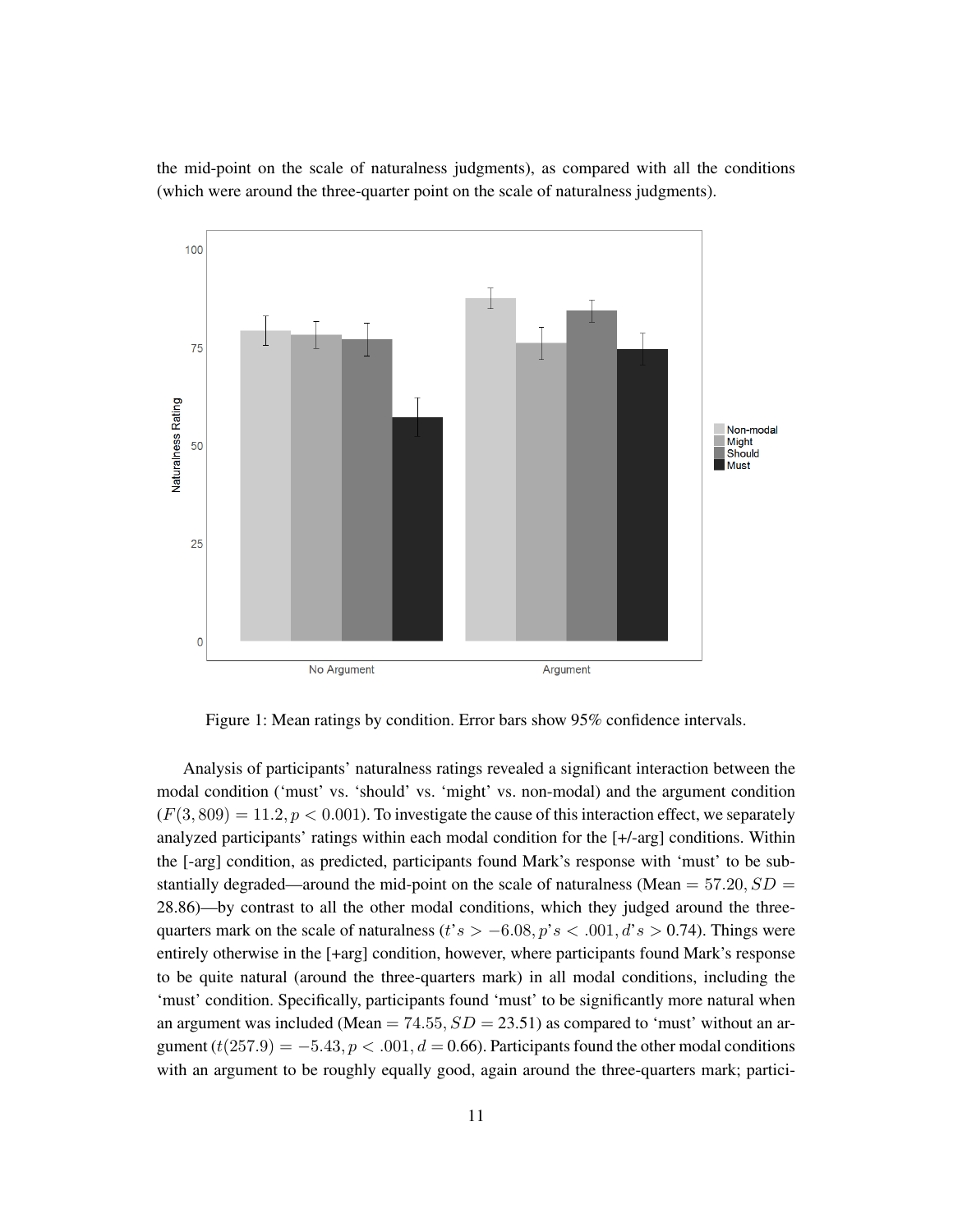pants did not significantly distinguish 'must' with an argument from 'might' with an argument  $(t(267) = -0.51, p = .611, d = 0.06)$ , though there was some preference for the 'should' and non-modal variants over the 'must' and 'might' variants ( $t's > -3.97, p's < .001, d's >$ 0.48). In no condition other than 'must' was there a contrast between the  $[-arg]$  and  $[-arg]$ conditions that was similar to the observed contrast in the 'must' condition; in the other modal conditions there was some variation between the [+arg] and [-arg] condition, but this variation was small compared with the corresponding variation in judgments in the 'must' condition (a +16.99 change in mean naturalness ratings for [+arg, +must] as compared with [-arg, +must], versus a -2.54 change for 'might', a +6.25 change for 'should', and a +8.75 change for nonmodal).

These experimental results confirm the prediction of *Support*. They show that—as the intuitions elicited throughout this section suggest—'must' is felt to be significantly degraded without an argument. By contrast, non-modal claims, 'should' claims, and 'might' claims are all felt to be relatively acceptable without an argument—around the three-quarters point on the scale of naturalness, as opposed to a mid-point judgment for 'must'. And, as expected, the 'must' variant significantly improved when an argument was added, to around the three-quarters point on the scale of naturalness—roughly the same judgment as for non-modal, 'might', and 'should' claims, with or without an argument. Note that the results here are graded. Speakers do not reject 'must' statements out of hand when there is no argument, even though they find them to be substantially less good than 'must'-claims with arguments, or other kinds of claims with or without arguments. One possible explanation of this is that it is the effect of noise in the experimental set-up. It may be, for instance, that, in responding to the stimuli, participants are assuming that Scott is able to accommodate an argument for the relevant claim: as we have seen, an argument can become salient to a speaker's audience through implicit clues or background knowledge, something which is difficult to control for in the experimental set-up. But it also may be that *Support* is indeed graded and in some cases relatively weak. I will not try to decide between these options here, proceeding simply with the conclusion that *Support* is a real signal which must be accommodated, one way or another, in our theory of 'must'.

# 3 Explaining *Indirectness* via *Support*

I thus conclude that *Indirectness* and *Support* are both necessary to characterize the difference in felicity conditions between a 'must'-claim and non-modal claims, as well as weaker modal claims.<sup>[9](#page-0-0)</sup> We now turn to the question of how to explain these data. There are three strategies to consider. We could account for *Indirectness* and *Support* separately; we could account for *Support* in terms of *Indirectness*, and give an independent account of *Indirectness*; or we could account for *Indirectness* in terms of *Support*, and give an independent account of *Support*. In the rest of the paper I will pursue the third strategy. In this section I will briefly argue against

 $9$ I will not try to settle the important further question of whether they are jointly sufficient.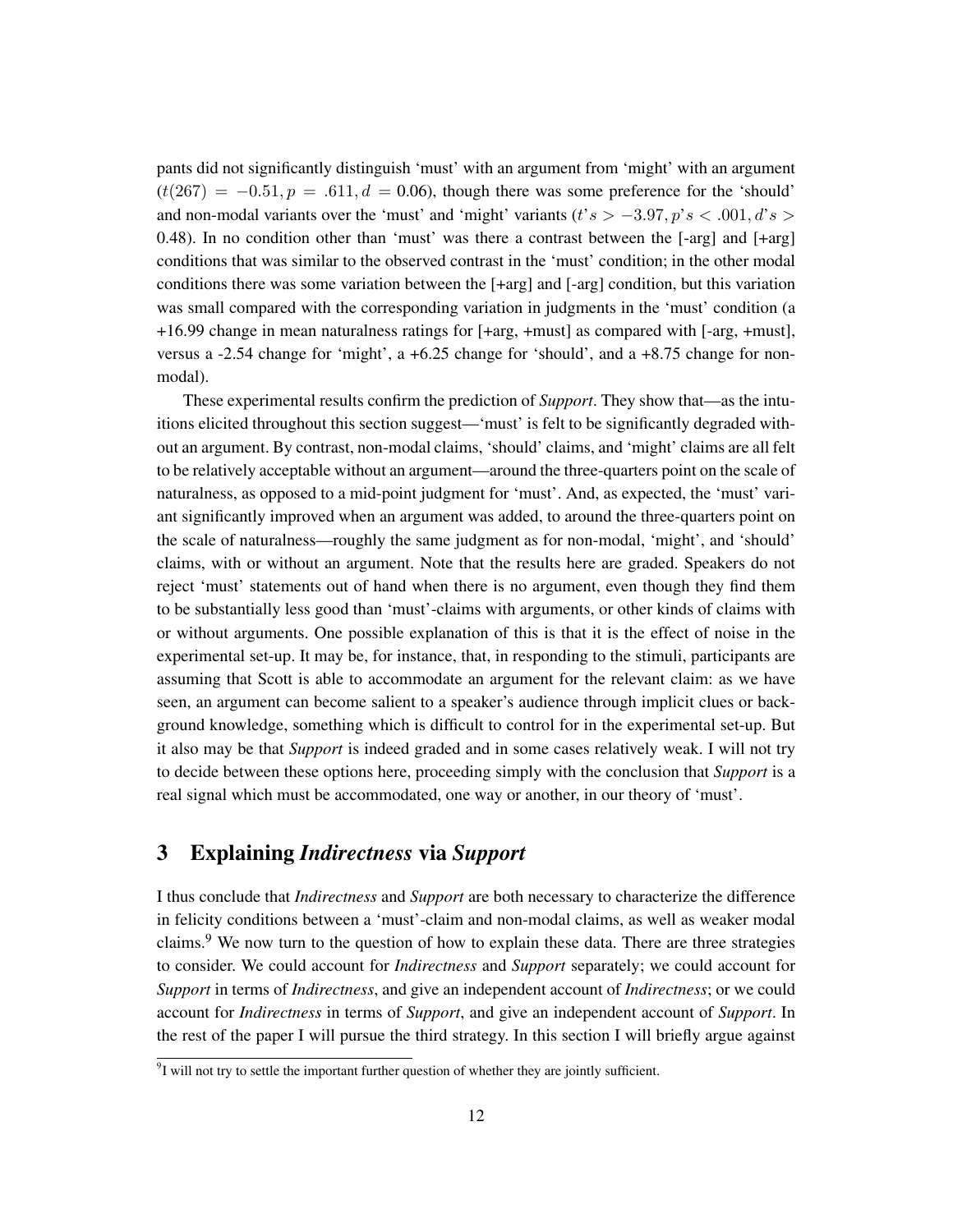the first two strategies, and then show how we can naturally account for *Indirectness* in terms of *Support*.

#### <span id="page-12-0"></span>3.1 Negative remarks

*Pro tanto* considerations of theoretical parsimony tell against pursuing the first strategy (providing separate explanations for *Indirectness* and *Support*). What about the second strategy? This strategy is *prima facie* attractive, since there are a number of extant attempts to give an independent account of *Indirectness*; it is natural to try to recruit them to explain *Support*.

But there are two problems with this approach. Most significantly, there does not seem to be any way to reduce *Support* to *Indirectness*. A natural first thought is that we can explain *Support* in terms of *Indirectness* by way of a general pragmatic constraint that requires a speaker to share her evidence for a claim if that evidence is indirect. But there is no such pragmatic constraint, as we saw in cases above where non-modal claims were felicitous in cases where the speaker's evidence was indirect but she did not share it. A natural second thought is that *Support* reduces to a requirement to assure your interlocutors that *Indirectness* is satisfied. But this approach is not plausible, for a few reasons. First, in most of the cases given above that are felt to be infelicitous without an argument—Patch in her box, Sarah in her windowless office building, the Russian safe-house—there no particular reason to worry that the speaker's evidence might not be indirect. Second, it is not generally true that whenever a formulation is constrained by a form of *Indirectness*, the speaker must habitually share her evidence in order to reassure her interlocutors that it satisfies the constraint in question. We have seen this in [\(21\)](#page-8-1) with 'apparently', which is governed by an *Indirectness* constraint, but which doesn't require a shared argument; likewise, weaker epistemic modals, like 'might', 'probably', and 'should', are governed by an *Indirectness* constraint (as [von Fintel and Gillies](#page-38-0) [\(2010\)](#page-38-0) emphasize), but, as we saw in [\(16\)](#page-6-0) (and the corresponding experimental results), do not come with a *Support* constraint. Likewise, [Murray](#page-40-6) [\(2014\)](#page-40-6) observes that grammatical evidential markers for indirectness do not give rise to any obligation to share one's evidence. And from a more theoretical standpoint, it is hard to see why an *Indirectness* constraint would directly yield an obligation to share one's evidence. We are generally charitable in assuming that speakers are complying with felicity conditions. For instance, if *Indirectness* were encoded as a presupposition, then, on a standard approach to presuppositions, it will be required that it be common ground that the speaker's evidence for the prejacent is indirect. But in general interlocutors are often happy to accommodate presuppositions [\(Lewis, 1979;](#page-39-6) [Stalnaker, 2002\)](#page-40-10). There are caveats to this: for instance, interlocutors generally will not accommodate presuppositions which involve anaphoric content [\(Kripke, 2009\)](#page-39-7), address a question under discussion, or contain noteworthy information [\(Stalnaker, 1974,](#page-40-12) [2002\)](#page-40-10). But these caveats do not seem to apply in the present case. To derive *Support* from *Indirectness*, we would need an explanation of why interlocutors are not in general willing to accommodate that *Indirectness* is satisfied. The most important problem with the second strategy, then, is that there does not appear to be a promising way to derive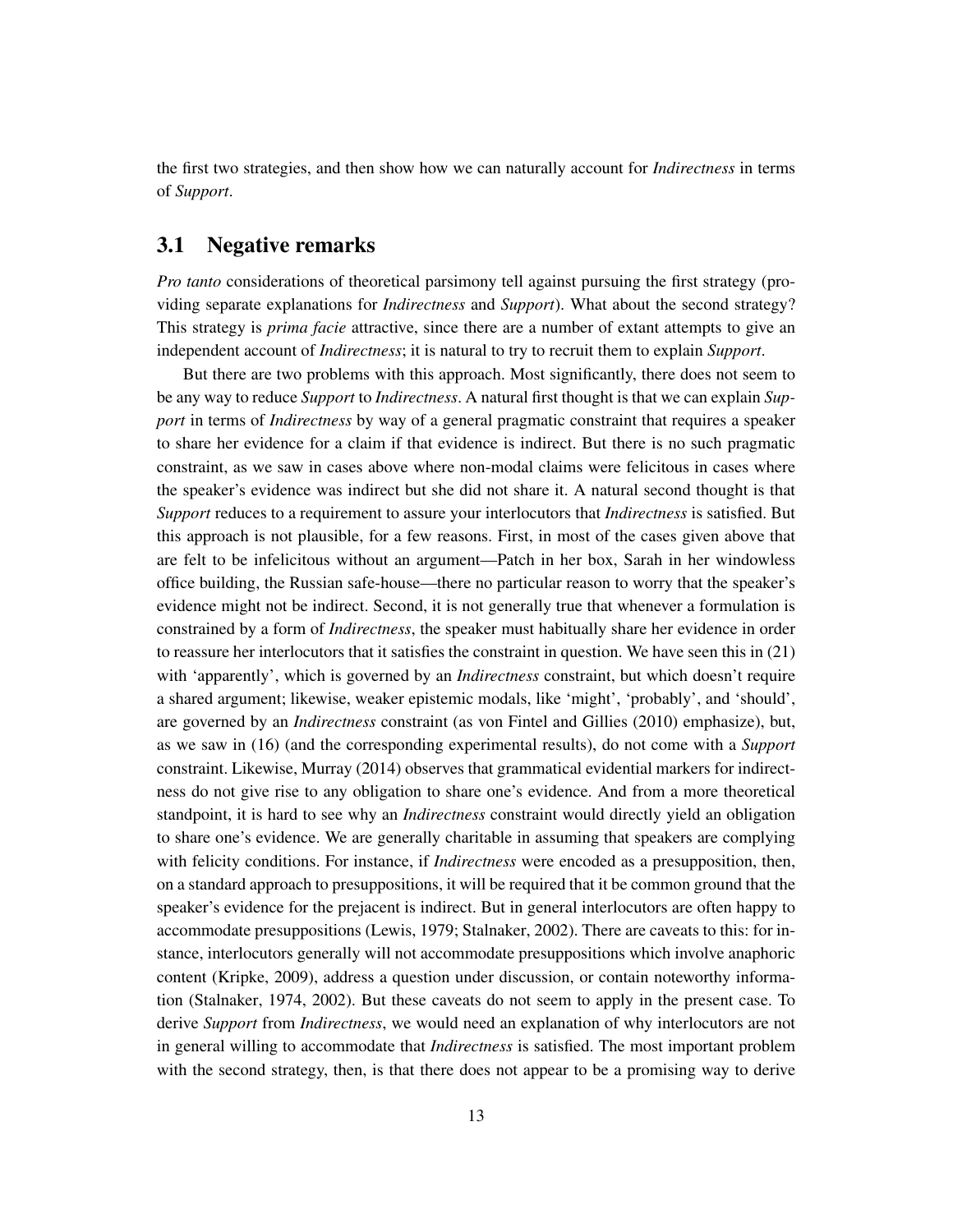#### *Support* from *Indirectness*.

The second problem with the second strategy is that explaining *Indirectness* itself has turned out to be quite tricky: both main extant explanations have drawbacks which I will briefly survey here. I will not aim to argue decisively against those approaches, but rather to say enough to suggest that, even if we could reduce *Support* to *Indirectness*, there would remain open questions to address before we would have a satisfactory solution to Karttunen's Problem.

The first main approach to explaining *Indirectness* is pragmatic. On this approach, an assertion of  $\ulcorner$  Must p $\urcorner$  proposes a weaker update than an assertion of p. By choosing the weaker update, the speaker signals that her evidence for  $p$  is too weak to merit an assertion of  $p$ . Thus we can conclude that the speaker's evidence for  $p$  is indirect, since direct evidence would have merited an assertion of  $p<sup>10</sup>$  $p<sup>10</sup>$  $p<sup>10</sup>$ 

This approach seems obviously correct for capturing the correlate to *Indirectness*for weaker modals like 'might', 'probably', and epistemic 'should' and 'ought'. Assertions involving one of these (unembedded) modals are uncontroversially weaker than the corresponding non-modal assertions, and thus this account provides a natural explanation of the corresponding indirectness inference. Nor, in those cases, does a requirement for an argument arise, as we have seen—so there is no question about how to extend this account of *Indirectness* to an account of such a requirement. But it is not clear that this approach extends equally well to the indirectness of 'must', because—as [von Fintel and Gillies](#page-38-0) [\(2010,](#page-38-0) [2018\)](#page-38-3) have forcefully argued—the assumption that  $\lceil \text{Must } p \rceil$  is weaker than p is at odds with intuitions about a broad range of data involving 'must'. Those intuitions instead seem better captured by *Pragmatic Strength*:

*Pragmatic Strength*: An assertion of  $\lceil \text{Must } p \rceil$  makes a proposal which is just as strong as an assertion of p.

I will follow [Stalnaker 1978](#page-40-13) in assuming that an assertion of p is a proposal to make the common ground entail p; given that assumption, *Pragmatic Strength* says that an assertion of  $\ulcorner$ Must p $\urcorner$  is as strong as an assertion of p in that both are proposals to make the common ground entail p. In other words, *Pragmatic Strength* says that conversants do not leave open the possibility that  $p$  is false after accepting  $\nabla$ Must  $p\vec{\ }$ : to accept the latter is, *inter alia*, to accept the former. To see the motivation for *Pragmatic Strength*, consider the contrasts in (22):

- <span id="page-13-0"></span>(22) [Detective A: 'The gardener must be the murderer.' Detective B, responding:]
	- a. I concur. Let's arrest him.
	- b. ??I concur. Moreover, I've discovered that the gardener *is* the murderer!
	- c. ??I concur. Let's bring him and the butler in to see if we can pin down which of them actually is the murderer.

<sup>&</sup>lt;sup>10</sup>The classic source of this approach is [Karttunen 1972;](#page-39-1) [Veltman 1985](#page-40-0) and [Kratzer 1977,](#page-39-8) [1981](#page-39-9) give semantically weak semantics for 'must' which provide a basis for pragmatically weak accounts.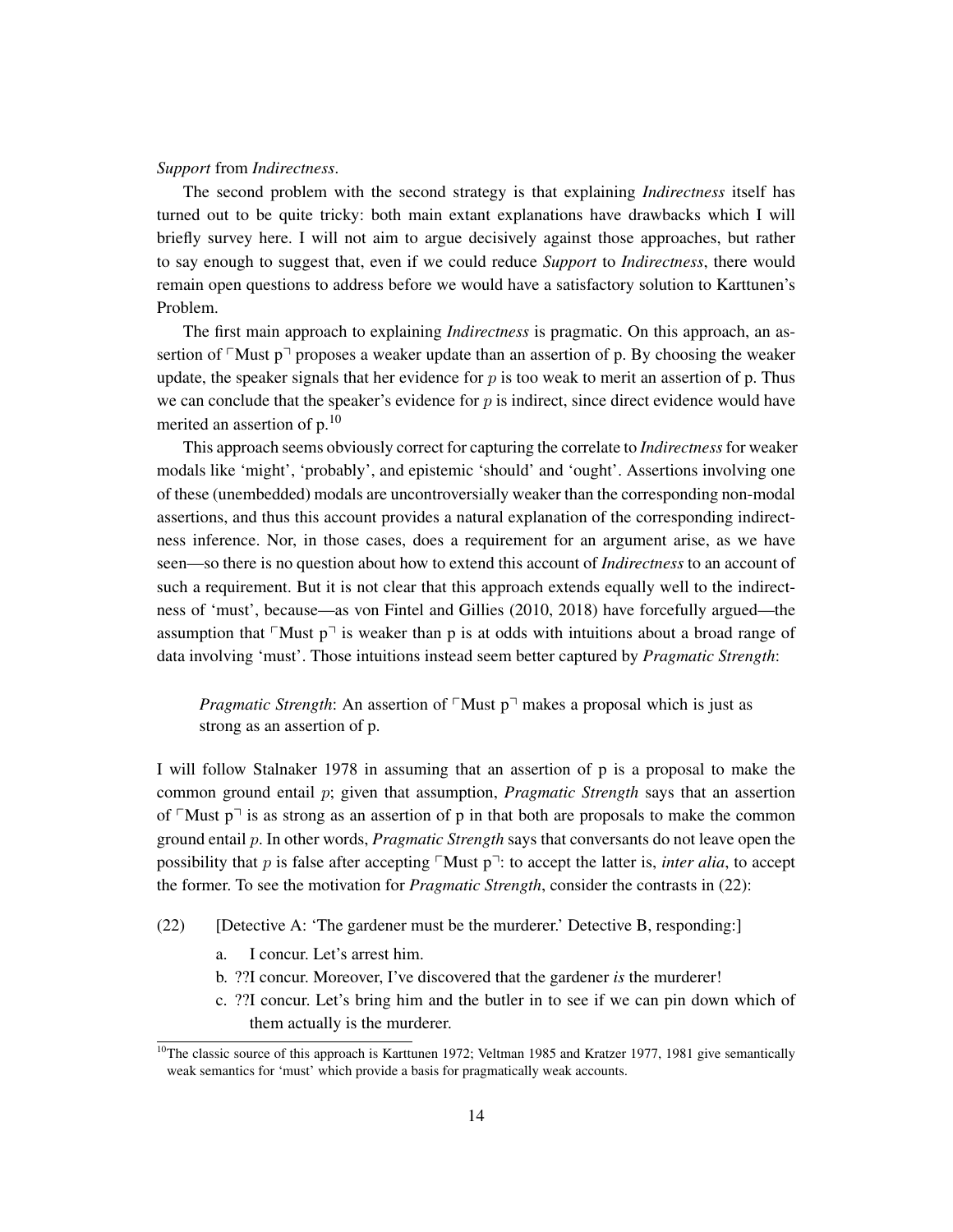*Pragmatic Strength* explains the infelicity of (22-b) as a response to Detective A: if *Pragmatic Strength* is true, then p adds nothing over and above  $\lceil \text{Must } p \rceil$ , accounting for the infelicity of sequences of the form Must p. Moreover p<sup>-1</sup>. And, likewise, *Pragmatic Strength* explains the infelicity of (22-c): once a group of interlocutors accepts  $\lceil$  Must  $p \rceil$ , then, if *Pragmatic Strength* is right, they should no longer leave open the possibility that p is false. By contrast, the infelicity of these sequences is hard to explain if *Pragmatic Strength* is false: if an update with Must p<sup> $\Box$ </sup> leaves it open that p is false, then it seems like (22-b) and (22-c) should be perfectly coherent. This point can be brought out clearly by contrasting (22-b) and (22-c) with variants which use weaker modals which uncontroversially do not satisfy *Pragmatic Strength*, Suppose that, instead of saying 'must', Detective A said 'The gardener is [probably/most likely/almost certainly] the murderer.' Then the responses in (22-b) and (22-c) become perfectly felicitous. This is, again, exactly what we would expect if *Pragmatic Strength* holds for 'must', since it uncontroversially fails to hold for 'probably', 'most likely', 'almost certainly', and so on; and the contrast would be puzzling if 'must' were pragmatically weak.<sup>[11](#page-0-0)</sup>

*Pragmatic Strength* can also be motivated, following [von Fintel and Gillies 2010,](#page-38-0) based on the infelicity of conjunctions of  $\lceil \text{Must } p \rceil$  with conjuncts which propose to leave open the possibility that  $p$  is false, as in (23):

- <span id="page-14-0"></span>(23) a. #The gardener must be the murderer, but there's some chance that he isn't.
	- b. #The gardener must be the murderer, but he might not be.
	- c. #The gardener must be the murderer, but let's leave open the possibility that he's not.
	- d. #The gardener must be the murderer, but the butler is also a possibility.
	- e. #The gardener must be the murderer, but it's possible he's not.
	- f. #The gardener must be the murderer, but I don't know whether he is.
	- g. #The gardener must be the murderer, but I don't know that he is.

The infelicity of these variants is, again, explained straightforwardly by *Pragmatic Strength*. If updating with  $\lceil \text{Must } p \rceil$  entails an update with p, then it will be incoherent to propose an update with  $\ulcorner$  Must p $\urcorner$  together with a proposal to leave open that p is false, as in (23-a)–(23-e). And, likewise, assuming that one should only propose an update with  $p$  if one knows  $p$  (as evidenced by Moore's paradox [\(Moore, 1942\)](#page-40-14); see [Williamson 2000](#page-40-15) for recent discussion), *Pragmatic Strength* accounts for the infelicity of (23-f)–(23-g). By contrast, it is hard to see how we would explain the infelicity of the variants in  $(23)$  if 'must' is not pragmatically strong.<sup>[12](#page-0-0)</sup>

<sup>&</sup>lt;sup>11</sup>Indeed, it seems like for any  $n < 1$ , there is a clear contrast in this respect between <sup>r</sup>There is an  $n\%$  chance that  $p<sup>7</sup>$  versus  $\lceil$  Must p $\lceil$ . This seems like a particular problem for degree semantics (like [Lassiter](#page-39-3) [\(2016\)](#page-39-3)'s) which predicts these to be Strawson-equivalent when  $n$  is sufficiently high.

<sup>&</sup>lt;sup>12</sup>[Lassiter](#page-39-3) [\(2016\)](#page-39-3) adduces some naturalistic sequences of the form  $\lceil$ Must p; possible not p $\lceil$ , and nearby variations, which he argues are felicitous, contrary to my claim here. I find the data unconvincing, though I do not have space to discuss them in detail here. I believe that, in each case, the intended parse is *not* of the form Must p; possibly not  $p<sup>-1</sup>$ . The principle argument for this is that, in every case, 'must' can be eliminated without sacrificing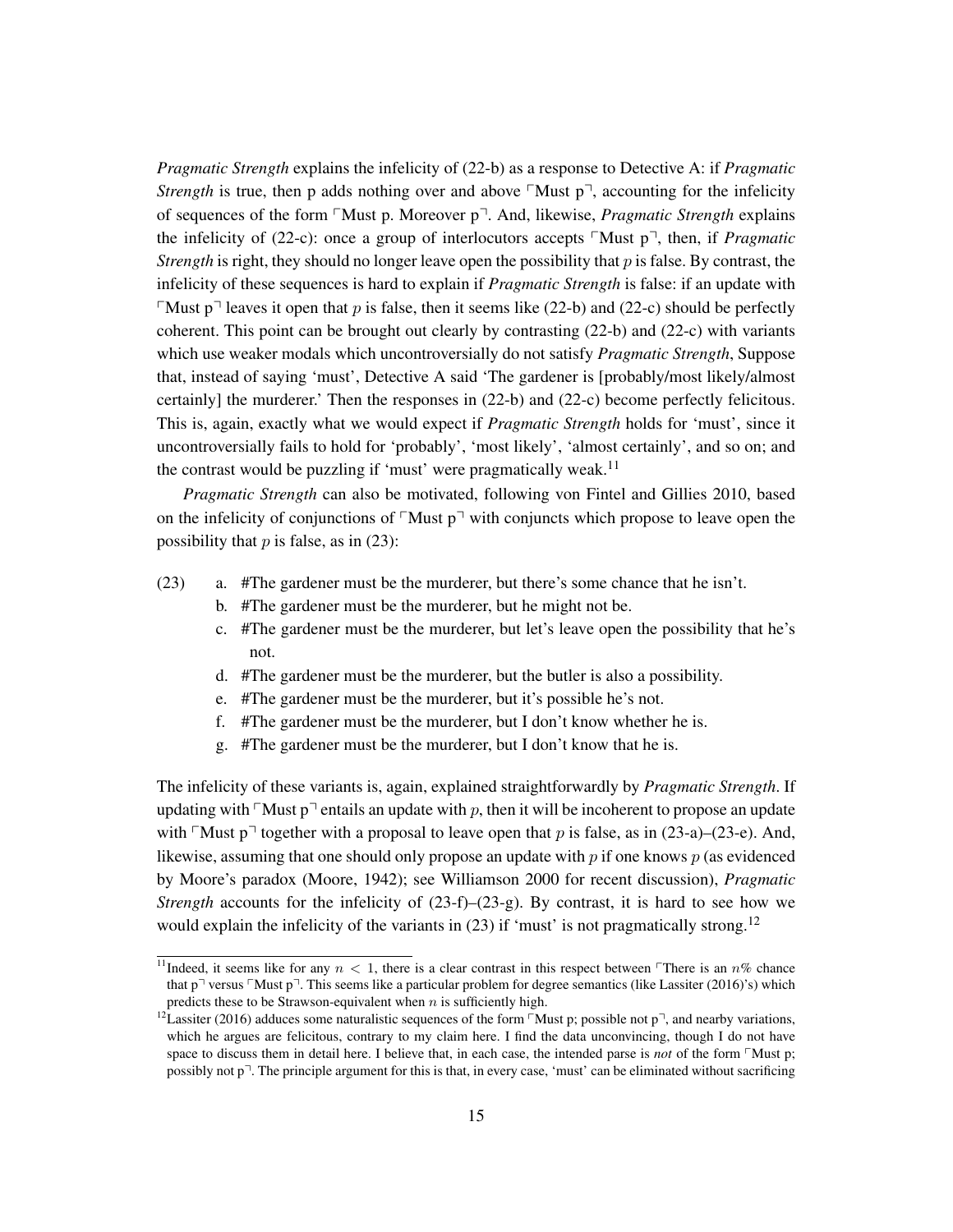All these considerations thus speak in favor of *Pragmatic Strength*, and at least suggest to me that *Pragmatic Strength* should be the default hypothesis. The present approach to *Indirectness*, which rejects *Pragmatic Strength*, incurs an as-yet unpaid debt: accounting for the striking data in [\(22\)–](#page-13-0)[\(23\).](#page-14-0) If *Pragmatic Strength* is correct, however, then of course the present derivation of *Indirectness* does not work.<sup>[13](#page-0-0)</sup>

The main alternative explanation of *Indirectness*, due to [von Fintel and Gillies](#page-38-0)  $(2010)^{14}$  $(2010)^{14}$  $(2010)^{14}$  $(2010)^{14}$  accepts *Pragmatic Strength*, and posits that epistemic modals lexically encode that the speaker's evidence is indirect as a semantic presupposition. This approach is motivated by, and avoids, the objection just given to the pragmatic approach. But this approach has its own drawbacks. The most serious of these, pointed out by [Ippolito](#page-39-10) [\(2017\)](#page-39-10), is that this approach does not make the right predictions about the projection of *Indirectness* from sentences which embed epistemic modals. I will not rehearse this point, which is somewhat complicated but strikes me as quite serious, here.<sup>[15](#page-0-0)</sup> My present aim, again, is not to close the door on either of the extant approaches to *Indirectness*, but rather to make the points, first, that both leave *Support* unexplained; and, second, that both have (perhaps serious) drawbacks; which together suggest that an alternative approach is worth exploring.

### 3.2 From *Support* to *Indirectness*

In the rest of this section, I explore just such a strategy, arguing that we can derive *Indirectness* from *Support*. In brief, the idea is as follows. First, *Pragmatic Strength* says that an assertion

<span id="page-15-0"></span>(24) John must be at home; I [am completely sure/am certain/know for sure] he's there, because he's bedridden and cannot leave on his own.

coherence. If the intended reading were Lassiter's, the results without 'must' would have the form  $\ulcorner$  p and possibly not p<sup>-</sup>, which are uncontroversially incoherent (see [Wittgenstein 1953;](#page-40-16) [Groenendijk et al. 1996;](#page-39-11) [Gillies 2001;](#page-39-12) [Yalcin 2007\)](#page-41-0). In any case, the comparison without 'must' suggests that these cases do not evidence a contrast in strength between 'must'-claims and non-modal claims. Lassiter also reports an experiment in which participants are presented with a raffle scenario, and then asked to evaluate 'Bill did not win the raffle', 'Bill must not have won the raffle', 'It is possible that Bill won the raffle', and so on. Participants agreed with these three claims 69%, 58%, and 92% of the time, respectively. As Lassiter notes, these results are consistent with  $\lceil \text{Must } p \rceil$  entailing p (and thus with *Pragmatic Strength*), since participants were just as inclined to accept p as they were to accept  $\sqrt{\frac{M}{n}}$ 

<sup>&</sup>lt;sup>13</sup>Pragmatic Strength is distinct from the strictly stronger principle that  $\ulcorner$  Must p $\urcorner$  entails that contextually relevant agents *know* p (which [Lassiter](#page-39-3) [\(2016\)](#page-39-3); [Giannakidou and Mari](#page-39-4) [\(2016\)](#page-39-4) argue against), and from the strictly stronger principle that  $\lceil$ Must p $\rceil$  entails p (which Lassiter leaves open). [Giannakidou and Mari](#page-39-4) [\(2016,](#page-39-4) [2017\)](#page-39-13) defend an *obligatorily* weak view, on which  $\lceil \text{Must } p \rceil$  is not only *compatible* with lack of knowledge of p, but in fact *entails* that the speakers do not have "complete knowledge" of p. This, however, strike me as untenable. If this were correct, then sequences of the form  $\nabla$ Must p, and I know p for sure $\nabla$ , and nearby variants, should be infelicitous, but they are not, as witnessed by the felicity of sequences like (24):

[Goodhue](#page-39-5) [\(2017\)](#page-39-5) similarly argues that  $\nabla$  Must p<sup> $\lnot$ </sup> is felicitous only if p is not known, which likewise seems to predict that [\(24\)](#page-15-0) will be infelicitous, contrary to fact. (In places Goodhue seems sympathetic to the idea that this constraint is defeasible; the present point of course does not tell against that view.)

<sup>&</sup>lt;sup>14</sup> And since (at least partly) endorsed and elaborated in [Kratzer 2012a,](#page-39-2) [Matthewson 2015,](#page-40-1) [Lassiter 2016.](#page-39-3)

<sup>&</sup>lt;sup>15</sup>See also [Sherman 2018;](#page-40-3) [Matthewson 2015](#page-40-1) for further discussion of criticisms of the lexical approach.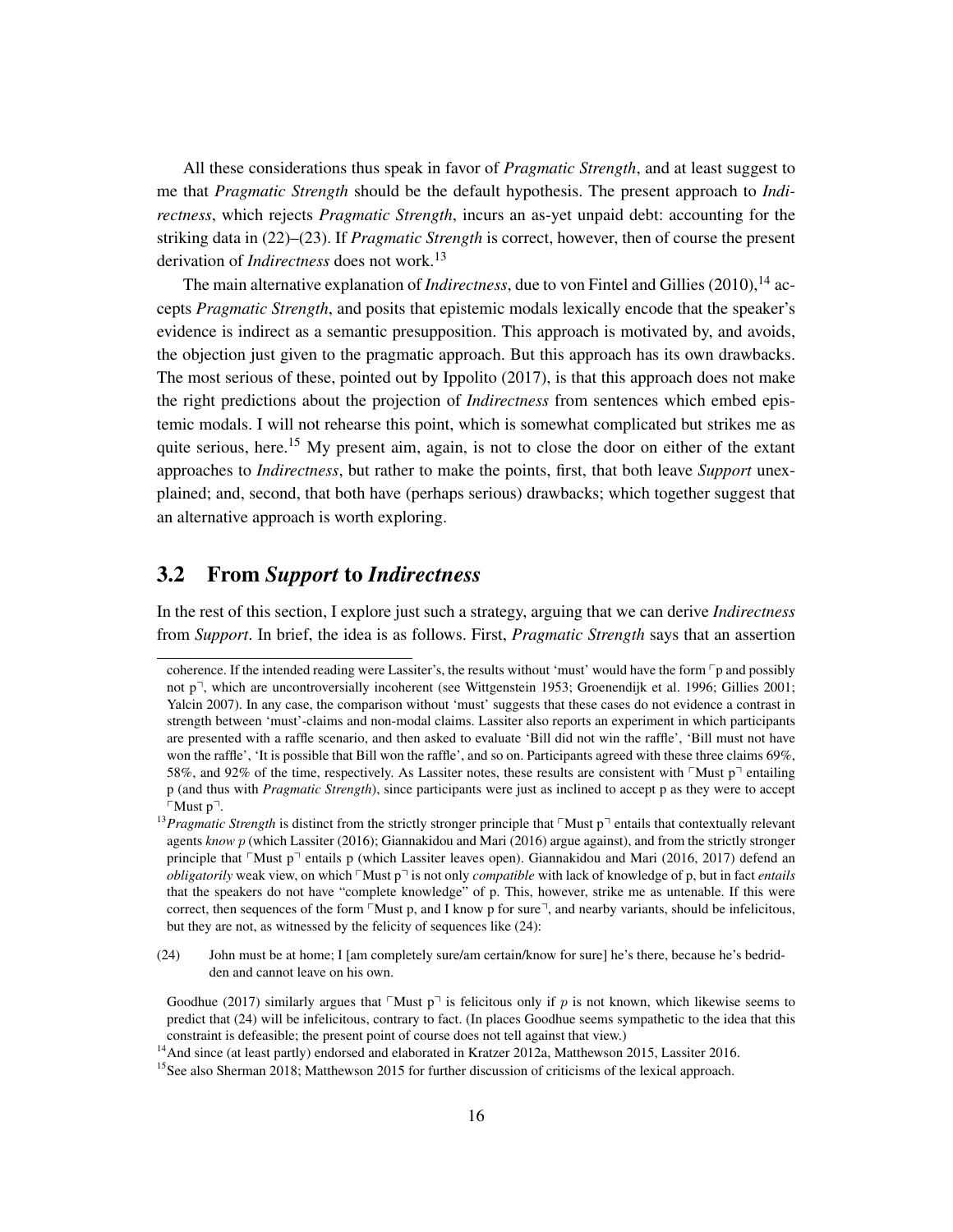of  $\lceil Must \rceil$  is a bid to update the common ground with p. *Support* says that it is a proposal to do so on the basis of an argument Γ. General principles concerning redundancy entail that  $p$ should not follow from  $\Gamma$  in a way that is mutually recognized to be obvious. Finally, speakers are generally obligated to give their best argument for  $p$  if they're giving an argument for  $p$  at all. It follows that, in order for an assertion of  $\ulcorner$  Must p $\urcorner$  to be felicitous, p should not follow in a mutually obvious way from the best argument a speaker of  $\ulcorner$  Must p $\urcorner$  has for p. In short, an assertion of  $\ulcorner$  Must p $\urcorner$  is a proposal to accept p on the basis of a shared argument, and this is the kind of proposal one should make only when that argument leaves some epistemic space between its premises and conclusion.

The first step in our derivation is the assumption, defended in  $\S 3.1$  $\S 3.1$  above, that an assertion of  $\ulcorner$ Must p $\urcorner$  is pragmatically strong, in the sense that it is, *inter alia*, a proposal to update the common ground with p.

The second step is to note that in general, when a speaker gives an argument in support of  $p$  with the intention of getting her interlocutors to accept  $p$  on the basis of that argument, the argument in favor of p must be *non-redundant* in some sense. Compare the two variants in each of (25) and (26):

- <span id="page-16-2"></span><span id="page-16-0"></span>(25) a. I put Patch in her box this morning, and no one has let her out. So she's in her box.
	- b. ??I see Patch in her box. So she's in her box.
- <span id="page-16-3"></span><span id="page-16-1"></span>(26) a. I've just read a CNN report that says Clinton has amassed a majority of pledged delegates and superdelegates. So Clinton will clinch the Democratic nomination!
	- b. ??I've just read a CNN report that says Clinton will clinch the Democratic nomination. So Clinton will clinch the Democratic nomination!

[\(25-b\)](#page-16-0) strikes me as objectionable; there is something pedantic or redundant about it. Likewise for [\(26-b\),](#page-16-1) unless there is some salient doubt about the veracity of CNN. By contrast, [\(25-a\)](#page-16-2) and [\(26-a\)](#page-16-3) are fine. The difference seems to be that in [\(25-a\)](#page-16-2) and [\(26-a\),](#page-16-3) there is enough space left between the argument in the first sentence and its conclusion in the second that its conclusion is not felt to be redundant. This intuition can be regimented as a norm against redundant assertions, along the following lines:

*Non-Redundancy*: A proposal to update the common ground with  $p$  on the basis of an argument  $\Gamma$  is infelicitous if p follows from  $\Gamma$  in a way that is mutually recognized to be obvious.

In the next section I will further explore this principle. Note for the present, however, that *Non-Redundancy* nicely captures the contrast between [\(25-a\)](#page-16-2) and [\(25-b\),](#page-16-0) given our intuitive (albeit vague) notion of what it is for an inference to be mutually recognized to be obvious. The first is acceptable, since there is some epistemic space between the premises—having put Patch in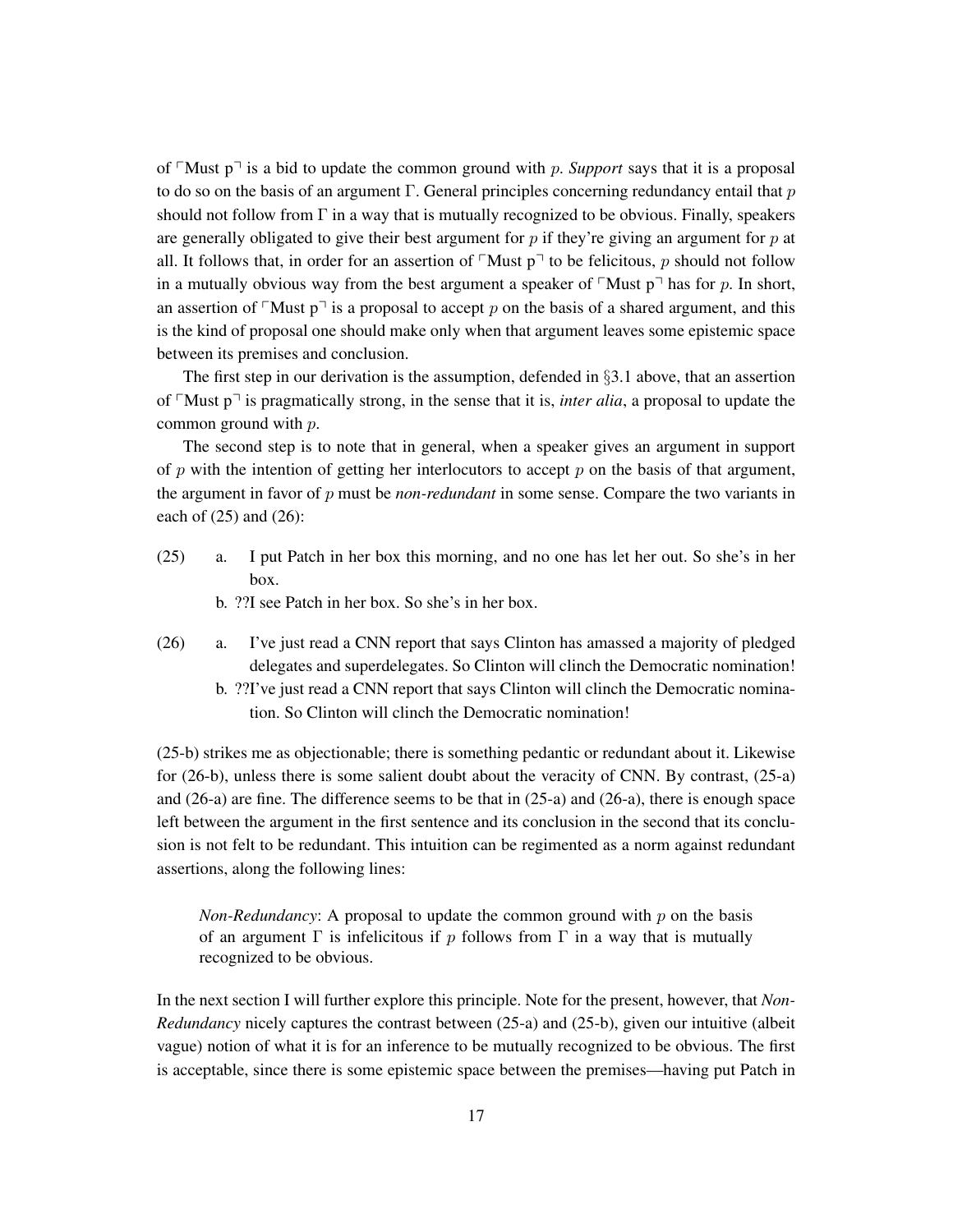her box in the morning, together with no one else having let her out—and the conclusion—that Patch is in the box (epistemic space filled by background assumptions about Patch's ability to get out on her own, etc.). The second is not, since it does follow in a mutually obvious way from seeing Patch in her box that she is in her box. Similar considerations apply to the contrast between [\(26-a\)](#page-16-3) and [\(26-b\).](#page-16-1)

Note that *Non-Redundancy*, of course, does not forbid *post hoc* justification for an assertion with a redundant argument; it is perfectly fine to justify oneself, if challenged, with something like 'Because I saw it'. What *Non-Redundancy* forbids is making an initial bid to update the common ground with  $p$  on the basis of an argument from which  $p$  follows in a mutually obvious way. Nor does *Non-Redundancy* forbid asserting p when p follows from your own private evidence in a mutually obvious way; see §[3.3](#page-18-0) for more discussion. Finally, note that *Non-Redundancy* is defeasible, as I discuss further in §[5.3.](#page-34-0)

The last step in our derivation says that a speaker must give the best argument for  $p$  that she has, if she's giving an argument for  $p$  at all. To see the plausibility of this constraint, consider (27):

- (27) [John was at the Red Sox game and knows on this basis who won. He also read about the game in the *Boston Globe*.]
	- a. [Max:] Who won the game?
	- b. [John:] ?? The Red Sox, according to the *Globe*.

If John intends (27-b) to answer Max's question, then there is something strange about it; we expect John to give his strongest evidence for the claim that the Red Sox won. In general, speakers are required to share the best piece of evidence they have for a claim, if they are sharing evidence at all. This follows naturally from a broadly Gricean vantage point on conversational dynamics: in (27-b), John is violating Grice's Maxim of Quantity by failing to 'make his contribution as informative as is required (for the current purposes of the exchange)' [\(Grice, 1989\)](#page-39-14). More precisely, the lesson of cases like this is a corollary of the Maxim of Quantity which I call *Strongest Evidence*: [16](#page-0-0)

*Strongest Evidence*: When a speaker gives an argument for a claim, she must provide the best piece of evidence she can.

We can now put these pieces together to derive *Indirectness* from *Support*. *Support* says that an assertion of  $\ulcorner$  Must p $\urcorner$  is felicitous only if there is a shared argument for p. *Pragmatic Strength* says that an assertion of  $\ulcorner$  Must p $\urcorner$  is a proposal to update the common ground with p.

<sup>16</sup>See [Faller 2012](#page-38-4) for more careful discussion of how this kind of reasoning would go. To spell out *Strongest Evidence* in more detail, we need to be able to access a scale of evidential strength, according to which, say, direct perceptual evidence counts as stronger than any kind of testimonial evidence—on this point see also [Faller 2001.](#page-38-5) *Strongest Evidence* is of course in tension with the aim of brevity, and ordinary conversational moves presumably aim to strike a balance between these.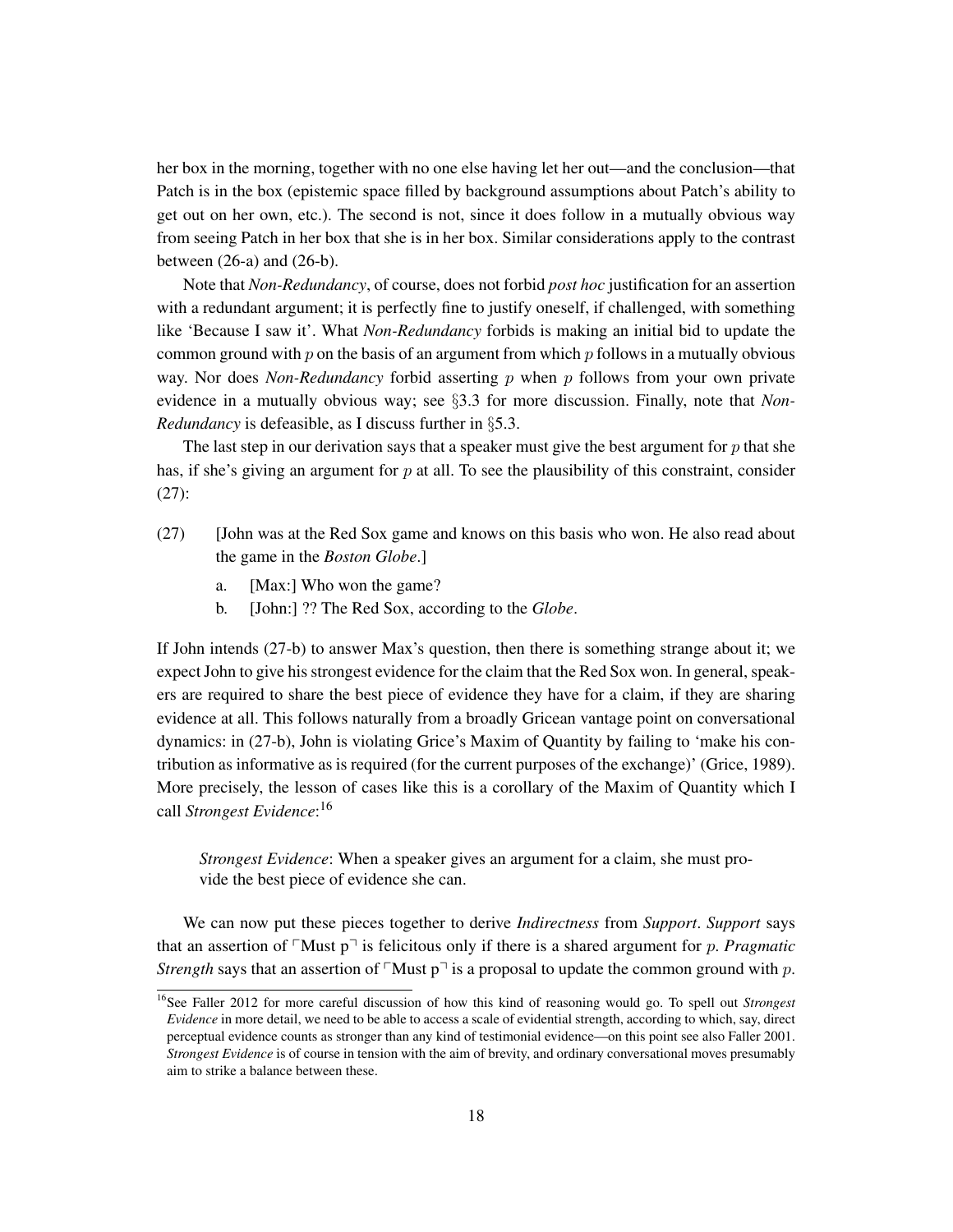It is natural to therefore assume that an assertion of  $\lceil \text{Must } p \rceil$  is thus a proposal to update the common ground with p *on the basis of* a shared argument for p. According to *Non-Redundancy*, p must not follow from that argument in a mutually obvious way. According to *Strongest Evidence*, that argument must constitute the best evidence the speaker has for p. It follows that in order for a speaker to be able to felicitously assert  $\ulcorner$  Must p $\urcorner$ , p cannot follow in a mutually obvious way from the speaker's best evidence for  $p$ . In other words, the speaker's best evidence for  $p$  must be indirect, in the sense of indirectness relevant to evaluating whether an argument is felt to be redundant.

In sum: in asserting  $\lceil \text{Must } p \rceil$ , the speaker has to ensure there is a shared argument which represents her best evidence for p, and yet is not so strong that it makes the 'must'-claim sound redundant. Thus p can't follow in a mutually obvious way from her best evidence for p. No parallel constraint follows for non-modal claims—since *Support* requires only that 'must'-claims be supported by an argument—and thus *Indirectness* follows from *Support*, plus *Pragmatic Strength*, *Non-Redundancy*, and *Strongest Evidence*.

### <span id="page-18-0"></span>3.3 Non-Redundancy

Before turning to the question of how to predict *Support*, I will say more about the conversational architecture that underlies *Non-Redundancy* (in this subsection), as well as the predictions made by the present derivation of *Indirectness* (in the next subsection). More could be said about each of the assumptions I made in the last section, but *Non-Redundancy* is the one most in need of further explanation here, since a central upshot of my account is that the signal of indirectness associated with 'must' reduces to judgments about redundancy. Saying more about redundancy will help us evaluate the theoretical foundations and empirical ramifications of this claim.

*Non-Redundancy* forbids updating the common ground with p on the basis of an argument Γ when p follows from Γ in a way mutually recognized to be obvious. *Non-Redundancy* follows from two further claims. The first is that a proposal to update the common ground with  $p$  on the basis of an argument  $\Gamma$  is a proposal to update the common ground with  $\Gamma$  and then with p. The second is that one should not propose a series of updates if, should they all be accepted, the final update will be judged to be redundant. The first of these claims is fairly self-evident. The second requires further exploration. It has its foundation in the more general idea that there is something wrong with redundant assertions, along the following lines:

*Common Ground Entailment*: Don't assert p if p is entailed by the common ground.<sup>[17](#page-0-0)</sup>

This norm is very natural if we think of conversations as cooperative enterprises whose main goal is information transfer. Asserting what is already common ground does not serve that goal.

<sup>&</sup>lt;sup>17</sup>See [Stalnaker 1974,](#page-40-12) [1978,](#page-40-13) [1973.](#page-40-17) Some version of this norm applies at the subsentential level as well; see e.g. [Schlenker 2008,](#page-40-18) [2009,](#page-40-19) [Mayr and Romoli 2016.](#page-40-20)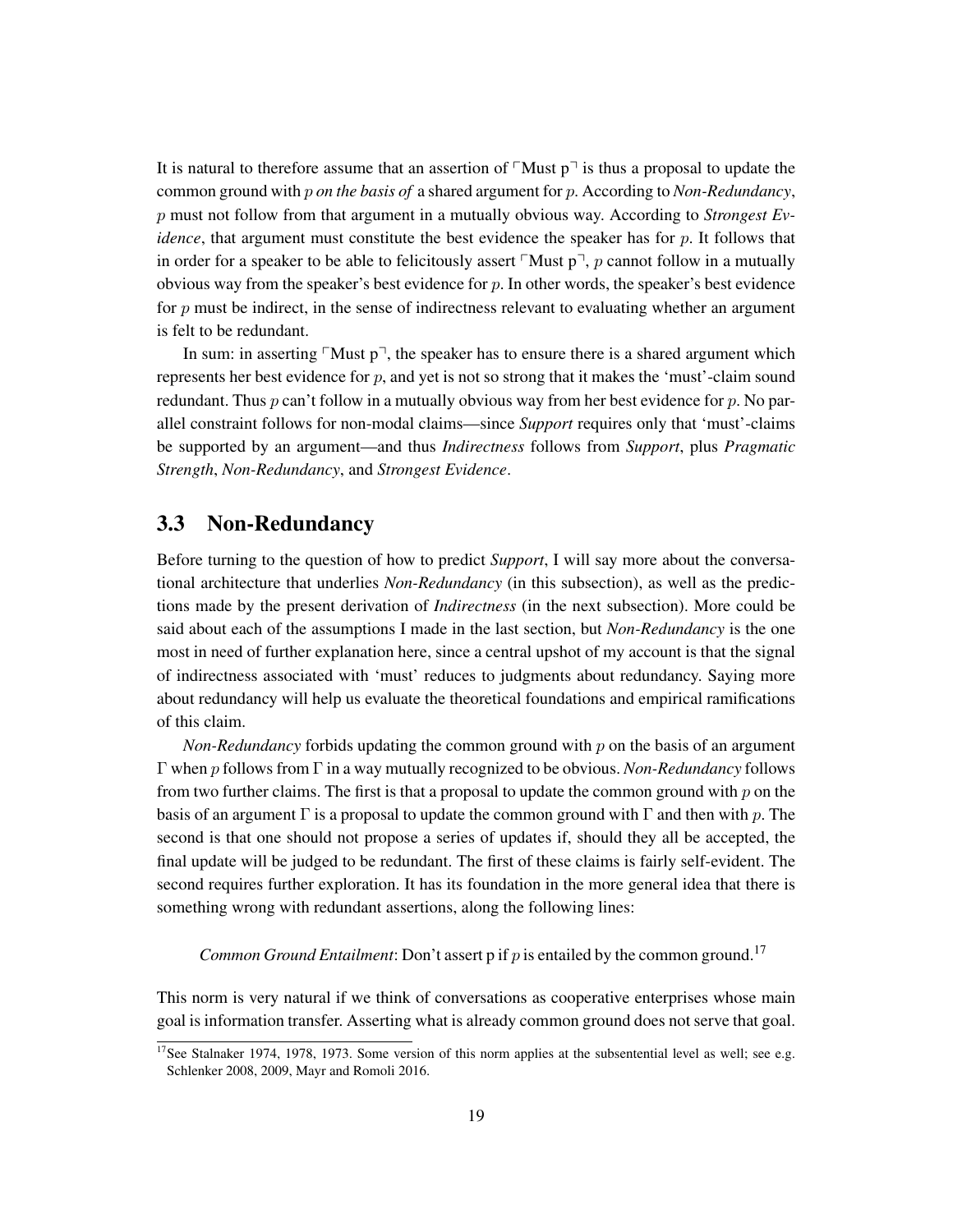*Common Ground Entailment*, however, is not quite right.<sup>[18](#page-0-0)</sup> It overgenerates, for instance, in cases like (28) and (29):

- <span id="page-19-1"></span>(28) a. [A:] If it's raining out, then Bob brought his umbrella. If Bob brought his umbrella, then he won't have noticed that we had the roof redone. And, it was raining out.
	- b.  $[B:] Ok$ .
	- c. [A:] So Bob won't have noticed that we had the roof redone.
- <span id="page-19-4"></span><span id="page-19-3"></span><span id="page-19-0"></span>(29) a. [A:] If the set of validities were decidable, then the halting problem would be decidable.
	- b.  $[B:] Ok$ .
	- c. [A:] The halting problem is not decidable.
	- d. [B:] Right.
	- e. [A:] So the set of validities is not decidable.

<span id="page-19-2"></span>*Common Ground Entailment* wrongly predicts that the last response in each of these sequences, which is entailed by what comes before, will be infelicitous. But in both cases, the final response is acceptable: it simply makes explicit the conclusion of a somewhat complex chain of reasoning. The problem, evidently, is that *entailment* is the wrong notion to play the role it does in *Common Ground Entailment*: sometimes assertions are not felt to be redundant even if they are contextually entailed, provided this is not mutually obvious.

A natural move at this point would be to say that an assertion is redundant if it is entailed by the common ground *in a way mutually recognized to be obvious* (in a derogatory sense: a sense which makes an assertion superfluous). In the present case, we say that [\(28-c\)](#page-19-0) is *not* a mutually obvious entailment of [\(28-a\),](#page-19-1) and thus we rightly predict its felicity; likewise, [\(29-e\)](#page-19-2) is not a mutually obvious entailment of [\(29-a\)](#page-19-3) and [\(29-b\).](#page-19-4) What counts as a mutually obvious entailment will depend on the context, and will be a matter of ongoing negotiation, as I discuss further below.[19](#page-0-0)

Merely changing 'entailed' to 'entailed in a mutually obvious way' does not yet, however, yield a satisfying principle. The modified principle will undergenerate in important cases. Consider (30):

- <span id="page-19-5"></span>(30) a. What time is the movie?
	- b. The cinema website says that it's at 7:30.

<sup>18</sup>A different place where *Common Ground Entailment* goes wrong is in terms of *side effects* like making a discourse referent available. See [Barker and Taranto 2003;](#page-38-6) [MacFarlane 2004;](#page-39-15) [Barker 2009;](#page-38-7) [Franke and de Jager 2007;](#page-38-8) [Bronnikov 2008;](#page-38-9) [Kripke 2009;](#page-39-7) [Wolf and Cohen 2011;](#page-41-1) [Crone 2015.](#page-38-10) I will, however, ignore side effects here for the sake of simplicity.

<sup>&</sup>lt;sup>19</sup>As Justin Khoo has pointed out to me, this will help explain why it can be rude to spell things out in detail: this shows that you are not treating something as mutually obvious which your interlocutor assumed was.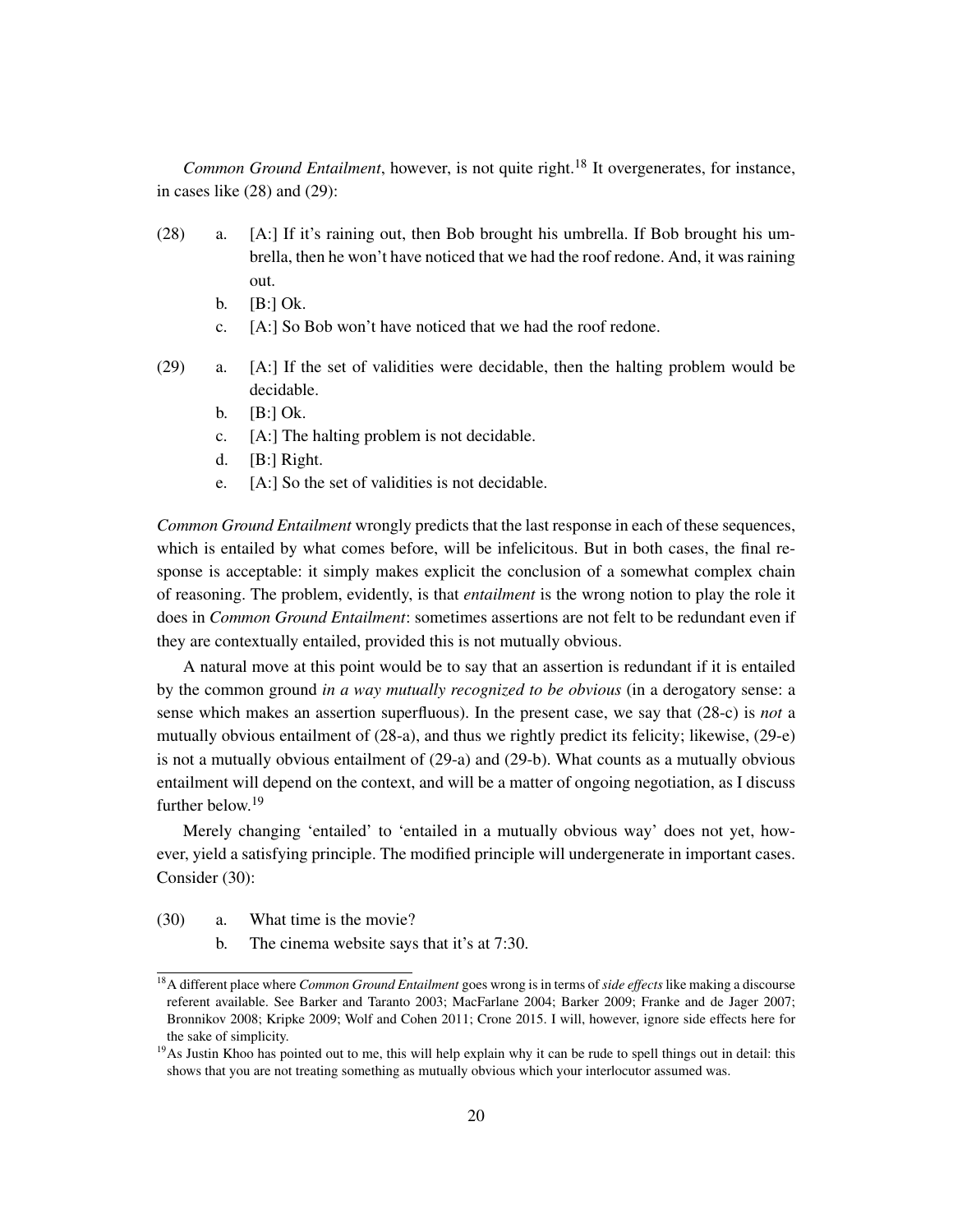c. Ok. d. ??So the movie's at 7:30.

(30-d) is, in most contexts, unacceptable—intuitively, because it is felt to be redundant. But (30-b) does not *entail* (30-d). To capture data like these, we need to use a more permissive relation than entailment: a relation which can capture the sense in which 'the movie is at 7:30' follows from 'the cinema website says that the movie is at  $7:30'$ .<sup>[20](#page-0-0)</sup> Here I will simply use 'follows from' to capture this relation, with the understanding that we get a feel for the notion from examples like (30). If Γ entails p, then p follows from Γ; but p also might follow from Γ if p is a reasonable default inference, or is highly probabilified by Γ. Much more needs to be said here in order to have a rigorous theory, of course, but this suffices for our purpose.

The most natural way to capture these two revisions to *Common Ground Entailment* is to model the common ground as a set of propositions which is closed under mutually obvious inference—if p is in the common ground and q follows from p in a mutually obvious way, then  $q$  is in the common ground—but which is not closed under logical entailment in general. Then we can state our redundancy principle simply as follows:<sup>[21](#page-0-0)</sup>

*Common Ground Settlement*: Don't assert p if p is in the common ground.

*Common Ground Settlement*, then, provides a reasonable basis for *Non-Redundancy*. The latter, in turn, follows from the former given the very natural assumption that one should not make an assertion which would violate a conversational norm were it accepted. This is required to account for cases like [\(25-b\),](#page-16-0) where we cannot assume that 'I see Patch in her box' is actually common ground before 'So she's in her box' is processed—only that it is intended to be.

There is, again, much more to be said about *Common Ground Settlement*—about when something follows from a set of premises, when it does so in a way mutually recognized to be obvious, and what underlying theory of mind is required to account for this. But as we will see now, even the first-pass account laid out here yields striking predictions about 'must'.

# <span id="page-20-0"></span>3.4 Predictions

Our account reduces the sense of indirectness relevant to 'must'-claims to the sense in which an inference can count as mutually obvious. Although much more could be done to spell out what mutually obvious inference amounts to, this does not mean that we have just reduced one

 $20A$  different response to data like this would be to hold that in cases like this, we accommodate an enthymematic premise, so that this really is a contextual entailment. I do not see how to choose between this response and the present one; either formulation would do for our purposes.

 $21$ Note that if we model the common ground this way, then—if we follow standard assumptions in treating it as derivative from individual mental states (as in [Stalnaker 2002\)](#page-40-10)—the present considerations can be extended to argue in favor of likewise modeling individual attitudes as sets of propositions with these closure properties. The appropriate semantics for attitude reports would thus be a neighborhood semantics, rather than a standard modal semantics [\(Montague 1970,](#page-40-21) [Scott 1970\)](#page-40-22). See [Kratzer 2012b,](#page-39-16) pp. 19-20 for related discussion.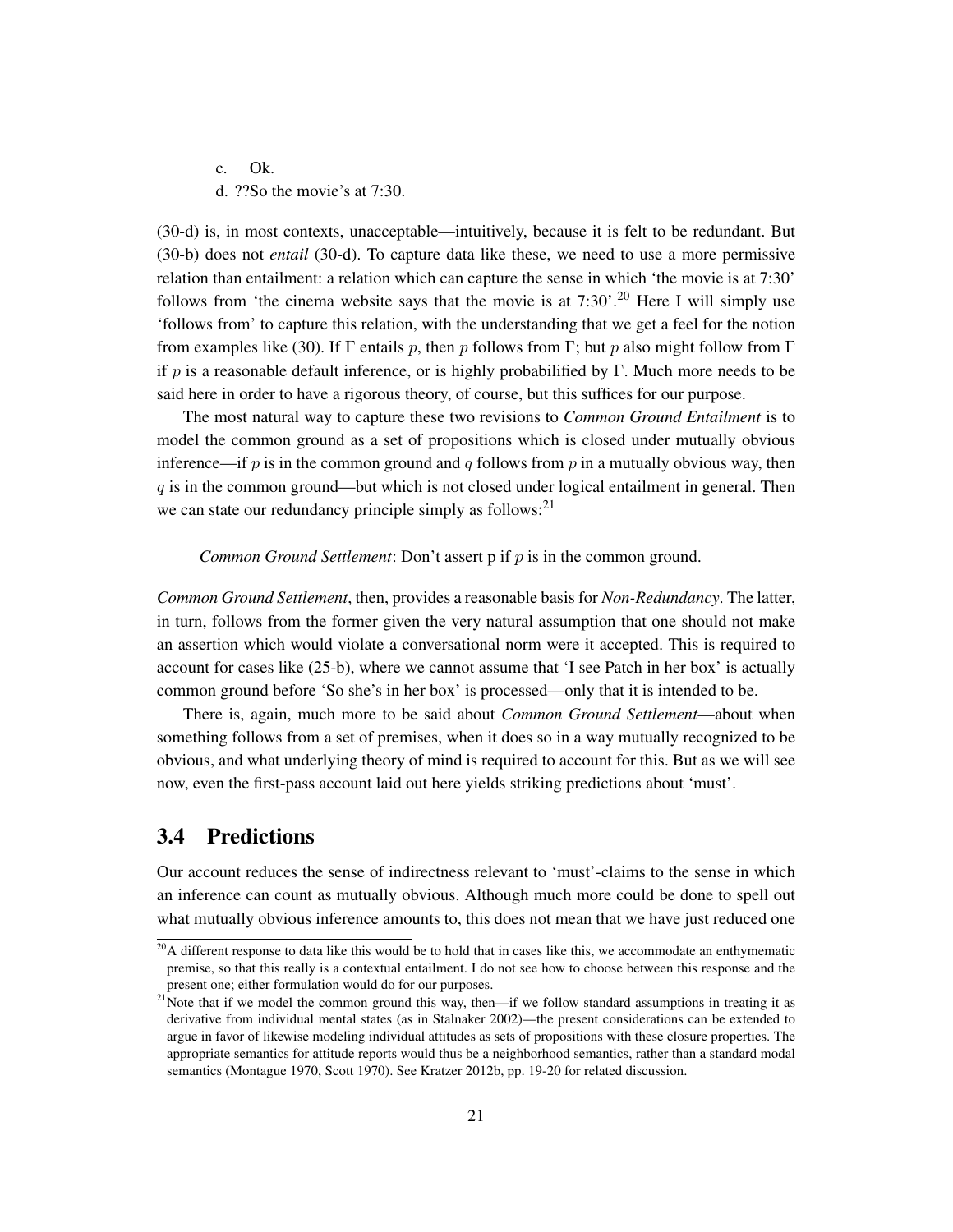obscure concept to another. For, while we don't have a complete theory of redundancy, we do have a rough operationalization of it: an inference from  $\Gamma$  to p is mutually obvious in a context just in case proposing to accept p on the basis of  $\Gamma$  in that context is felt to be redundant, otiose, pedantic, etc. This is obviously a bit vague, but the underlying notion is vague too, and, as I will now discuss, this characterization suffices to predict a variety of data which are either not predicted at all, or else are simply stipulated, on alternate accounts. In other words, having spelled out *Non-Redundancy* more carefully, we are in a position to flesh out a striking empirical prediction of our account: namely, that S's evidence  $\Gamma$  for p counts as indirect in the sense relevant to *Indirectness* just in case an assertion of p following sequential assertions of the elements of  $\Gamma$  does not strike us as redundant.

I will highlight a few points in this respect. First, as noted above, [von Fintel and Gillies](#page-38-0) [\(2010\)](#page-38-0) observe that reliable testimony generally counts as direct in the sense relevant to 'must':

<span id="page-21-0"></span>(31) ??The website says the movie is at 7:30. So the movie must be at 7:30.

This follows immediately on our approach. This is because reliable testimony for  $p$  is typically felt to make a subsequent assertion of p redundant, as shown by examples like [\(30\)](#page-19-5) (a non-modal variant of (31)). *Why* sequences like this are treated as redundant is, of course, an important further question for theories of redundancy to address; but, without yet having an answer to this question, the present approach predicts this data point in a non-stipulative way.

The second prediction of our approach I will highlight is that what counts as redundant in a given context—and thus judgments about the felicity of 'must'—will be context-sensitive, since *Non-Redundancy* is context-sensitive. In particular, what counts as redundant in a context depends on what counts as mutually obvious in that context. Thus, e.g., while [\(31\)](#page-21-0) is infelicitous out of the blue, it may be felicitous in a context in which the inference from website listings to fact is not generally accepted, as in (32):

(32) Google says that the movie is at 7:30. Websites listing movie times are generally extremely unreliable. Google is extremely reliable, though, so the movie is indeed at 7:30.

If *Indirectness* bottoms out in judgments about redundancy, we thus predict that what counts as indirect will, likewise, be a context-sensitive matter. This prediction, again, is borne out. While [\(31\)](#page-21-0) was strange out of the blue, it is much improved in (33), which, like (32), calls into question the reliability of websites listing movie times:

(33) Google says that the movie is at 7:30. Websites listing movie times are generally extremely unreliable. Google is extremely reliable, though, so the movie must indeed be at 7:30.

A similar example, adapted from [von Fintel and Gillies 2010,](#page-38-0) provides a nice further illus-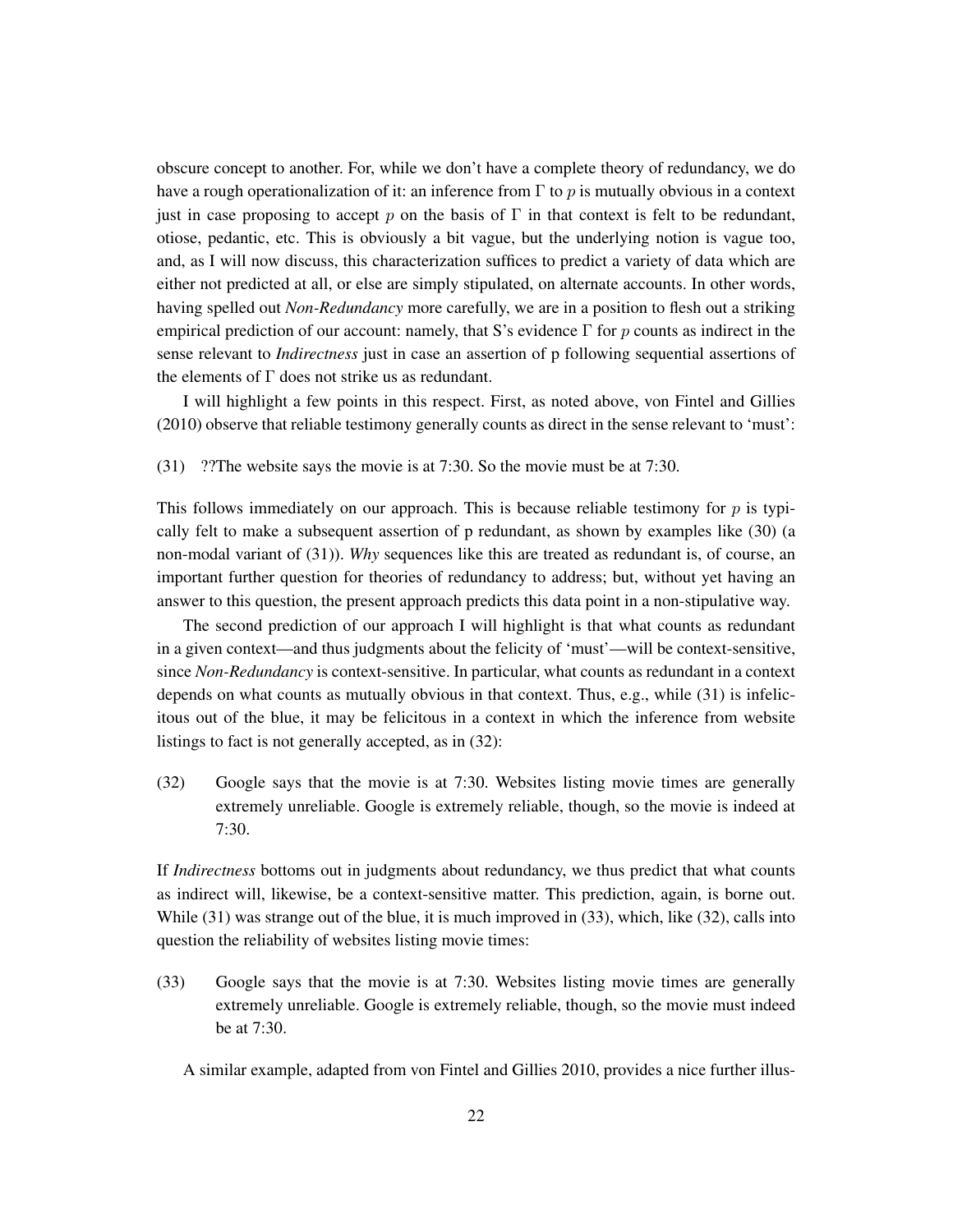tration of this point. Suppose that we are at an epistemology conference, where the inference from appearances to reality have been constantly called into question. In such a context, the inference from 'It appears to be raining' to 'It's raining' will not be treated as mutually obvious; sequences with the form of (34), while perhaps still somewhat odd, will be much improved as compared with ordinary contexts:

<span id="page-22-0"></span>(34) It appears to be raining, so it is raining!

This leads us to predict that, in this context, our first example—using 'must' when we are looking out at the rain—will be much improved. And this is just what we find: (35) and (36) are much improved in this context, as compared with ordinary contexts.

- (35) It appears to be raining, so it must indeed be raining!
- (36) [Looking out at the rain] It must be raining!

*Indirectness*thus indeed seems to be context-sensitive in just the same way that *Non-Redundancy* is, as we predict.

These cases show a kind of context-sensitivity in which something like a skeptical scenario has been raised, making the inference from a given set of premises to a conclusion less secure than it normally is. This may make it look like the sense of indirectness relevant for 'must' patterns with knowledge ascriptions, something that [Giannakidou and Mari](#page-39-4) [\(2016\)](#page-39-4); [Goodhue](#page-39-5) [\(2017\)](#page-39-5) have indeed argued for. But as Goodhue points out, there are other forms of contextsensitivity relevant to 'must' that do not seem to have anything to do with knowledge. Here is one of Goodhue's cases:

(37) [Billy is talking to her sister on the phone, and her sister has denied that it could be raining and has demanded repeatedly that Billy explain how she knows for sure that it is raining. At her wits' end, Billy says:] If light enters your eyes in such a way that it looks like rain, then it is raining. Light is entering my eyes in such a way that it looks like rain. Therefore, it must be raining.

This is not a case of skeptical scenario raising—Billy's sister's obstinacy is not depriving Billy of knowledge, she is just being obstinate. Yet the 'must' in (37) seems felicitous. So the contextsensitivity of *Indirectness* does not, after all, pattern with the context-sensitivity of 'knows'. In this case, however, it does again pattern with the context-sensitivity of redundancy: by refusing to accept ordinary inferential reasoning, Billy's sister makes it clear that that reasoning is not *mutually* obvious (since it's not obvious to her), and thus a 'must' here is licensed. Cases like this provide further support for the claim that the context-sensitivity of *Indirectness* patterns with the context-sensitivity of mutual obviousness (not with the context-sensitivity of knowledge ascriptions).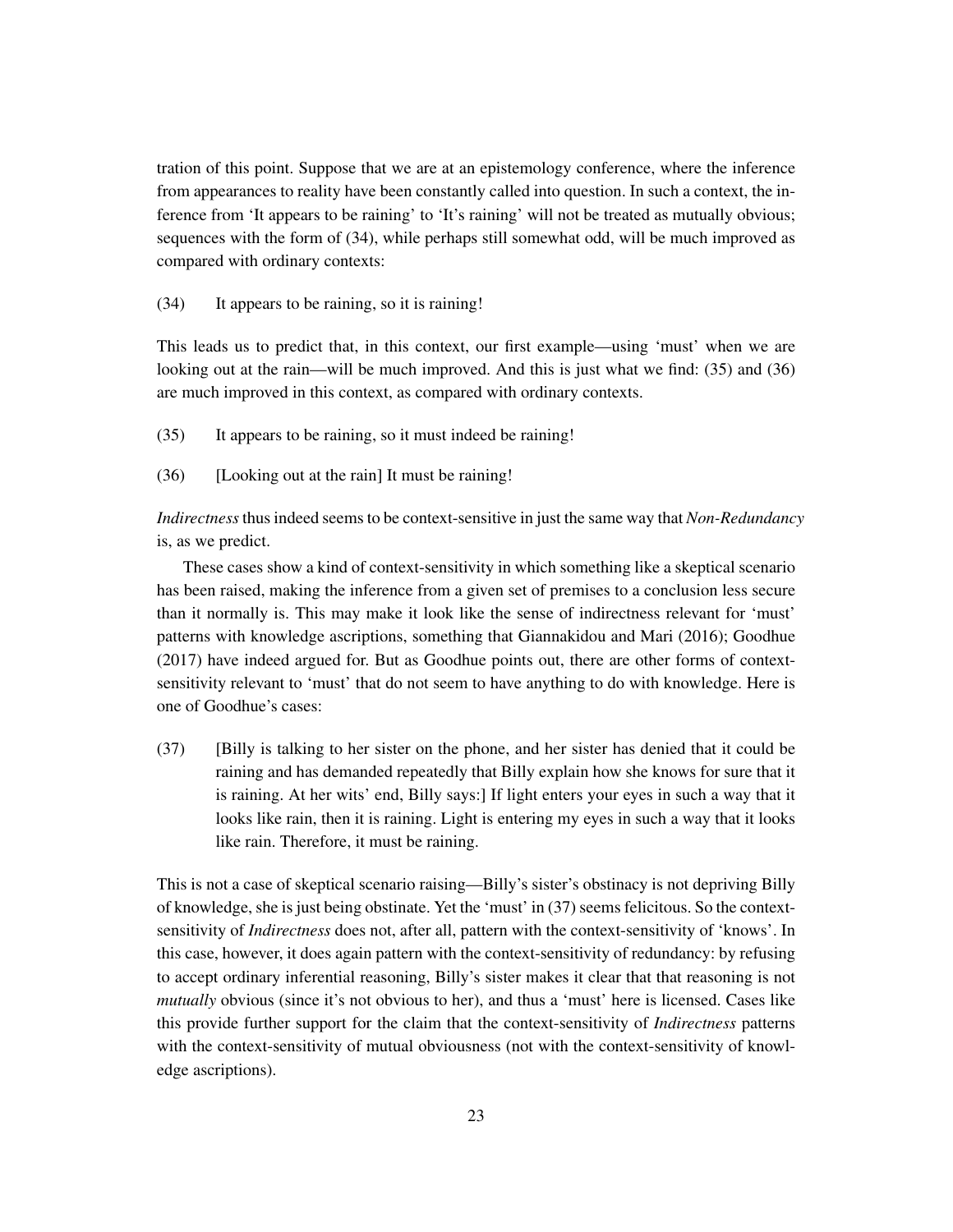A third point I will highlight here is that the present account lets us explain why 'must' claims that conclude a complicated argument are generally acceptable, even if the premises of the argument entail its conclusion. 'Must' is often warranted in deductive contexts—mathematical or logical environments where explicit premises are given which entail the conclusion—like  $(38).^{22}$  $(38).^{22}$  $(38).^{22}$  $(38).^{22}$ 

<span id="page-23-0"></span>(38) If the set of validities were decidable, then the halting problem would be decidable. The halting problem is not decidable. So the set of validities must be undecidable.

<span id="page-23-1"></span>By contrast, in other deductive contexts, like [\(39\),](#page-23-1) 'must' is not licensed:

(39) I have three students in my logic class, and four other students in my semantics class, and those are my only classes. So I must have seven students total.

Our approach makes sense of this contrast in a straightforward way, since the conclusion of [\(38\)](#page-23-0) does not follow in a way that is mutually obvious from the premises (even if it is entailed by them, and indeed by anything); whereas the conclusion of [\(39\)](#page-23-1) does follow in a mutually obvious way from the premises.[23](#page-0-0)

A final set of predictions of the present account has to do with the structure of my derivation of *Indirectness*. I have proposed that *Indirectness* arises due to conversational norms. It is

 $^{22}$ [Giannakidou and Mari](#page-39-4) [\(2016\)](#page-39-4); [Goodhue](#page-39-5) [\(2017\)](#page-39-5) have argued that this 'must' is not genuinely epistemic, but instead is a "logical" or "deductive" 'must'. It is hard to rule out an ambiguity thesis, but it is obviously inelegant to multiply modal flavors further than we need to. More seriously, even if we say that the 'must' in cases like these is not epistemic, we still need a theory of its distribution, since it is not always warranted, even when its complement is a logical consequence of the relevant premises. That is, 'must' sounds fine in [\(38\)](#page-23-0) and bad in [\(39\).](#page-23-1) So, if we distinguish deductive from epistemic 'must', we end up doubling Karttunen's Problem: we must then account for the distribution of 'must' in both epistemic and deductive contexts. Neither Giannikidou and Mari nor Goodhue offers a solution to this problem; e.g. if we simply say, following Goodhue, that the deductive 'must' 'quantifies universally over the possibilities compatible with the overtly uttered premisses', then both [\(38\)](#page-23-0) and [\(39\)](#page-23-1) should be equally felicitous. By contrast, my account provides a unified account of the distribution of 'must' in both deductive and non-deductive contexts. (A referee helpfully suggests that perhaps Giannikidou and Mari and Goodhue have in mind a different characterization of 'deductive', on which [\(38\)](#page-23-0) but not [\(39\)](#page-23-1) counts as a deductive environment. This may be; but then my point is simply that that characterization needs to be given explicitly. Either way, the point is the same: we need a theory of when 'must' is warranted in (what I call) deductive environments.) Goodhue adduces cross-linguistic data which he claims suggest that some languages distinguish a deductive from an epistemic 'must', and more work is clearly needed here. It should be noted that distinguishing a deductive from epistemic 'must' is of course consistent with my view.

 $23$ As noted above, the ability of our account to deal with these cases very much depends on being able to spell out *Non-Redundancy* in a way that avoids the conclusion that every necesary truth follows in a mutually obvious way from every other one. This conclusion is obviously false, but it is notoriously difficult to give a formal model of this, and I do not attempt to do so here. As far as I can tell, the distribution of 'must' in logical and mathematical environments is unexplained by [von Fintel and Gillies 2010:](#page-38-0) since logical and mathematical truths are entailed by anything, our evidence for them will, in von Fintel and Gillies' terms, always count as "direct", and thus 'must' should never be licensed. As [Goodhue](#page-39-5) [\(2017\)](#page-39-5) writes, 'deduction contexts do not provide clear evidence in favor of one account of epistemic modality over another since they are puzzling from the perspectives of both the epistemic account and the indirectness account'. I think this is correct given extant accounts of *Indirectness*; by contrast, the present account of *Indirectness* provides a straightforward and unified explanation of these cases.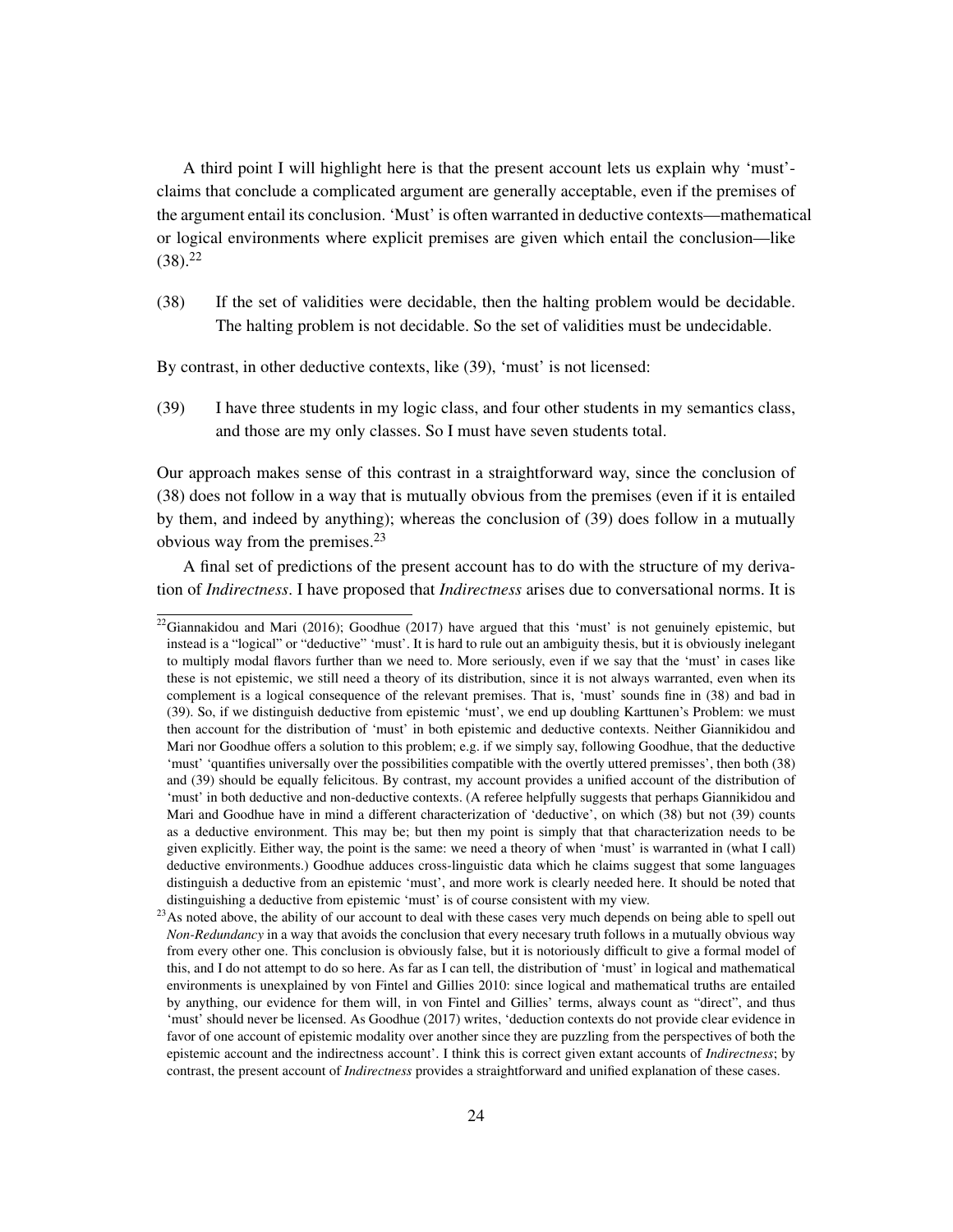a hallmark of pragmatic phenomena like this that they can be cancelled, since the underlying conversational norms are generally defeasible. We thus predict that *Indirectness* will be cancelled when one of the underlying norms is not in play. This prediction, again, is borne out. Consider first contexts in which *Strongest Evidence* is not in play because it is overridden by considerations which prevent the speaker from sharing her strongest evidence for  $p$ . For instance, suppose that Mary is at Tom's party. She goes out to the street to smoke, where she runs into Ben. She knows Ben wasn't invited to the party, and doesn't want him to know that she was invited. Ben can hear music coming from Tom's place, and asks Mary what's going on at Tom's. Mary wants to communicate that he's having a party, but she doesn't want to share her strongest evidence for this—and doesn't seem to be under any obligation to do so, since she is trying not to hurt Ben's feelings. In this context, she can felicitously assert (40):

(40) Given the music, it must be some kind of party.

(40) may be misleading, but it strikes me as perfectly felicitous, despite the fact that Mary has direct evidence that there is a party. This is precisely our prediction, since *Strongest Evidence* seems to be suspended here.

It is somewhat harder to find similar cases in which *Non-Redundancy* is suspended, since *Non-Redundancy* already has an element of context-sensitivity built in (since what counts as mutually obvious in the relevant sense is context-dependent). But if we can find contexts in which it is suspended, then we predict that in those contexts as well, *Indirectness* will be suspended. One candidate context is the sort that we find when a speaker wishes to signal that her interlocutor is being dense, and thus spells out reasoning even when it is mutually obvious:

- (41) a. I can't believe it. Are you really firing me?
	- b. Well, let's see. I'm your boss. Under your contract, I have complete discretion to terminate your employment at any time. I told you in writing that you're fired. So, yep, I'm firing you.

In contexts like this, the boss is spelling out reasoning that is mutually obvious; her assertion seems to be felicitous, if obnoxious, and so *Non-Redundancy* seems to be suspended here. We thus predict that *Indirectness* will be suspended as well—that is, that 'must' is perfectly felicitous here, even though the boss's evidence about whether she is firing her employee is perfectly direct. This seems to be borne out: (41) is also felicitous (if obnoxious) if we put a 'must' over the final sentence. These points suggest that, as I have argued, *Indirectness* is indeed a pragmatic inference, which will therefore be suspended when the underlying pragmatic principles are suspended.

More generally, the present discussion shows that deriving *Indirectness* in the way I have proposed not only gives us an account of where it comes from, but also gives us a *predictive* account, one which allows us to make sense of the subtle pattern of judgments about the felicity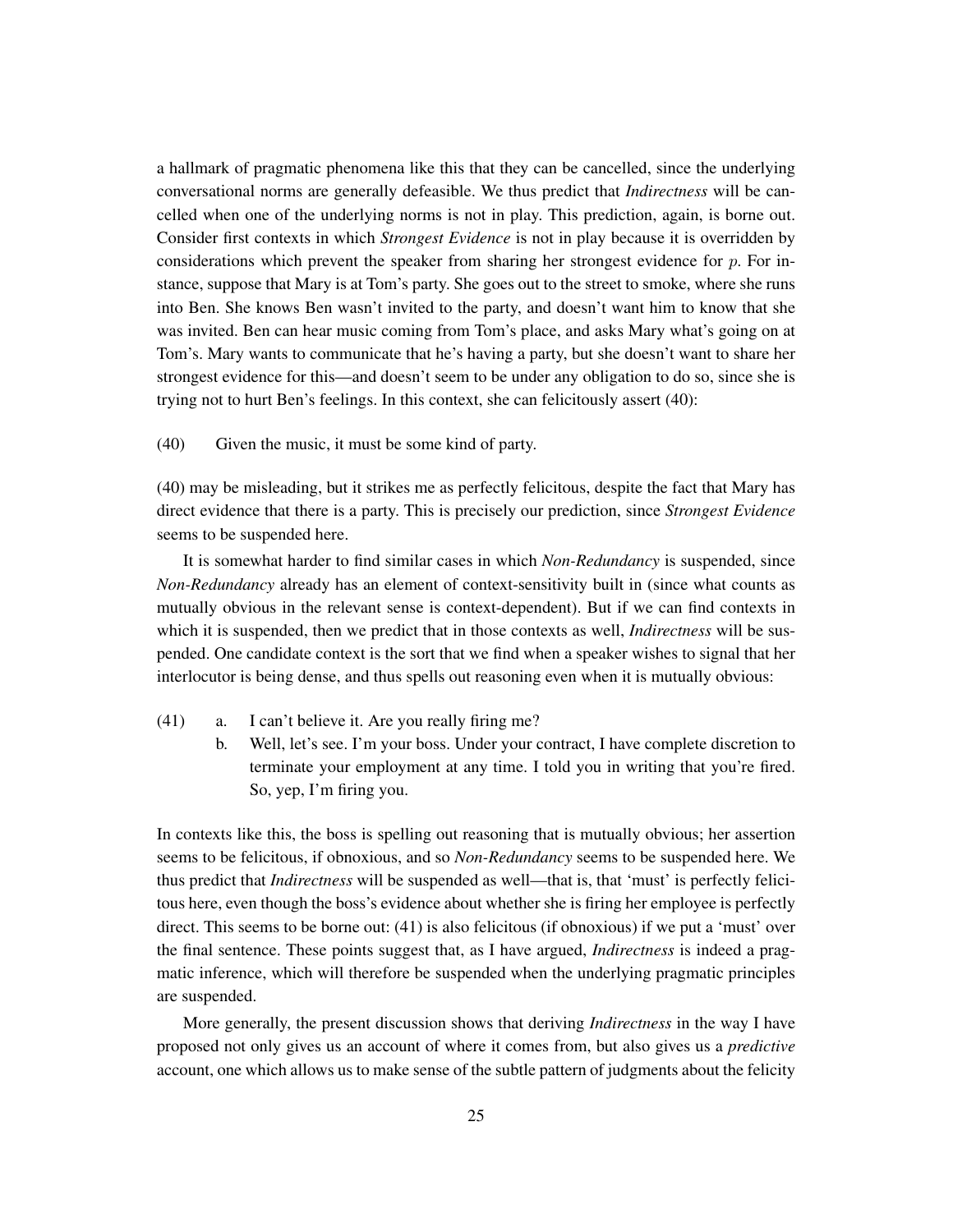of 'must'-claims by reducing them to judgments about redundancy.

# 4 *Support*

*Support* plus independently motivated pragmatic principles thus provides a theoretically and empirically satisfying explanation of *Indirectness*. I turn now to the question of how to account for *Support*. I briefly survey and criticize the few extant proposals before sketching my own proposal. (Just as my account of *Indirectness* in the last section was separable from my empirical claims in §[2,](#page-1-2) likewise my account of *Support* in this section is separable from my account of *Indirectness* and empirical claims.)

# <span id="page-25-0"></span>4.1 Negative remarks

*Support* says that 'must' requires that an argument for its prejacent be made salient. A natural first thought about how to account for *Support* is to treat 'must' as containing something like an implicit indexical which refers to an argument:  $\nabla$  **Must p**<sup> $\Box$ </sup> means roughly  $\nabla$ *This argument* entails  $p^{\dagger}$ , where the implicit 'this' requires a salient referent. [Stone](#page-40-5) [\(1994\)](#page-40-5) suggests an account along just these lines: on his approach, 'must' has a lexical argument place which needs to be saturated by an argument made salient by context.

A solution along these lines, natural though it is, does not work. The issue is that, as we saw above, 'might' and 'can', unlike 'must', do not require a salient argument. We have already seen a variety of intuitive and experimental evidence for this in  $\S$ [2;](#page-1-2) to recall the contrast, consider (42):

- (42) [Julie's cat has been sneezing a lot. Ben asks her how the cat is doing. Julie says:]
	- a. Not so great. I need to take him to the vet actually, he might have an upper respiratory infection.
	- b. Not so great. I need to take him to the vet actually, he has an upper respiratory infection.
	- c. ??Not so great. I need to take him to the vet actually, he must have an upper respiratory infection.
	- d. Not so great. I need to take him to the vet actually, he must have an upper respiratory infection; he's been sneezing a lot lately.

If the conversation ends here, then, as *Support* predicts, the 'must' variant in (42-c) is infelicitous as it stands, without an argument. By contrast, the 'might' variant in (42-a), like the nonmodal variant in (42-b), is acceptable without an argument. In short: 'might', unlike 'must', does not require an argument for felicity.

If we take Stone's approach, however, then, assuming that 'must' and 'might' are duals, we would predict that 'might' has an anaphoric requirement for an argument, just as 'must' does: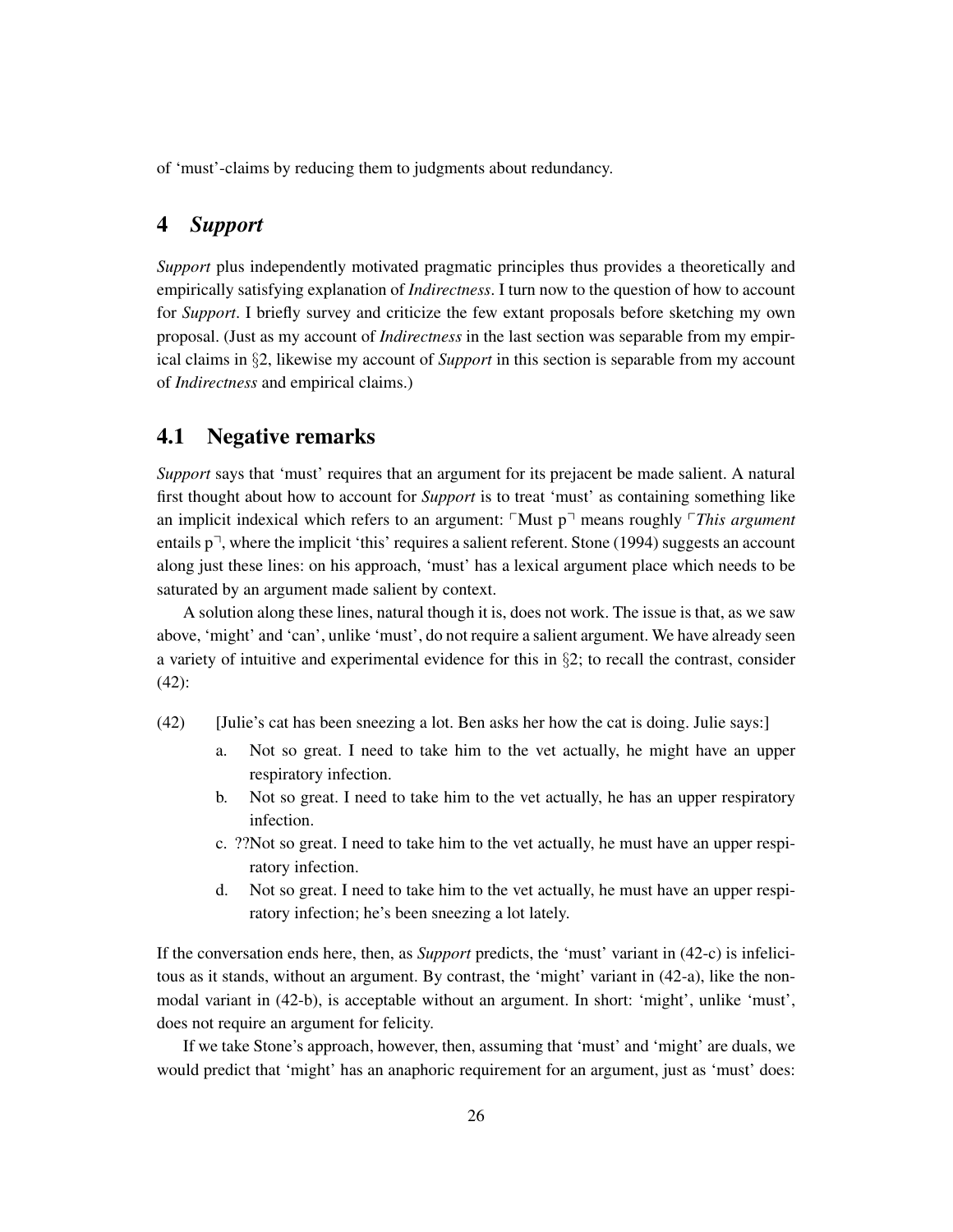if 'might' means 'not must not', then the argument requirement of 'must' will project through negation, and thus 'might' will require a salient argument, too.

We could avoid this by giving up the assumption that 'must' and 'might' are duals, and stipulate that 'might' does not have a lexical argument place for an argument. But going this way would lead to a serious new issue. Assuming we treat 'cannot' as 'not (can)', and that epistemic 'can' is equivalent to epistemic 'might', if we go this way, we will predict that 'cannot', like 'can', does not have an anaphoric requirement for an argument any more than (unembedded) 'can' does. But this is wrong: the same examples we used to motivate *Support* for 'must' above can be used to motivate it for unembedded 'cannot'. Thus, for instance, consider (43):

- (43) [Emma notices that her neighbor Phil hasn't taken in his mail in some time, and concludes that he is out of town. Another neighbor asks if Phil is around. Emma responds:]
	- a. ??No, he can't be.
	- b. No, he's not.
	- c. No, he can't be: no one has taken his mail in for a week.
	- d. No, he's not: no one has taken his mail in for a week.

Just as for 'must', and just as predicted by *Support*, if the exchange ends here, the 'can't' variant without an argument in (43-a) is marked. As for 'must', then, 'can't' requires that an argument be made salient. If we treat 'might' and 'can' as lacking a lexical requirement for an argument, then we will also predict that 'can't' lacks a lexical requirement for an argument, and thus we will fail to make sense of the fact that 'can't' requires an argument.

One might at this point simply claim that 'can' and 'might', which I have so far assumed are semantically identical, in fact differ in just the respect that 'can' has an argument place for an argument, while 'might' does not. This claim looks plausible enough in English, since 'can' is rarely interpreted epistemically when it is not negated, and 'might' cannot be easily negated; we could maintain that these differ precisely in the respect suggested. However, the cross-linguistic picture suggests that this line will be hard to maintain. Many languages use the same epistemic possibility modal in positive and negative contexts, like German ('können') and French ('se pouvoir'). In those languages, informants tell me (based on contrasts like those given above) that we find the same alternation as in English: matrix possibility modals in sentences like [\(44\)](#page-26-0) and [\(45\)](#page-26-1) do not require a salient argument, whereas negated possibility modals (hence with a necessity meaning), as in [\(46\)](#page-27-1) and [\(47\),](#page-27-2) do require a salient argument (just as predicted by *Support*).

- <span id="page-26-0"></span> $(44)$ The murderer might the gardener be. Mörder könnte der Gärtner sein. 'The murderer might be the gardener'.
- <span id="page-26-1"></span> $(45)$ It might be that the murderer is the gardener. se peut que le meurtrier soit le jardinier.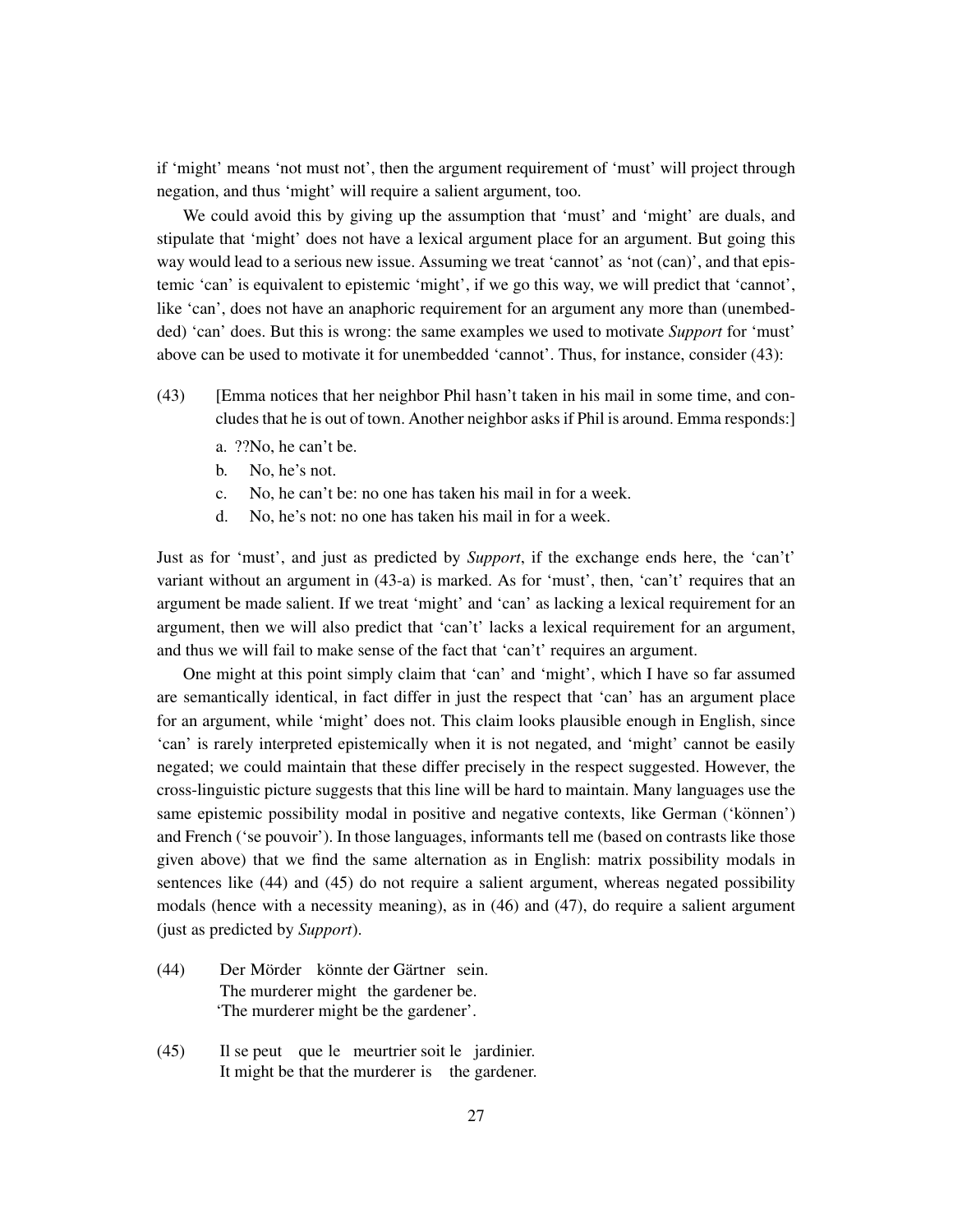'The murderer might be the gardener'.

- <span id="page-27-1"></span> $(46)$ The murderer might not the gardener be. Mörder könnte nicht der Gärtner sein. 'The murderer can't be the gardener'.
- <span id="page-27-2"></span> $(47)$ It not might be ne se peut pas que le meurtrier soit le jardinier. that the murderer is the gardener. 'The murderer can't be the gardener'.

To pursue the line under discussion beyond English, we would have to maintain that there are two words 'können' in German, one which only appears in positive contexts and has no requirement for a salient argument, and one which appears only in negative contexts and requires a salient argument. Likewise for French, *mutatis mutandis*, and presumably for many other languages. Such an approach is obviously unattractive.<sup>[24](#page-0-0)</sup>

# <span id="page-27-0"></span>4.2 *Support* as a manner implicature

We can avoid these problems by deriving *Support* as a manner implicature. The derivation depends on the assumption that the interpretation of unembedded epistemic modals goes by way of the common evidence of the interlocutors. This is not a commitment about the *semantic value* of epistemic modals (and thus about their interpretation when embedded), and so this assumption is compatible with a variety of semantics for epistemic modals, in particular the standard modal semantics of [Kripke 1963;](#page-39-17) [Hintikka 1962;](#page-39-18) [Kratzer 1977,](#page-39-8) [1981.](#page-39-9)<sup>[25](#page-0-0)</sup> On those approaches, an unembedded assertion of  $\ulcorner$ Must p $\urcorner$  is interpreted as meaning  $\ulcorner p$  is entailed by the contextually relevant information<sup> $\exists$ </sup>. The present claim can then be interpreted as a precisification of these approaches: that is, as the claim that the contextually relevant information for unembedded modal claims is typically determined by the *common evidence* of the group of interlocutors. As [Stalnaker 2014;](#page-40-11) [Mandelkern 2017a,](#page-39-19) [2018](#page-39-20) argue, this kind of approach provides a way to make sense of the basic update effects of modal claims, in particular the way they are used to coordinate on the structural properties of the common ground. In particular, this approach predicts that an assertion of  $\ulcorner$  Must p $\urcorner$  is felt to be a proposal to make p entailed by the common ground, since, if it is common ground that the common evidence entails  $p$ , then, given plausible assumptions about the relation between evidence and belief, p itself will be common ground. This approach thus validates *Pragmatic Strength*—an assertion of  $\lceil$ Must p $\rceil$ ,

<sup>24</sup>Similar criticisms extend to any kind of presuppositional account of *Support*, since presuppositions project through negation; as well as the account suggested in [Swanson 2015,](#page-40-8) who builds on [Kratzer 1981](#page-39-9) in adopting a premise semantics for epistemic modals, with the added requirement that those premises be publicly available (see [Moss 2015](#page-40-23) for a similar proposal). As far as I can tell, that approach faces the same dilemma.

<sup>&</sup>lt;sup>25</sup> Setting aside the role of a normality ordering source in Kratzer's semantics, the source of its characteristic weakness.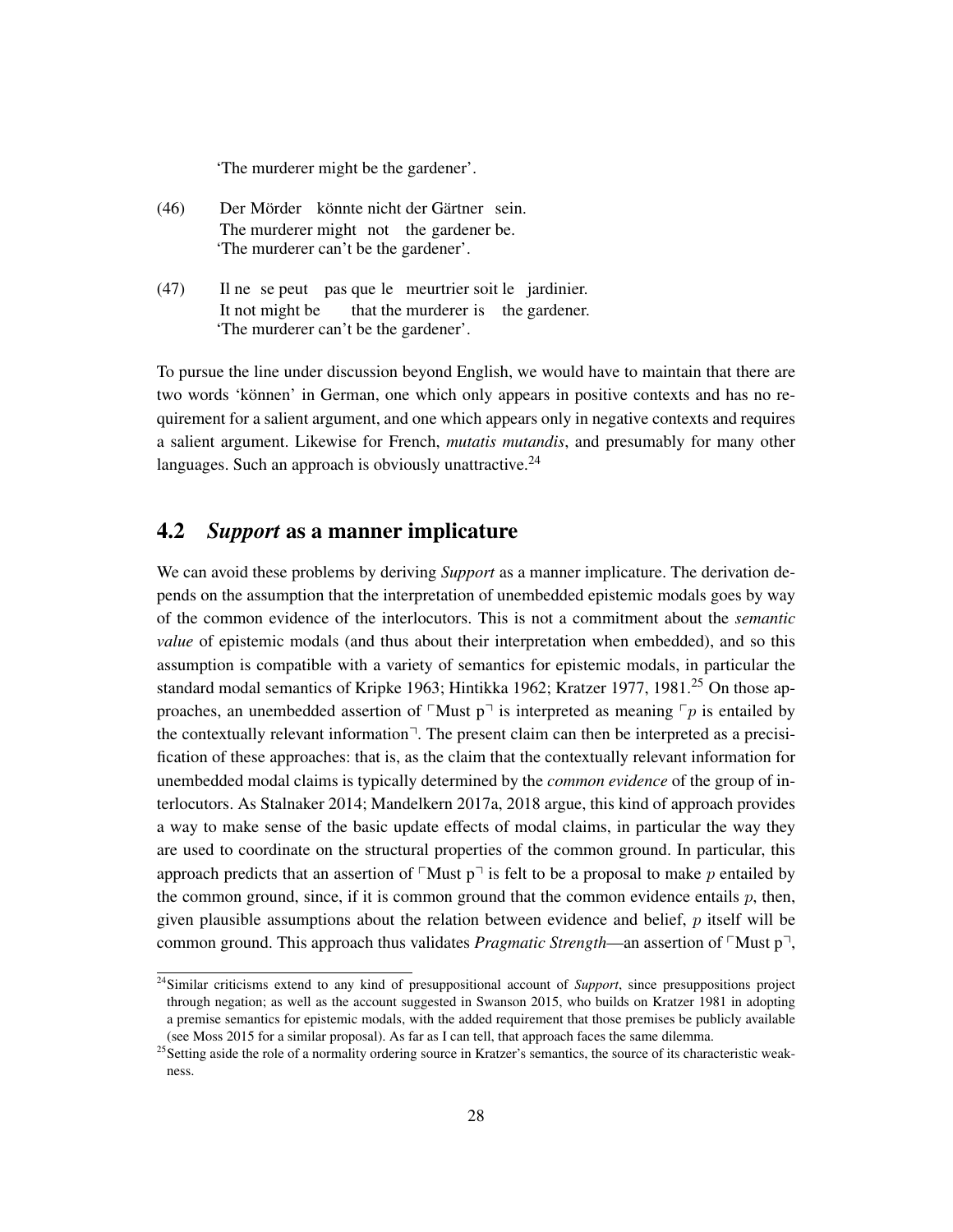if accepted, has the effect of adding p to the common ground.<sup>[26](#page-0-0)</sup> Likewise, given mild assumptions about the connection between the common ground and common evidence, it will follow that if a group accepts p (i.e. if the common ground entails  $p$ ), then they also accept that the common evidence entails p, and thus they also accept  $\ulcorner$  Must p $\urcorner$ .

The key feature of this approach for present purposes is that an assertion of  $\ulcorner$  Must p $\urcorner$  ends up having the same update effect as an assertion of p alone: if a group accepts  $p$ , they accept Must p<sup>-1</sup>; and if they accept  $\ulcorner$  Must p<sup>-1</sup>, they accept p. So  $\ulcorner$  Must p<sup>-1</sup> and p, on this account, are informationally equivalent in the sense that any context which entails one entails the other. Note, moreover, that p is structurally simpler than  $\ulcorner$  Must p $\urcorner$ <sup>[27](#page-0-0)</sup> Since they have the same basic update effect, they will therefore be in competition: if a speaker chooses a more complex way to achieve the same basic effect, this choice will require some explanation. What could explain this choice? In the present framework, although  $\ulcorner$  Must p $\urcorner$  and p are informationally equivalent, they have *different subject matters*. p on its own is simply about whether p is true. Must  $p^T$ , by contrast, is about whether  $p$  follows from the interlocutors' common evidence.<sup>[28](#page-0-0)</sup> An assertion of  $\ulcorner$  Must p $\urcorner$  is thus like an assertion of p in that it is a proposal to commonly accept p; but unlike an assertion of p in that it is a proposal to accept p *which goes by way of calling attention to the interlocutors' common evidence for* p. Given that the speaker will always have a choice between a more complex alternative which calls attention to common evidence in this way, and a less complex alternative which does not, an assertion of  $\ulcorner$  Must p $\urcorner$  will be felt to be, not just a proposal to accept p, but a proposal to accept p *with special attention to the common evidence for p*.

What kind of evidence would be worth drawing attention to in this way? One possibility is that the evidence is just that the speaker herself endorses  $p$ . But there is nothing noteworthy about this kind of evidence: this kind of endorsement is in play *whenever* the speaker proposes an update with  $p$ —including when she does so by asserting p alone—and thus, if this were the only relevant common evidence, it would not explain why the speaker did not just assert p, the structurally simpler alternative. Calling attention to the speakers' evidence for  $p$  will thus make sense only if the speaker wants her interlocutors to accept p based on *substantive evidence* for  $p$ —evidence that goes beyond the speaker's endorsement of p. And if the speaker wants her interlocutors to accept  $p$  based on evidence like this, then she will, of course, need to ensure that such evidence is available to them—either by providing it explicitly, or by otherwise ensuring

<sup>&</sup>lt;sup>26</sup>Though it does not commit us to the stronger, and more controversial, hypotheses mentioned above (that Must  $p<sup>-1</sup>$  entails p or entails knowledge or certainty of p). The former of these would follow, though, if we treat evidence as a factive notion.

 $27$ There is controversy about how to spell out the notion of (relevant) relative structural complexity, but this claim seems uncontroversial to me; it will follow e.g. on the account given in [Katzir 2007,](#page-39-21) according to which alternatives are calculated by the deletion or replacement of nodes at LF. Likewise  $\ulcorner$  Not p $\urcorner$  will be a relevant alternative to  $\ulcorner$ Can't p $\urcorner$ .

<sup>&</sup>lt;sup>28</sup>There are a variety of ways of spelling out this intuition; a simple approach just says that the subject matter of an assertion of p—the question raised by such an assertion—is simply the question  $\{p, \bar{p}\}\)$ . See [Lewis 1988;](#page-39-22) [van Kup](#page-39-23)[pevelt 1995;](#page-39-23) [Ginzburg 1995a](#page-39-24)[,b;](#page-39-25) [Roberts 2012;](#page-40-24) [Yablo 2014;](#page-41-2) [Bledin and Rawlins 2016](#page-38-11) and citations therein.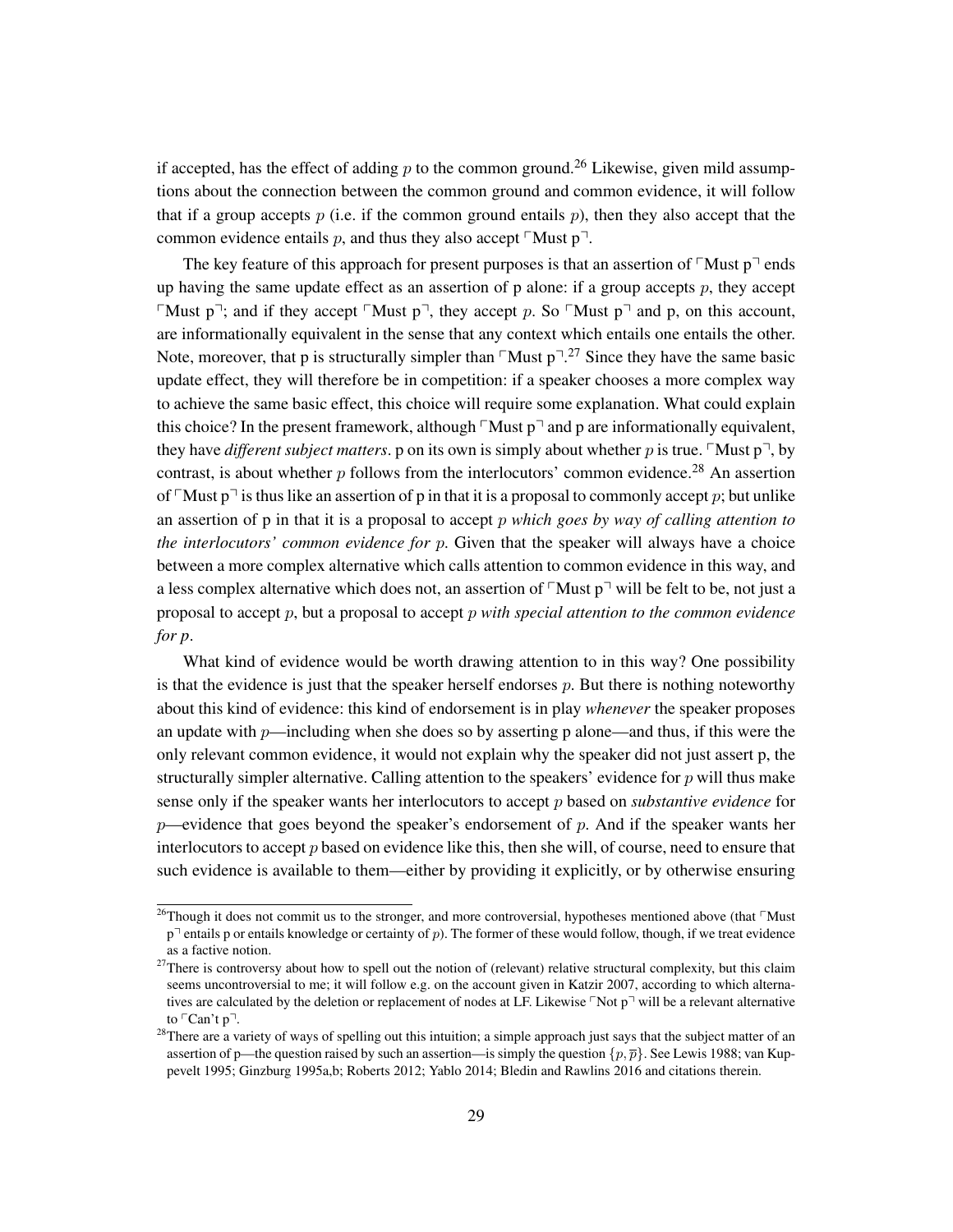that her interlocutors can recover it from the common ground.

Let me pause to note the importance of this last point. It may look like, to explain *Support*, all we have to do is endorse something like the above hypothesis about 'must', on which  $\ulcorner$  Must  $p<sup>7</sup>$  says that the common evidence entails p. But this leaves unexplained why the evidence in question must be *substantive* in the sense just sketched, since *whenever* a speaker proposes to update the common ground with p—either by asserting  $\ulcorner$  Must p $\urcorner$  or by asserting p—she is creating common evidence that supports p by publicly endorsing p. Must  $p<sup>7</sup>$  requires something more than this: again, it requires that the speaker ensure that a *substantive* argument for p has been made available. The conclusion that such an argument is required is only obtained when we compare  $\ulcorner$  Must p $\urcorner$  with p. Once we regard these as being in competition, we can reason that, by choosing the more complex variant, the speaker is drawing attention to substantive common evidence for p.

Summarizing this reasoning:

- A hears B assert  $\ulcorner$  Must p $\urcorner$ .
- Must  $p^{\dagger}$  has a structurally simpler and informationally equivalent alternative, namely p.
- So A will ask why B chose to assert Must  $p<sup>T</sup>$  rather than p in order to propose an update with  $p$ .
- The only relevant difference between the two is that  $\lceil \text{Must } p \rceil$ , and not p, calls attention to the interlocutors' common evidence for  $p$ .
- So  $A$  concludes that  $B$  finds this evidence noteworthy.
- If the interlocutors' common evidence for  $p$  were just that  $B$  had proposed to update with p, and thus endorses p, there would be nothing noteworthy about this common evidence, since *whenever* a speaker proposes to update with  $p$ , she thereby indicates that she endorses p.
- So A concludes that B intends to update with p on the basis of some shared evidence that goes beyond the simple fact that B endorses  $p$ ; in other words, on the basis of some *substantive* shared evidence in support of p.
- Thus in order for B's assertion of  $\ulcorner$  Must p $\urcorner$  to be felicitous, B must ensure that there is a salient argument which she endorses as an argument for p.

Importantly, this approach to *Support* avoids the objection to existing views given above. In particular, this approach predicts that all and only strong epistemic necessity modals will require support. The reason for this is that a key step in the reasoning above was the assumption that  $\lceil \text{Must } p \rceil$  and p alone are in competition. That, in turn, follows because of the assumption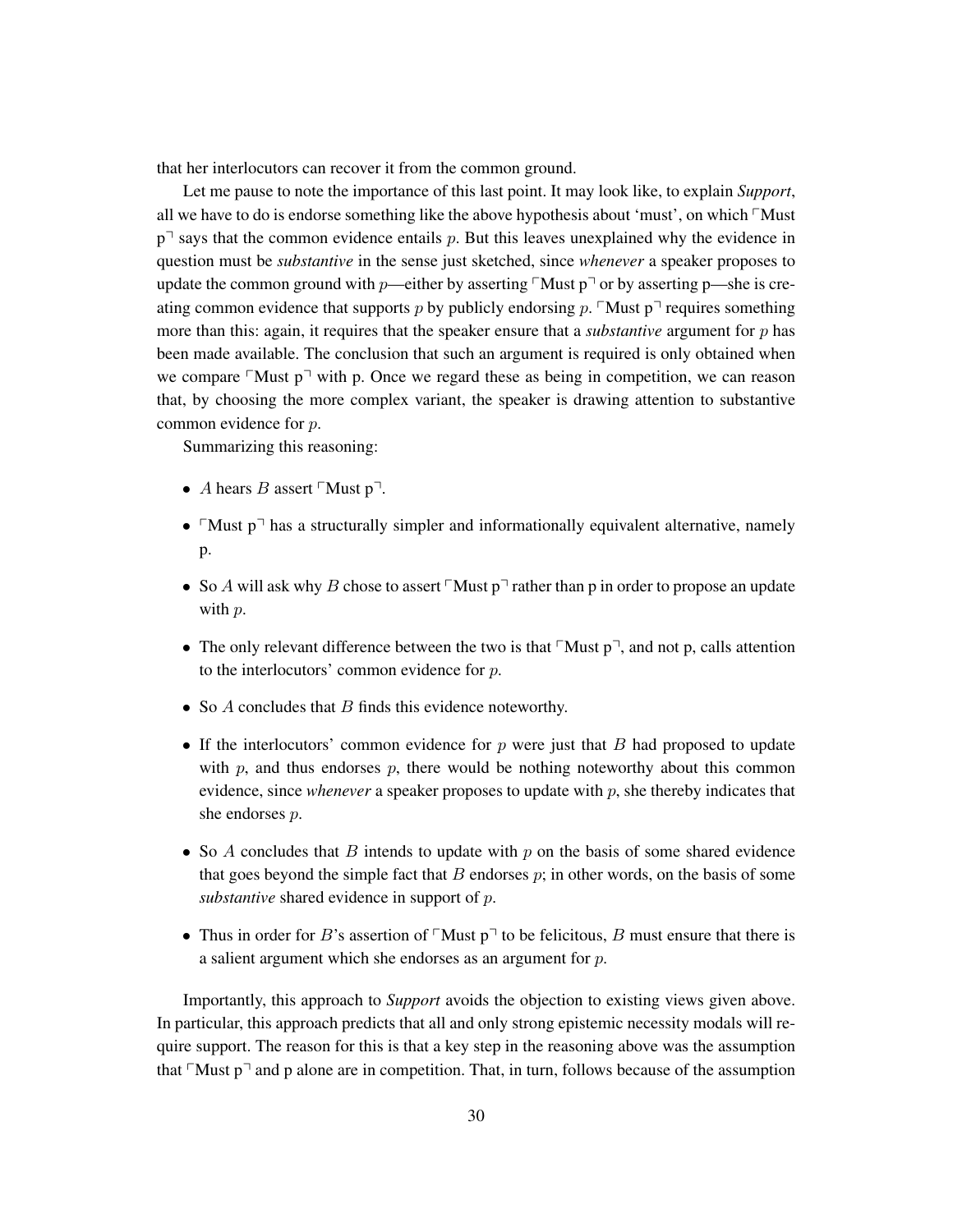that  $\lceil \text{Must } p \rceil$  and p are informationally equivalent. This assumption will be merited for all strong epistemic necessity modals (in the case of  $\ulcorner$ Can't p $\urcorner$ , the competition is of course with Not p<sup>-</sup>), but *only* for strong epistemic necessity modals: weaker epistemic modal claims uncontroversially have a weaker update effect than p alone. Thus, unlike existing approaches, we rightly predict that strong epistemic necessity claims ( $\ulcorner$ Must p $\urcorner$ ,  $\ulcorner$ Can't p $\urcorner$ , and so on) require an argument, while weaker epistemic modal claims ( $[Might p<sup>-</sup>, etc.),$  like non-modal claims, do not.

Is *Support* ever cancelled in the way that, as we saw above, *Indirectness* can be? It is not clear to me that it is. The pragmatic principle underlying the derivation is something like  $\Gamma$ If p and q are alternatives with the same basic update effect, use the structurally simpler one unless you have a good reason not to<sup>-1</sup>. It is not clear that this principle is ever suspended.<sup>[29](#page-0-0)</sup> On the other hand, a derivation of *Support* as a manner implicature predicts that a violation of *Support*—failing to provide an argument with a 'must'-claim—will be relatively innocuous: it will lead to puzzlement about the speaker's choice of  $\sqrt{\frac{M_{\text{ust}}}{n}}$  rather than p, but not to total communicative breakdown. This prediction seems to be in line with intuition and the experimental results reported above.

Let me close this section by highlighting a prediction of the present proposal: any construction which has the features which played an essential role in the derivation is predicted to give rise to a *Support*-like constraint. That is, any construction which has p as a structurally simpler relevant alternative; which has the same basic update effect as an assertion of p; and which highlights the speakers' collective doxastic relation to p, is, *ceteris paribus*, predicted to be degraded without a salient argument for its complement (and thus also to give rise to *Indirectness*, *via* the pragmatic reasoning discussed in the last section). Further research should explore whether this prediction is borne out.  $30,31$  $30,31$  $30,31$ 

#### 5 Weakness

This concludes the core of my response to Karttunen's Problem. Before concluding, I take up two residual questions. First, in this section, I address how my account explains the felt weakness of some 'must'-claims, and some related further contrasts between 'must'-claims and non-modal claims.

 $29$ See [Lauer 2013,](#page-39-26) Ch. 9 for a defense of the view that some implicatures are neither optional nor cancelable (what he calls 'Need a Reason' implicatures).

<sup>&</sup>lt;sup>30</sup>Superficial exploration suggests it is; thus for instance  $\ulcorner$  Our evidence entails that p $\urcorner$ ,  $\ulcorner$  Let's agree that p $\urcorner$ , and  $\ulcorner$  It is clear that p<sup> $\eta$ </sup> all seem to have these properties, and do indeed appear to be governed by corollaries of *Support* and *Indirectness*. See [Barker 2009](#page-38-7) for related discussion; thanks to Kai von Fintel for discussion.

 $31$ See [Degen et al. 2015](#page-38-12) for a different manner-implicature based approach to explaining the behavior of 'must' which, like the present approach, relies on the assumption that  $\ulcorner$  Must p $\urcorner$  is a costly alternative to p whose use must be somehow explained, but which focuses on *Indirectness*.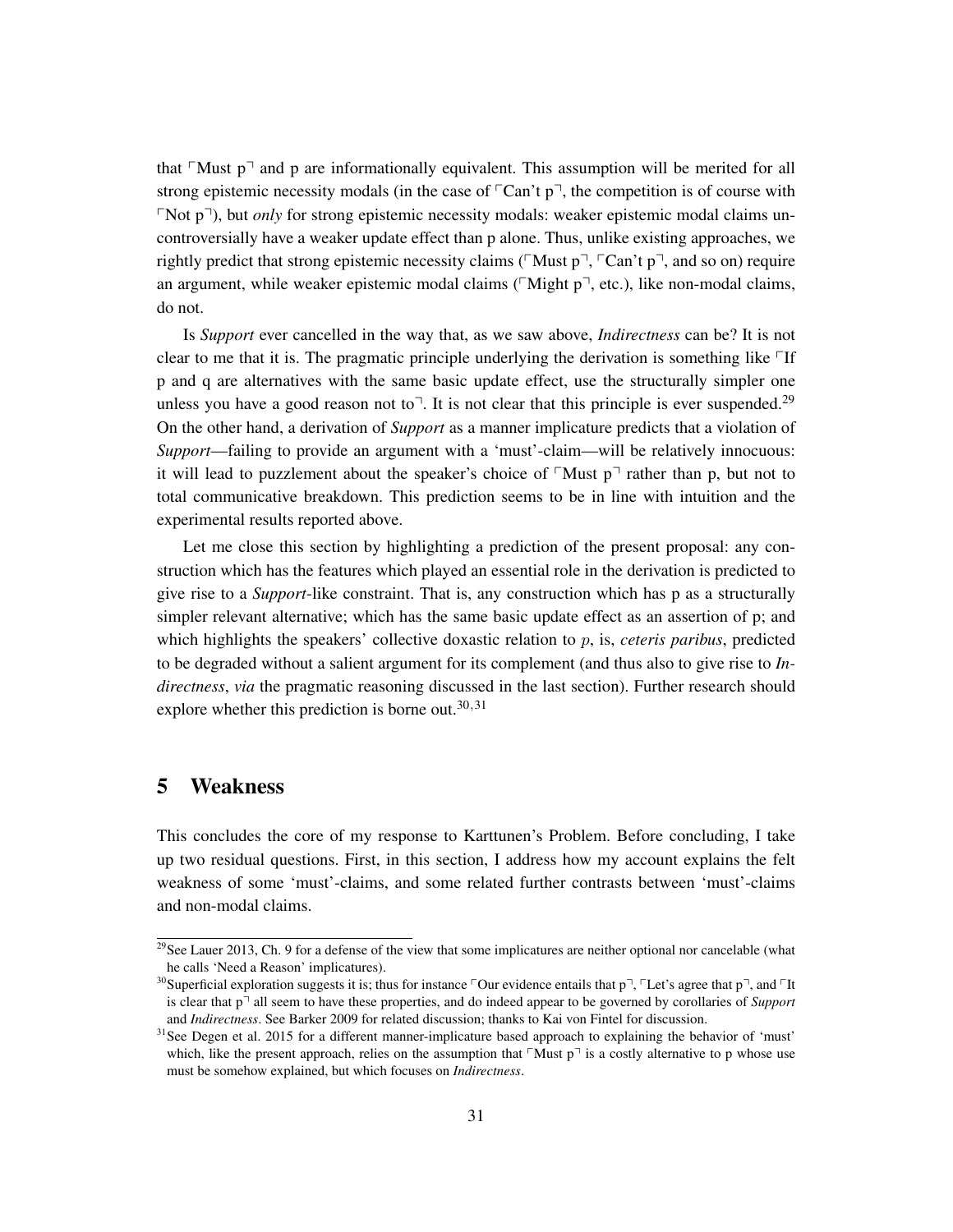# 5.1 Uncertain 'must'

There is some sense in which 'must' can be felt to weaken a claim. For instance, as [Lassiter](#page-39-3) [\(2016\)](#page-39-3) observes, agents are sometimes happy to assert sentences along the lines of  $\sqrt{\ }$ Must p, but I don't know p for sure<sup> $\neg$ </sup>, as in Lassiter's naturalistic examples (48) and (49):

- <span id="page-31-0"></span>(48) This is not non-stick. There must be others but I don't know for sure.
- <span id="page-31-1"></span>(49) This is a very early, very correct Mustang that has been in a private collection for a long time. . . The speedo[meter] shows 38,000 miles and it must be 138,000, but I don't know for sure.

Sentences like [\(48\)](#page-31-0) and [\(49\)](#page-31-1) sound somewhat marked, but they do seem preferable to the corresponding non-modal variants:

(50) ??This is not non-stick. There are others but I don't know [that] for sure.

A related observation is due to [Degen et al.](#page-38-13) [\(2016\)](#page-38-13), who use a series of experiments to show that participants tend to assert  $\ulcorner$  Must p $\urcorner$  more when the speaker has weaker evidence for p, and to assert p more when she has stronger evidence for  $p$ . Likewise, listeners tend to infer that speakers of  $\ulcorner$  Must p $\urcorner$  have weaker evidence for p than speakers of p alone.

How can we make sense of this sense that 'must' is weak, particularly in light of the data in §[3.1](#page-12-0) which suggest that 'must' is pragmatically strong? One option, of course, would be to take these data to show that, after all, 'must' is not pragmatically strong. But this would, of course, leave unexplained the data that motivated *Pragmatic Strength* above. And it is not clear that the data here are inconsistent with *Pragmatic Strength*. They would be if, for instance, the second conjunct of [\(48\)](#page-31-0) had to be interpreted as a proposal to leave it open that there are not other non-stick pans. But [\(48\)](#page-31-0) could instead be a proposal to update with the proposition that there are other non-stick pans, *and* to record that the speaker's evidence for this proposition is less certain than it could be. Likewise for [\(49\).](#page-31-1) Indeed, as Paul Portner (p.c.) notes, examples like [\(48\)](#page-31-0) and [\(49\)](#page-31-1) have the sense of cases in which the speaker's is setting aside her mental state as being not all that relevant: it is natural to interpret them as claims in which the speaker proposes some update (that there are other non-stick pans, that the Mustang has 138,000 miles on it), while also acknowledging that the her evidence for the claim is less certain than it could be. So, in light of these considerations and the data reviewed in  $\S 3.1$ , it seems more promising to me to try to make sense of the intuition of the weakness of 'must' while holding onto *Pragmatic Strength*.

And indeed, it seems to me that there are at least two ways in which we can do so in the context of the account I have given. The first is based on the simple observation that, on my account—as on others—'must' is appropriate only when the speaker's evidence is indirect. Indirect evidence is not always weaker than direct evidence (in logical contexts, it is not); but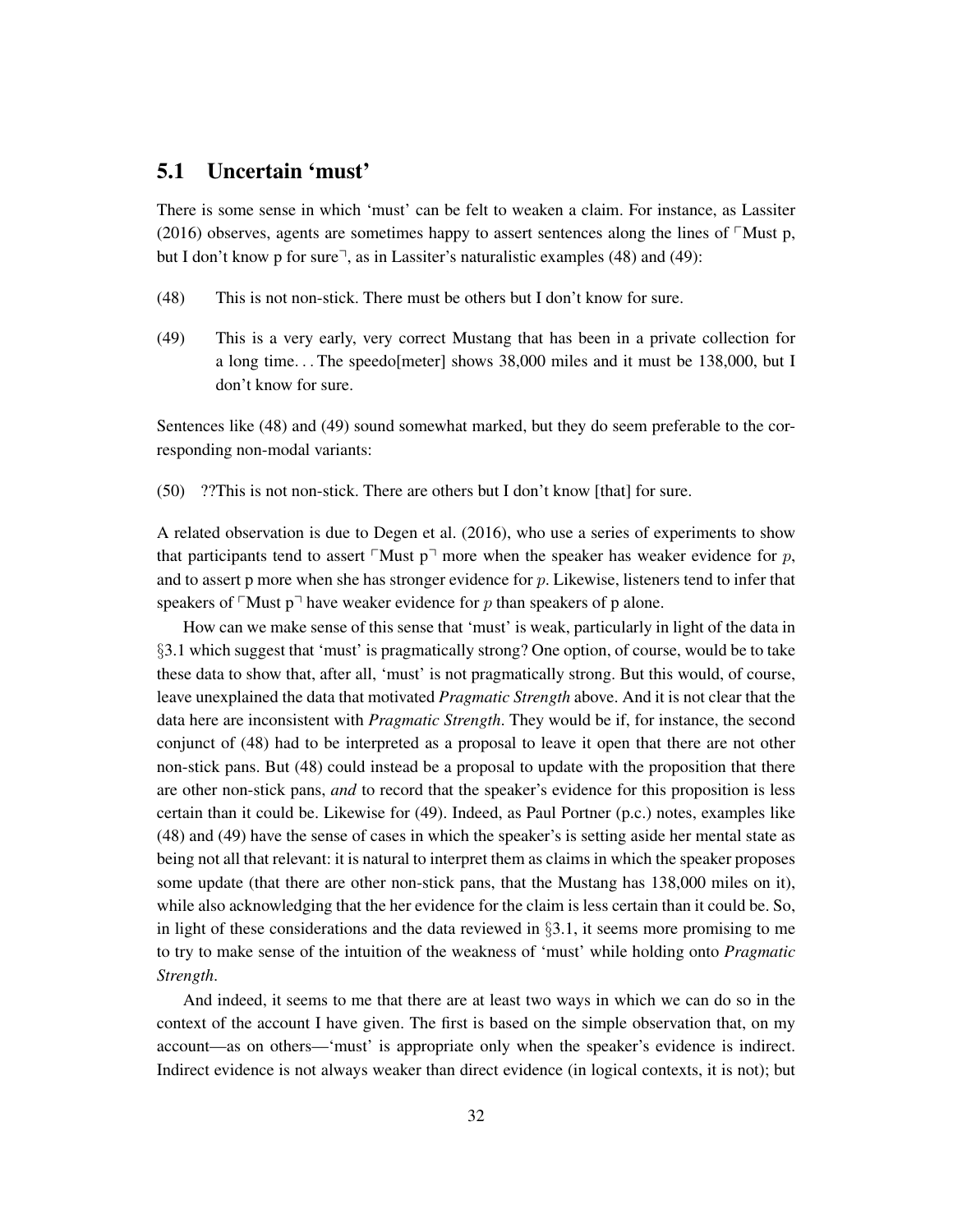it often is, and this may go much of the way towards accounting for the intuition that 'must' is often associated with weaker evidence.

The second is based on the observation that, on my account, in uttering  $\ulcorner$  Must p $\urcorner$ , a speaker proposes that her interlocutors accept  $p$ , but she proposes that they do so on the basis of an argument that is publicly available, *not* on the basis of trust that she has private evidence for p. And asking one's interlocutors to accept p on the basis of a shared argument, rather than on the basis of one's own epistemic authority, will plausibly be permissible when one's own epistemic standing towards  $p$  is something short of what would be required for an outright assertion of p alone. This is because, when the speaker proposes accepting  $p$  on the basis of a shared argument rather than her own epistemic authority, the whole group is provided the evidence in question, and tasked with determining whether or not the evidence warrants the conclusion of  $p$ —rather than simply being asked to accept the speaker's authority. Taking this tack may well be appropriate when the speaker thinks that her evidence warrants accepting  $p$ , but is not entirely sure, and so wants the whole group to decide whether or not  $p$  is warranted on the basis of that evidence. By sharing her evidence for  $p$  with the group, she allows the group to decide whether *that* evidence warrants accepting *p*—bringing closer scrutiny, from the whole group of deliberators, to the decision. Such a move will generally be warranted only when she thinks the decision merits such scrutiny; in some cases (though, of course, not all), this will be because the evidence in question provides her with something short of certain knowledge of  $p$ . In those cases, sharing your evidence for  $p$  allows the group to keep track of the inferential path that led them to accept  $p$ . This is especially useful to do when you think there is a chance you will later discover that  $p$  is false, since belief revision is most efficient when you have kept track of the inferential relations between your beliefs.<sup>[32](#page-0-0)</sup> In short, then, because on my account  $\ulcorner$  Must  $p^{\neg}$  amounts to a proposal to accept p based on a shared argument, asserting  $\ulcorner$  Must p $\urcorner$  thus will be compatible with having weaker evidence for p than is required for asserting p alone. This helps explain Lassiter's observation that  $\ulcorner$  Must p and I don't know p for sure $\urcorner$  is improved as compared with the non-modal variant.

Let me note that this reasoning assumes that there is some difference between *knowledge* and *certain knowledge*. In order to account for the data I used to motivate *Pragmatic Strength* in §[3.1,](#page-12-0) we must maintain that you need to know p in order to assert  $\ulcorner$  Must p $\urcorner$ . And, as Lassiter observes, there is a contrast between  $\lceil \text{Must } p \rceil$ , but I don't know p  $\lceil \text{for sure/wiki } h \rceil$ , which is perhaps marginally acceptable, versus  $\ulcorner$  Must p, but I don't know p $\urcorner$ , which, as we have seen, is totally unacceptable. This contrast suggests that there is indeed a difference between certain knowledge and knowledge (though I won't try to give an account of the difference here; see [Moss 2018,](#page-40-25) §5.9 for some discussion) . Further evidence for this comes from the felicity of exchanges like (51):

(51) a. [A:] I know whether John is coming to the party.

 $32$ In other words, when you have a sophisticated system of epistemic entrenchment; see [Hansson 2016](#page-39-27) for an overview of relevant literature.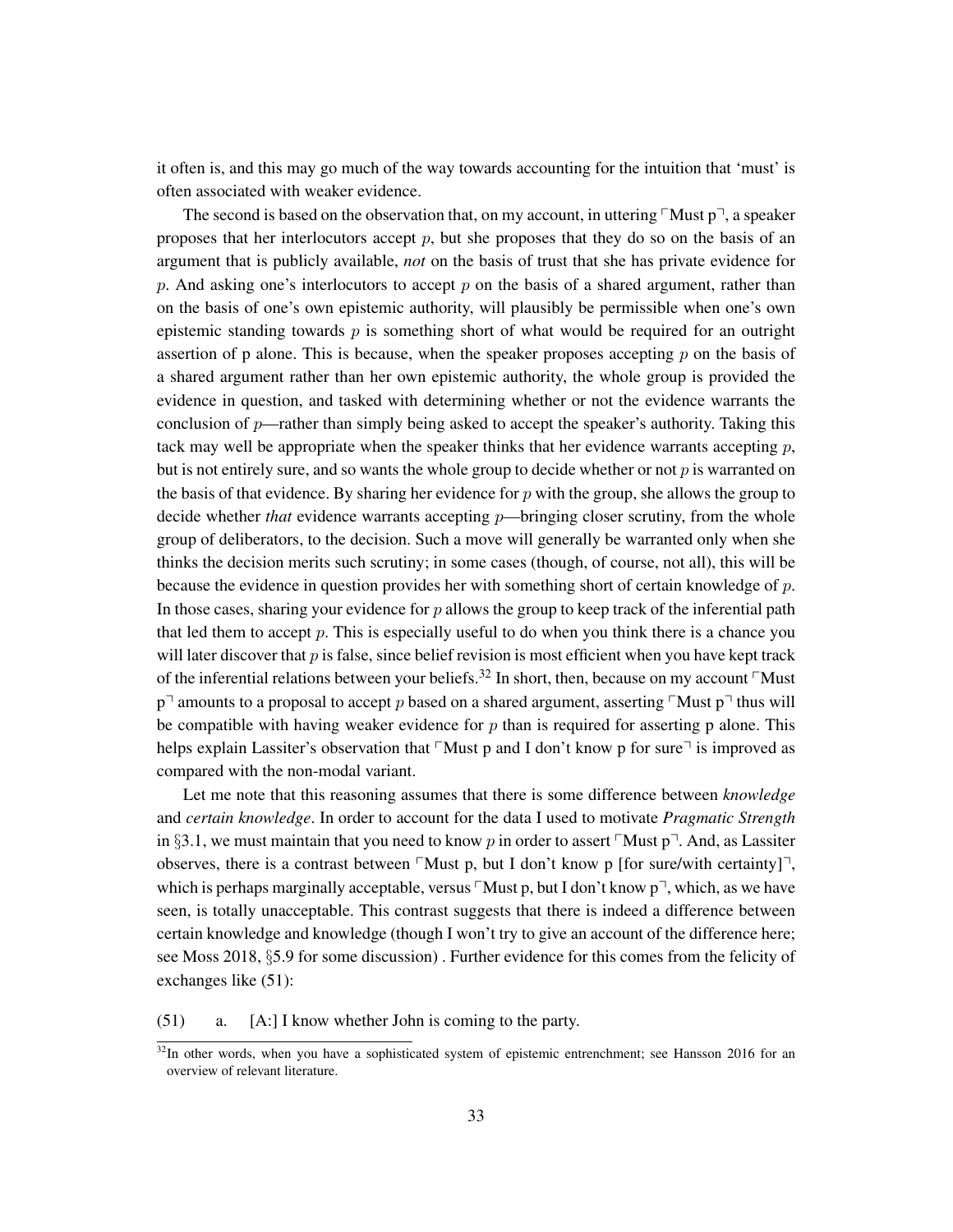- b. [B:] Ok, but do you know for sure?
- c. [B:] Ok, but are you certain?

# 5.2 Obligatory 'must'

This helps explain why  $\ulcorner$  Must p $\urcorner$  is sometimes associated with relatively weak evidence for p:  $\lceil M \rceil$  requires sharing that evidence and requires that evidence to be indirect, both of which moves, for different reasons, are often associated with weaker evidence for  $p$ .

But what we have said so far leaves unexplained a related issue: why is an assertion of p alone sometimes unacceptable in a parallel context, *even when the speaker's evidence for p is shared*? The point is brought out clearly by the following case, adapted slightly from [Ninan](#page-40-26) [2014:](#page-40-26)

- (52) [A and B are friends with a couple, Carl and Diane. It is common knowledge for A and B that A and B have been dating for a long time and are likely to get married at some point in the future. Suppose that, prior to the following dialogue, B has not heard any recent news concerning Carl and Diane's relationship. Now consider:]
	- a. [A:] Carl proposed to Diane yesterday!
	- b. [B:] At last! She must have said 'yes'.
	- c. [B:] ?At last! She said 'yes'.

(52-c) is somewhat marked in comparison with (52-b): it looks like we have a preference for using the 'must' variant here. Intuitively, this is because 'She must have said 'yes" makes clear that B's conclusion is drawn from the evidence in common, whereas 'She said 'yes" makes it unclear on what basis B drew her conclusion.

We have already seen that 'must'-claims draw attention to commonly available evidence for the prejacent in question, and so we have a good story about why the 'must' variant in (52-b) sounds acceptable in this case. On our account, using 'must' makes B's inferential path explicit: by using the 'must' variant, B is proposing to accept that Diane said 'yes' *based on the evidence the speakers have in common about the strength of Carl and Diane's relationship*. And B's evidence in this case is weak enough that she has every reason to think that, although she and her interlocutors now have reason to accept that Diane said 'yes', they may later have reason to revise this commitment, and so it is crucial that they keep track of the inferential path that led to this acceptance.

But why does the non-modal variant sound marked here? The reason is that using the nonmodal variant leaves it open that the speaker has evidence that Diane said 'yes' *which goes beyond what is shared in the context*, and that it is based on this evidence, rather than their shared evidence, that B is proposing to update with the claim that Diane said 'yes'. In other words, even though A and B do have shared evidence here in support of this claim, only 'must' makes it clear that the update is *based on that shared evidence*.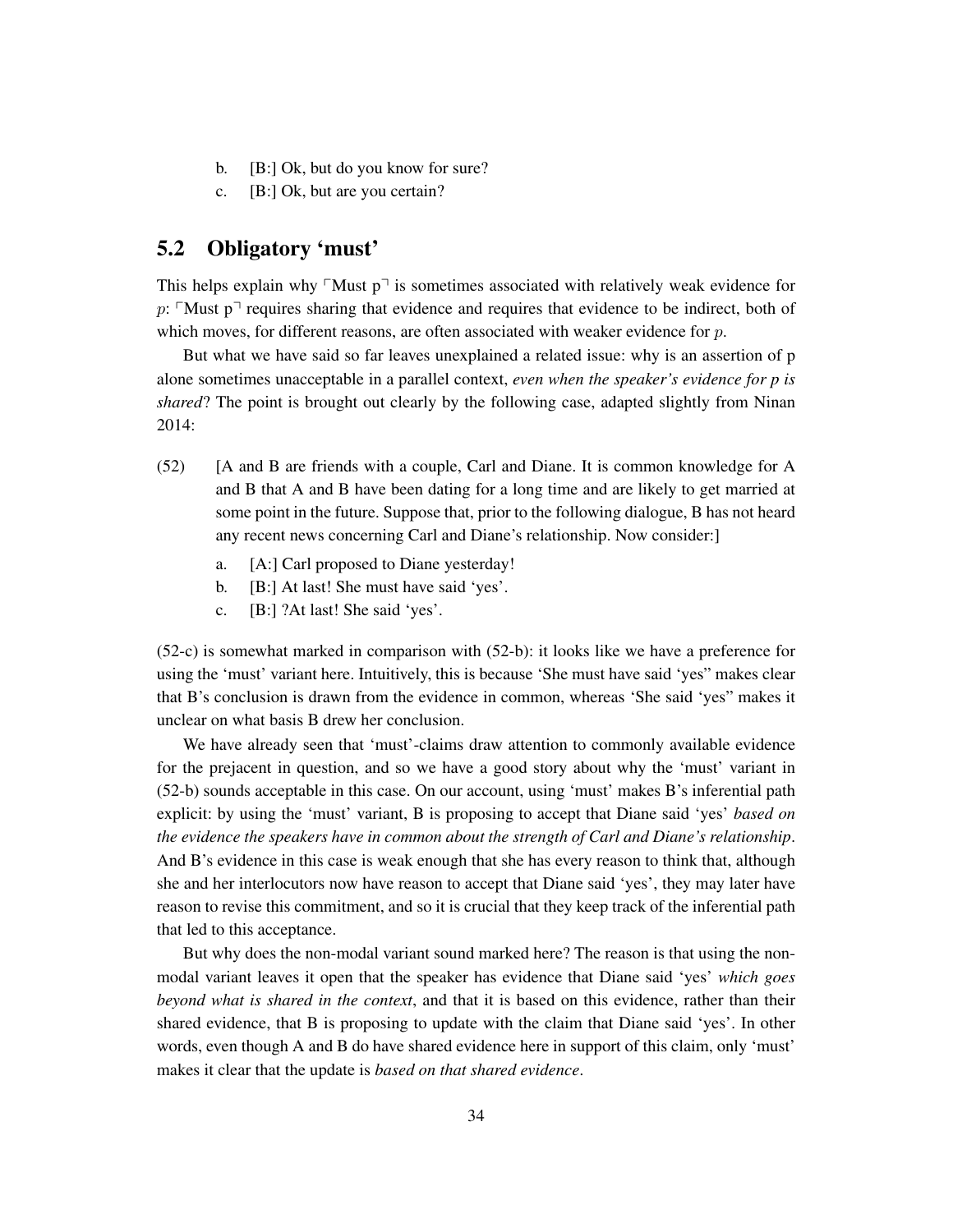To illustrate the point, suppose that A and B discover that Carl and Diane have recently been fighting a lot. Should A revise her belief that Diane said 'yes'? Intuitively, she should. And if B uses the 'must' variant, then A will know that she should, since she will know the basis of B's conclusion that Diane said 'yes'—she will know that B was just making an inferential leap from their shared evidence. But not so if B uses the non-modal variant without further elaboration, in which case A will not know on what basis B concluded that Diane said 'yes', and thus will not know whether revision is merited. (Things will be otherwise, of course, if B makes her reasoning explicit, even with the non-modal variant; and, as predicted, in that case the non-modal claim is substantially improved, as in: 'At last! She said 'yes', I can't imagine her turning him down.')

In short: in this case, given our account of 'must', (52-b) amounts to a proposal to accept that Diane said 'yes' on the basis of the evidence which is already shared; whereas (52-c) amounts to a proposal to accept that Diane said 'yes' on the basis of the speaker's epistemic authority alone. In this case, taking the latter option obscures the inferential path which lead to B's conclusion—an inferential path which may well be crucial for A to have access to, given the defeasibility of B's inference that Diane said 'yes'.[33](#page-0-0)

# <span id="page-34-0"></span>5.3 Violations of *Non-Redundancy*

A referee for this journal points out that there are cases that are something like the converse of Ninan's case: cases in which a non-modal claim seems to be felicitous, but the corresponding 'must'-claim is, at least *prima facie*, infelicitous. To see the point, suppose first that A and B are looking out at the rain, and it is common ground that both can see that it is raining. Then it may be acceptable for A to say:

(53) It's raining.

This on its own is *prima facie* surprising for our account. If *Common Ground Settlement* is right, then the common ground already entails that it is raining, and so A should not be able to say this. But it was of course already recognized by [Stalnaker 1974](#page-40-12) that constraints on redundant assertions are defeasible: they may be suspended when the purpose of an assertion is not to communicate an increment of information, but rather to make idle conversation, set the topic for a conversation, raise a certain matter to salience, and so on. Thus we could imagine A saying (53) as a way of setting up the question of whether the picnic will be cancelled:

(54) It's raining. Do you think the picnic will be canceled?

<sup>&</sup>lt;sup>33</sup>This explanation may extend to another class of cases, brought to my attention by Agnes Callard, involving moral judgments. 'Lee was late, and therefore disrespectful' is felicitous, but 'Lee was late, and therefore must be disrespectful' is strange. The explanation, again, may be that we expect speakers to put the full weight of their epistemic authority behind assertions like this.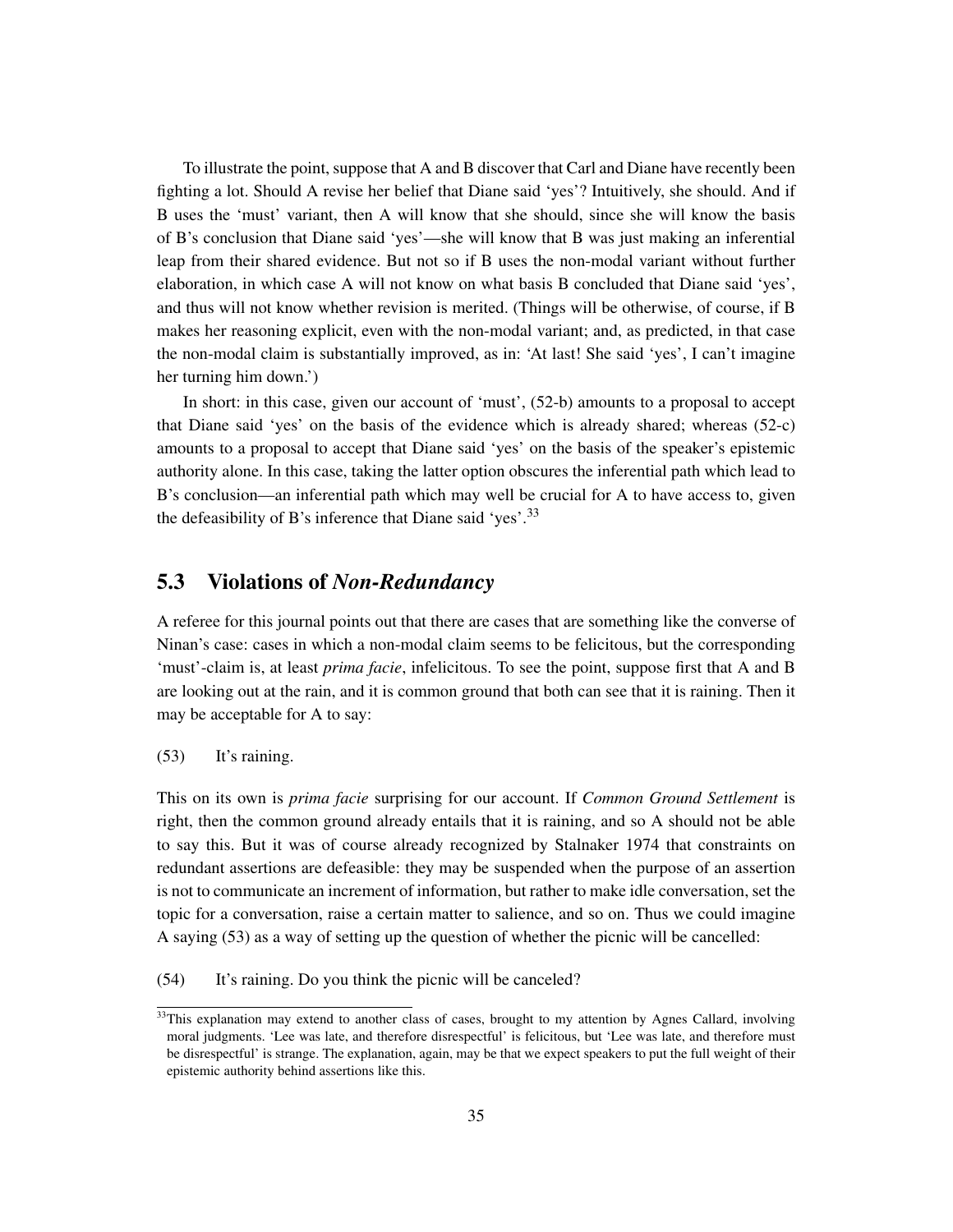There is a contrast here, however, with the corresponding 'must'-variant, which is quite odd:

(55) It must be raining. Do you think the picnic will be canceled?

The considerations adduced above to account for Ninan's case can also help account for this contrast. On our account, again,  $\lceil \text{Must } p \rceil$  draws attention to the interlocutors' shared evidence for p. If A is using p just as a conversation starter—to set the topic for the conversation, raise  $p$ to salience, etc.—there will be no reason to use a variant which focuses particular attention on the interlocutors' shared evidence for p, and so using  $\ulcorner$  Must p $\urcorner$  over p will strike us as strange: the use of a more complex variant to communicate the same basic information calls for an explanation, and, when we do not have any reason to draw attention to our evidence in support of  $p$ , such an explanation will be lacking. In other words,  $(55)$  is strange for the same reason that (56) is in this context:

(56) Based on our visual perception, it's raining. Do you think the picnic will be canceled?

This account yields a striking prediction: in a variant of the case just given in which the interlocutors *do* wish to call attention to their evidence, the 'must'-variant should be acceptable, and indeed preferred. This prediction seems to be borne out. Consider the following variant on [von Fintel and Gillies](#page-38-0) [\(2010\)](#page-38-0)'s epistemologist case [\(34\).](#page-22-0) Suppose that A and B are epistemologists. Both accept that visual evidence can directly supply knowledge. So both accept that, from the visual perception that it is raining, they can immediately conclude that it is raining: this conclusion is mutually obvious to them. Nonetheless, A wants to start a conversation about the precise nature of this inference. Suppose further that A and B are standing at the window, looking out at the rain. A can say:

(57) It must be raining. In other words, our visual perception shows us that it is raining, and that suffices for us to know that it's raining. But how exactly does our visual perception license this inference?

By contrast, the non-modal variant here is at least somewhat dispreferred. Suppose A said instead:

(58) ?It's raining. In other words, our visual perception shows us that it is raining, and that suffices for us to know that it's raining. But how exactly does our visual perception license this inference?

In this non-modal variant, 'in other words' seems like a non-sequitur. (This judgment is a bit subtle—after all, 'it's raining' could also be used to set the topic of rain-evidence. But the 'must' certainly seems preferred here.)

Note that this case is subtly different from [\(34\).](#page-22-0) There, the inference from visual perception to knowledge is being called into question. In the present case, this inference is not in doubt;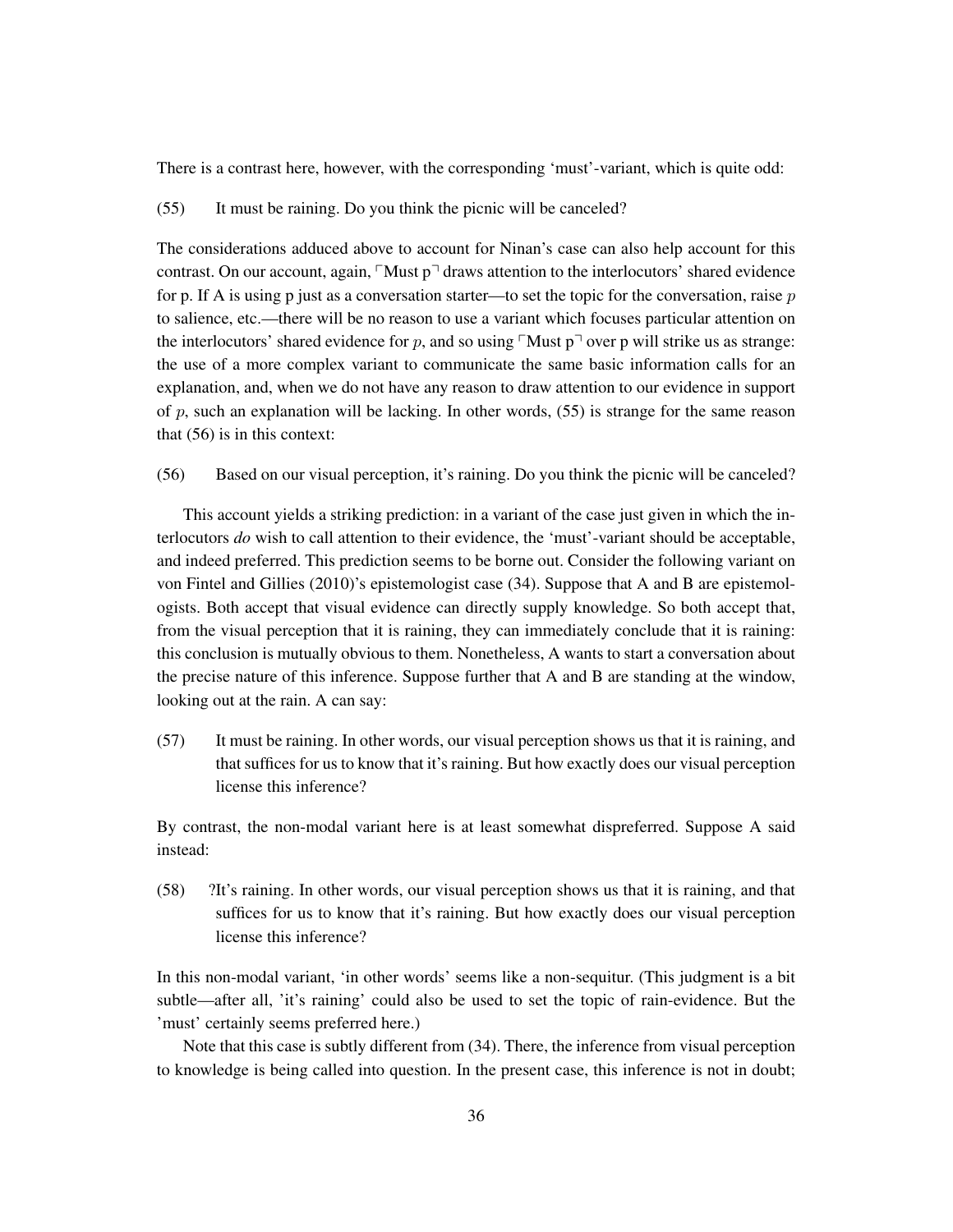it is simply the subject of discussion. So this is not a case in which this inference ceases to be mutually obvious, as in the case of [\(34\);](#page-22-0) instead, this is a case in which this inference remains mutually obvious, but is the subject of discussion, and so a 'must' is merited.

In sum, then, *both* 'must'-claims and non-modal claims can be used when there is a shared argument from which p follows in a mutually obvious way. In such cases, *Non-Redundancy*/ *Common Ground Settlement* can be suspended if there is a clear purposes served in doing so. If the assertion is being used to set  $p$  as the topic of conversation, draw attention to  $p$ , etc., then the 'must'-variant is clearly dispreferred; by contrast, if the assertion is being used (at least in part) to call attention to the interlocutors' evidence for  $p$ , then the 'must'-variant is preferred. This contrast is predicted by our account, on which  $\ulcorner$  Must p $\urcorner$  and p are in general in competition with each other, and speakers use the former only if they wish to update with  $p$  while drawing attention to their evidence for p.

# 6 Embeddings

The final question I address concerns how to extend the present solution to Karttunen's Problem to embeddings of 'must'. First, note that *Indirectness* persists when 'must'-claims are embedded under connectives as in [\(59-a\)](#page-36-0) and [\(59-b\),](#page-36-1) which communicate that the speaker's evidence that Mark came to the party is suitably indirect:

- <span id="page-36-1"></span><span id="page-36-0"></span>(59) [Who came to the party?]
	- a. John did, and Mark must have as well; they're inseparable.
	- b. John did, and Mark must have as well.
	- c. John did and Mark did.

<span id="page-36-2"></span>*Support* also seems to be in play in cases like this. It is satisfied in [\(59-a\),](#page-36-0) which is felicitous as it stands. [\(59-b\)](#page-36-1) is felicitous only if we can accommodate an argument that Mark came (for instance, that John and Mark always go out together). By contrast, [\(59-c\)](#page-36-2) requires no such inference: there need be no salient argument that Mark came to the party.

A natural first response to cases like this is that, since these signals persist through embeddings, they must be semantically encoded. But this would be too quick. On the one hand, it is not at all clear how to capture these data semantically. As [Ippolito](#page-39-10) [\(2017\)](#page-39-10) shows, encoding *Indirectness* as a semantic presupposition runs into serious difficulty; as I discussed in §[4.1,](#page-25-0) the same goes for *Support*. [34](#page-0-0) On the other hand, I am hopeful that we can explain these cases pragmatically by generalizing the strategy from the unembedded cases. The details of this go

<sup>&</sup>lt;sup>34</sup>Encoding either of them as conventional implicatures would not do any better, since it would predict unconditional projection, and thus face the same counterexamples that make trouble for the presuppositional approaches discussed above, at least on the approach due to [Potts 2005,](#page-40-27) though others have resisted the claim that conventional implicatures project unconditionally (e.g. [Martin 2016\)](#page-39-28). And it is clear that they are not part of the main content of 'must', since e.g.  $\ulcorner$  Not must p $\urcorner$  clearly does not mean the same thing as  $\ulcorner$  My evidence for p is direct, *or* fails to entail  $p^{-1}$ .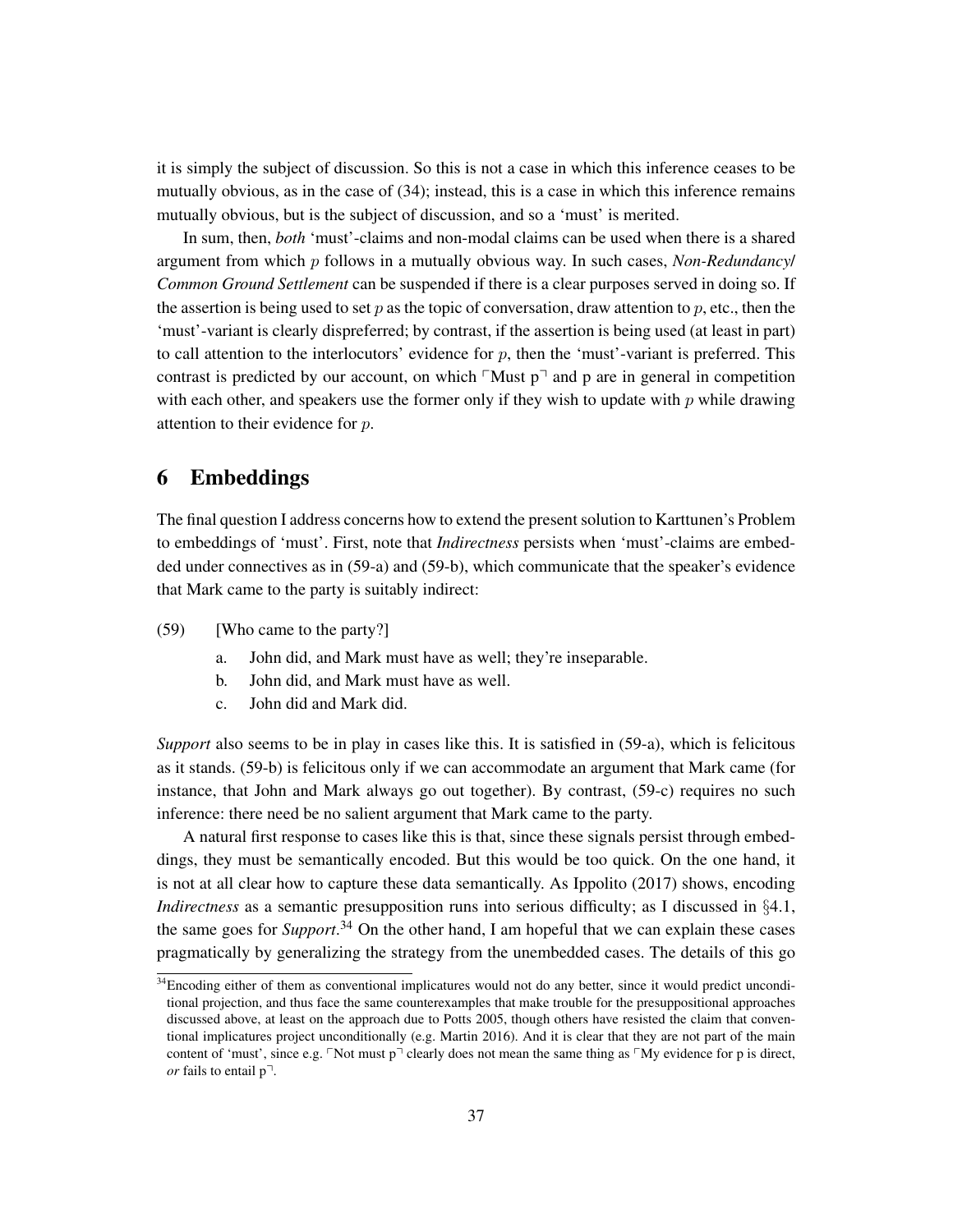beyond the scope of this paper, but the basic idea is that the principles that played a crucial role in our derivation, in particular *Non-Redundancy*, hold not only at the level of sentences, but also at a local, sub-sentential level.<sup>[35](#page-0-0)</sup> We can then reason roughly as above to derive both Support and *Indirectness*; likewise for other connectives.<sup>[36](#page-0-0)</sup>

'Must' under attitudes, as in (60), has a slightly different empirical and theoretical profile:

<span id="page-37-0"></span>(60) James thinks Bob must be in his office.

Here, again, the 'must' seems to suggest that James' evidence is indirect, but no correlate of *Support* seems to apply here. How to predict this will depend on the interaction between attitude verbs and 'must'. The most natural way to treat epistemic modals under attitudes (as in [Stephenson 2007b](#page-40-28)[,a\)](#page-40-29) is to take the agent of the attitude predicate to "anchor" the modal base, so that 'must' is interpreted as quantifying over the set of worlds compatible with a relevant body of the agent's evidence. Thus an attitude ascription like [\(60\)](#page-37-0) says something like: James believes his evidence entails that Bob is in his office.<sup>[37](#page-0-0)</sup> It seems to me that there is a natural step from these truth conditions to the conclusion that James's evidence is indirect—it is only in that case that he would bother to reflect on it at all—though I will not try to spell this out in detail here.

Much more needs to be said on the present topic, then; but this discussion should suffice to give a sense of how the present account can be extended to make sense of the distribution, not only of unembedded 'must'-claims, but also fo embedded 'must'.

# 7 Conclusion

The argument of this paper came in three stages. I began by arguing that, in addition to *Indirectness*, we need *Support* to fully characterize the differences in felicity conditions between an assertion of  $\ulcorner$  Must p $\urcorner$  and an assertion of p alone (as well as the difference between  $\ulcorner$  Must p<sup> $\Box$ </sup> and epistemic modal claims of other strengths). Next, I argued that we can account for *Indirectness* by deriving it pragmatically from *Support*. Finally, I argued that we should account for *Support* as a manner implicature.

The three main parts of this argument are, to a degree, independent: the second and third part depend on the first, but not *vice versa*; and the second and third part are independent of each other. If each of these moves is successful, however, then taken together, they constitute a solution to Karttunen's Problem: characterizing and explaining the differences in felicity

<sup>&</sup>lt;sup>35</sup>Such a theory is needed to explain the infelicity of sentences like 'If John is in Paris, then John is in Paris and he's having fun'. See e.g. [Schlenker 2009,](#page-40-19) [Katzir and Singh 2013,](#page-39-29) [Mayr and Romoli 2016.](#page-40-20)

<sup>&</sup>lt;sup>36</sup>Though importantly this approach will *not* predict that 'must' under negation requires an argument, since <sup>r</sup>Not must  $p^{\dagger}$  and  $\Delta p^{\dagger}$  do not have the same basic update effect, which was an important assumption in our derivation

<sup>&</sup>lt;sup>37</sup>Things are a bit more complicated than this, for reasons [Yalcin 2007](#page-41-0) points out, but need not concern us at present. See discussion in [Mandelkern 2019.](#page-39-30)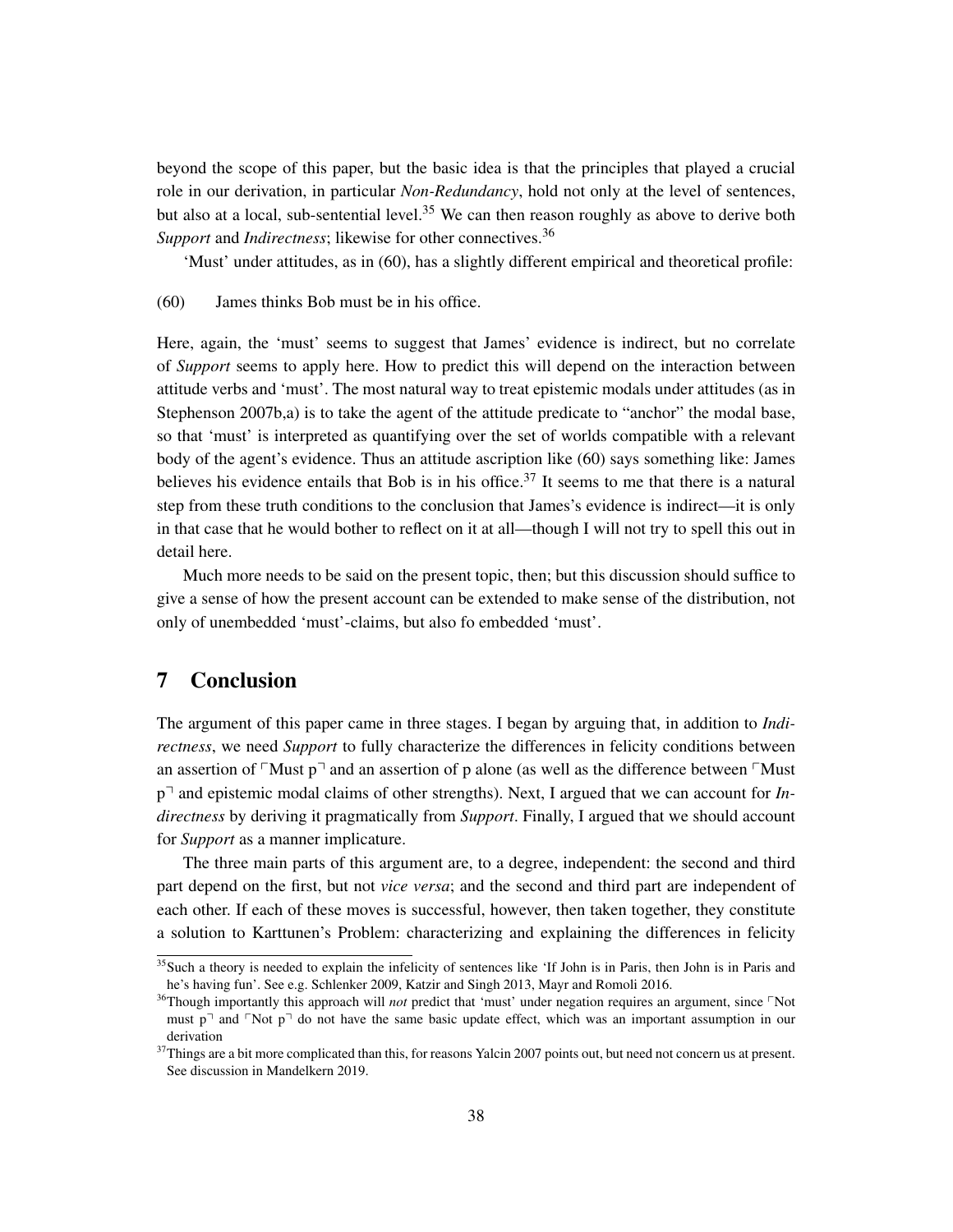conditions between an assertion of  $\lceil \text{Must } p \rceil$  and an assertion of p alone. In short: because of its more complex form and its difference in subject matter from p alone, an assertion of Must  $p^{\dagger}$ , unlike an assertion of p alone, requires that an argument be given for p. From this requirement, in turn, we can conclude that the speaker's evidence for  $p$  is indirect (in a relevant sense), on the basis of general considerations about the flow of information in conversation. I have argued that this approach provides an explanatorily and empirically satisfying account of *Support*; of the subtle pattern of judgments underlying *Indirectness*; and, finally, of the sense in which 'must' is felt to be weak, in spite of its pragmatic strength.

I close with an abstract point about the architecture of semantic and pragmatic theories. My proposal rests on the assumption that an assertion of  $\ulcorner$  Must p $\urcorner$  and an assertion of p have the same basic update effect, but different semantic values. Indeed, on the semantics I have sketched,  $\ulcorner$  Must p $\urcorner$  and p informationally entail one another—in the sense that a context which entails one entails the other—but they do not semantically entail one another. The possibility of this divergence between update effect and meaning proved essential for capturing the subtle divergence in felicity conditions between  $\ulcorner$  Must p $\urcorner$  and p alone; and so, if we are to adopt an approach like this, then we must distinguish semantic content from pragmatic update effect in theorizing about natural language.

# References

<span id="page-38-2"></span>Aikhenvald, A. (2004). *Evidentiality*. Oxford University Press, Oxford.

- <span id="page-38-7"></span>Barker, C. (2009). Clarity and the grammar of skepticism. *Mind and Language*, 24(3):253–73.
- <span id="page-38-6"></span>Barker, C. and Taranto, G. (2003). The paradox of asserting clarity. In Koskinin, P., editor, *Western Conference on Linguistics (WECOL)*, pages 10–21.
- <span id="page-38-11"></span>Bledin, J. and Rawlins, K. (2016). Epistemic resistance moves. In Moroney, M., Little, C.-R., Collard, J., and Burgdorf, D., editors, *Semantics and Linguistic Theory (SALT)*, volume 26, pages 620–640.
- <span id="page-38-9"></span>Bronnikov, G. (2008). The paradox of clarity: Defending the missing inference theory. In Friedman, T. and Ito, S., editors, *Semantics and Linguistic Theory (SALT)*, volume 18, pages 144–157, Ithaca, NY. Cornell University.
- <span id="page-38-10"></span>Crone, P. (2015). Asserting clarity & managing awareness. In Bade, N., Berezovskaya, P., and Scholler, A., editors, ¨ *Sinn und Bedeutung*, volume 20, pages 162–179.
- <span id="page-38-12"></span>Degen, J., Kao, J. T., Scontras, G., and Goodman, N. D. (2015). A cost- and information-based account of epistemic *must*. Poster at 28th Annual CUNY Conference on Human Sentence Processing.
- <span id="page-38-13"></span>Degen, J., Scontras, G., Trotzke, A., and Wittenberg, E. (2016). Definitely, maybe: Approaching speaker commitment experimentally. Manuscript, Stanford University.
- <span id="page-38-5"></span>Faller, M. (2001). Remarks on evidential hierarchies. In Beaver, D., Kaufmann, S., Clark, B., and Casillas, L., editors, *Proceedings of the 'Semfest'*. CSLI Publications: Stanford, CA.
- <span id="page-38-1"></span>Faller, M. (2002). *Semantics and Pragmatics of Evidentials in Cuzco Quechua*. PhD thesis, Stanford University, Stanford, California.
- <span id="page-38-4"></span>Faller, M. (2012). Evidential scalar implicatures. *Linguistics and Philosophy*, 35(4):285–312.
- <span id="page-38-0"></span>von Fintel, K. and Gillies, A. (2010). Must...stay...strong! *Natural Language Semantics*, 18(4):351–383.
- <span id="page-38-3"></span>von Fintel, K. and Gillies, A. (2018). Still going strong. https://semanticsarchive.net/Archive/GMzZTM0Y/.
- <span id="page-38-8"></span>Franke, M. and de Jager, T. (2007). The relevance of awareness. In Aloni, M., Dekker, P., and Roelofsen, F., editors, *The Sixteenth Amsterdam Colloquium*, pages 91–96.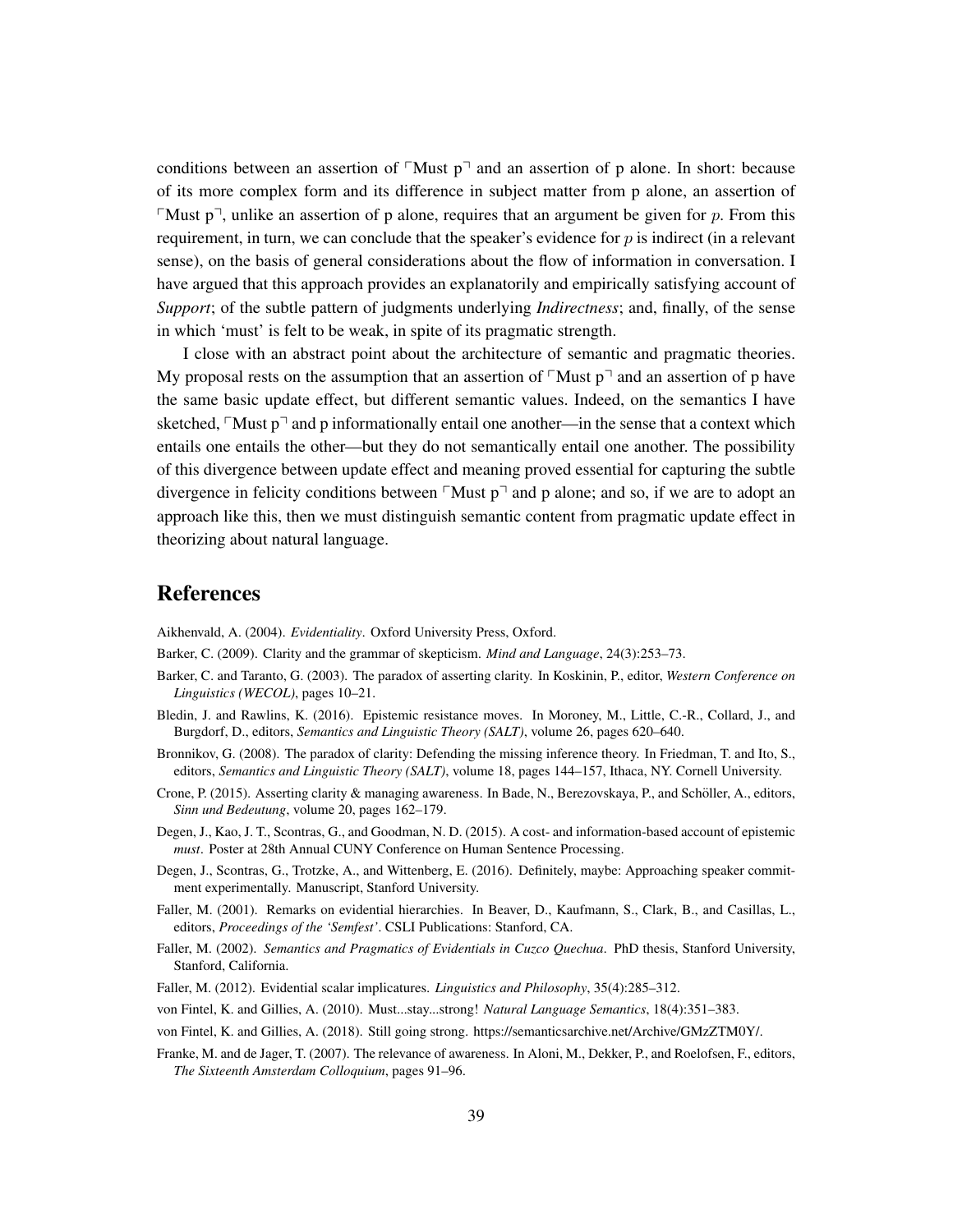- <span id="page-39-4"></span>Giannakidou, A. and Mari, A. (2016). Epistemic future and epistemic MUST: nonveridicality, evidence, and partial knowledge. In Blaszack, J., Giannikidou, A., Klimek-Jankowska, D., and Mygdalski, K., editors, *Mood, Aspect and Modality: What is a Linguistic Category?* University of Chicago Press.
- <span id="page-39-13"></span>Giannakidou, A. and Mari, A. (2017). A unified analysis of the future as epistemic modality: The view from Greek and Italian. *Natural Language and Linguistic Theory*, pages 1–45.
- <span id="page-39-12"></span>Gillies, A. (2001). A new solution to Moore's paradox. *Philosophical Studies*, 105(3):237–250.
- <span id="page-39-24"></span>Ginzburg, J. (1995a). Resolving questions. i. *Linguistics and Philosophy*, 18(5):459–527.
- <span id="page-39-25"></span>Ginzburg, J. (1995b). Resolving questions. ii. *Linguistics and Philosophy*, 18(6):567–609.
- <span id="page-39-5"></span>Goodhue, D. (2017). *Must*  $\varphi$  is felicitous only if  $\varphi$  is not known. *Semantics & Pragmatics*, 10(14).
- <span id="page-39-14"></span>Grice, P. (1989). *Studies in the Way of Words*. Harvard.
- <span id="page-39-11"></span>Groenendijk, J., Stokhof, M., and Veltman, F. (1996). Coreference and modality. In *Handbook of Contemporary Semantic Theory*, pages 179–216. Oxford: Blackwell.
- <span id="page-39-27"></span>Hansson, S. O. (2016). Logic of belief revision. In Zalta, E. Z., editor, *The Stanford Encyclopedia of Philosophy*, Winter 2016 Edition. [https://plato.stanford.edu/archives/win2016/entries/](https://plato.stanford.edu/archives/win2016/entries/logic-belief-revision/) [logic-belief-revision/](https://plato.stanford.edu/archives/win2016/entries/logic-belief-revision/).
- <span id="page-39-18"></span>Hintikka, J. (1962). *Knowledge and Belief: An Introduction to the Logic of Two Notions*. Cornell University Press, Ithaca, NY.
- <span id="page-39-10"></span>Ippolito, M. (2017). Constraints on the embeddability of epistemic modals. To appear in *Sinn und Bedeutung 21*.
- <span id="page-39-1"></span>Karttunen, L. (1972). Possible and must. In Kimball, J., editor, *Syntax and Semantics*, volume 1, pages 1–20. Academic Press, New York.
- <span id="page-39-21"></span>Katzir, R. (2007). Structurally-defined alternatives. *Linguistics and Philosophy*, 30(6):669–690.
- <span id="page-39-29"></span>Katzir, R. and Singh, R. (2013). Hurford disjunctions: embedded exhaustification and structural economy. In Etxeberria, U., Fălăuş, A., Irurtzun, A., and Leferman, B., editors, *Sinn und Bedeutung*, volume 18.
- <span id="page-39-8"></span>Kratzer, A. (1977). What 'must' and 'can' must and can mean. *Linguistics and Philosophy*, 1(3):337–355.
- <span id="page-39-9"></span>Kratzer, A. (1981). The notional category of modality. In Eikmeyer, H. and Rieser, H., editors, *Words, Worlds, and Contexts: New Approaches in Word Semantics*, pages 38–74. de Gruyter.
- <span id="page-39-2"></span>Kratzer, A. (2012a). *Modals and Conditionals*. Oxford University Press, Oxford.
- <span id="page-39-16"></span>Kratzer, A. (2012b). What 'must' and 'can' must and can mean. In *Modals and Conditionals*, pages 1–20. Oxford University Press.
- <span id="page-39-17"></span>Kripke, S. (1963). Semantical considerations on modal logic. *Acta Philosophica Fennica*, 16:83–94.
- <span id="page-39-7"></span>Kripke, S. (2009). Presupposition and anaphora: Remarks on the formulation of the projection problem. *Linguistic Inquiry*, 40(3):367–386.
- <span id="page-39-23"></span>van Kuppevelt, J. (1995). Discourse structure, topicality and questioning. *Journal of Linguistics*, 31(1):109–147.
- <span id="page-39-3"></span>Lassiter, D. (2016). *Must*, knowledge, and (in)directness. *Natural Language Semantics*, 24(2):117–163.
- <span id="page-39-26"></span>Lauer, S. (2013). *Towards a Dynamic Pragmatics*. PhD thesis, Stanford University, Stanford, California.
- <span id="page-39-6"></span>Lewis, D. (1979). Scorekeeping in a language game. *Journal of Philosophical Logic*, 8(1):339–359.
- <span id="page-39-22"></span>Lewis, D. (1988). Relevant implication. *Theoria*, 54(3):161–74.
- <span id="page-39-15"></span>MacFarlane, J. (2004). In what sense (if any) is logic normative for thought? Presented at the Central Division APA.
- <span id="page-39-19"></span>Mandelkern, M. (2017a). *Coordination in Conversation*. PhD thesis, Massachusetts Institute of Technology.
- <span id="page-39-0"></span>Mandelkern, M. (2017b). A solution to Karttunen's problem. In Truswell, R., Cummins, C., Heycock, C., Rabern, B., and Rohde, H., editors, *Sinn und Bedeutung 21*, pages 827–844.
- <span id="page-39-20"></span>Mandelkern, M. (2018). How to do things with modals. *Manuscript*.
- <span id="page-39-30"></span>Mandelkern, M. (2019). Bounded modality. *The Philosophical Review*, 181(1).
- <span id="page-39-28"></span>Martin, S. (2016). Supplemental update. *Semantics & Pragmatics*, 9(5):1–61.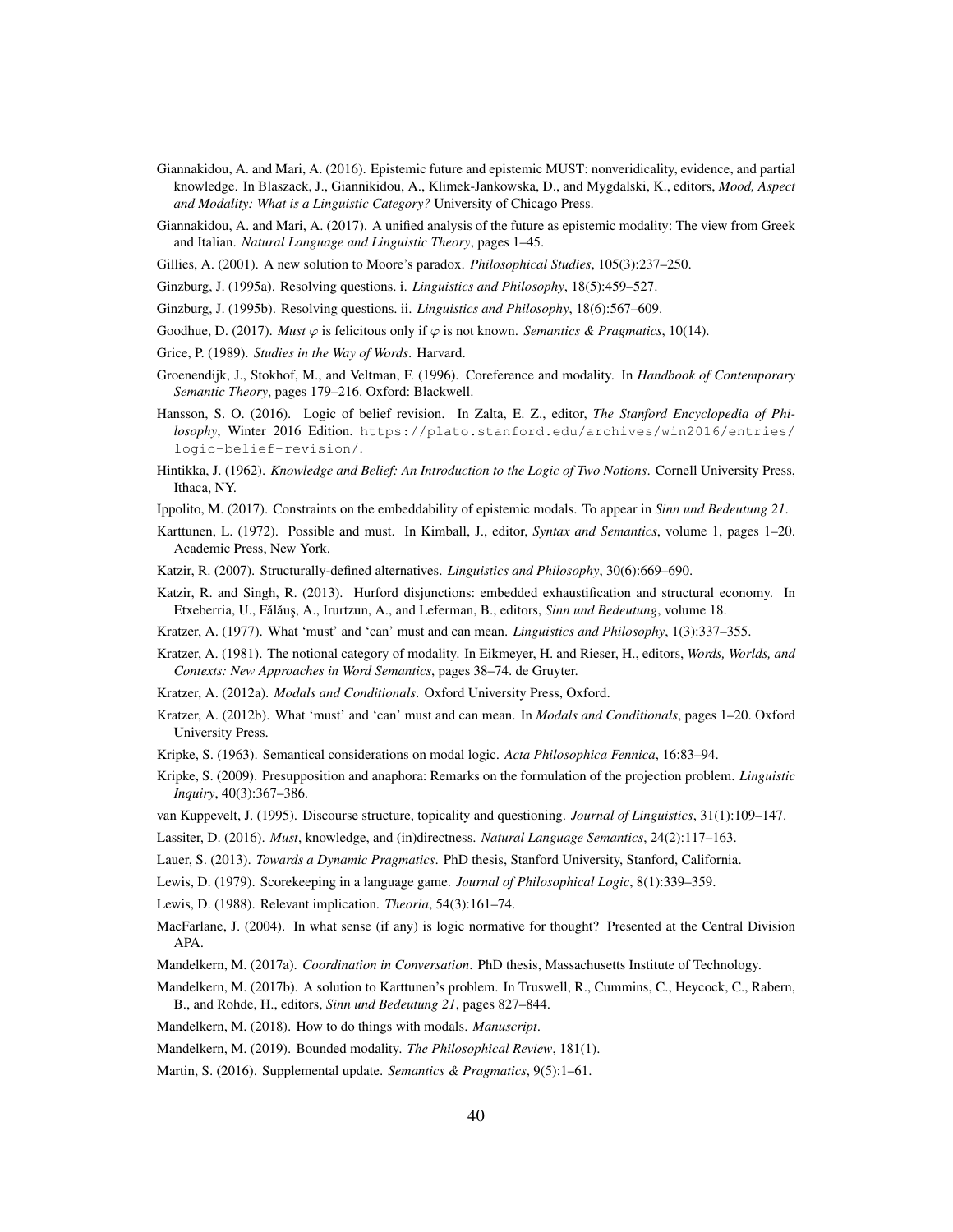- <span id="page-40-1"></span>Matthewson, L. (2015). Evidential restrictions on epistemic modals. In Alonso-Ovalle, L. and Menendez-Benito, P., editors, *Epistemic Indefinites*. Oxford University Press, New York.
- <span id="page-40-20"></span>Mayr, C. and Romoli, J. (2016). A puzzle for theories of redundancy: Exhaustification, incrementality, and the notion of local context. *Semantics and Pragmatics*, 9(7):1–48.

<span id="page-40-21"></span>Montague, R. (1970). Universal grammar. *Theoria*, 36(3):373–398.

- <span id="page-40-14"></span>Moore, G. (1942). A reply to my critics. In Schilpp, P., editor, *The Philosophy of G.E. Moore*. Northwestern University, Evanston, IL.
- <span id="page-40-23"></span>Moss, S. (2015). On the semantics and pragmatics of epistemic vocabulary. *Semantics and Pragmatics*, 8(5):1–81.
- <span id="page-40-25"></span>Moss, S. (2018). *Probabilistic Knowledge*. Oxford University Press.
- <span id="page-40-6"></span>Murray, S. (2014). Varieties of update. *Semantics and Pragmatics*, 7(2):1–53.
- <span id="page-40-26"></span>Ninan, D. (2014). Taste predicates and the acquaintance inference. In Snider, T., D'Antonio, S., and Weigand, M., editors, *Semantics and Linguistic Theory (SALT)*, volume 24, pages 290–309.
- <span id="page-40-2"></span>Ozturk, O. and Papafragou, A. (2015). The acquisition of epistemic modality: From semantic meaning to pragmatic interpretation. *Language Learning and Development*, 11(3):191–214.
- <span id="page-40-27"></span>Potts, C. (2005). *The Logic of Conventional Implicatures*. Oxford University Press, Oxford.
- <span id="page-40-24"></span>Roberts, C. (1998/2012). Information structure in discourse: Towards an integrated formal theory of pragmatics. *Semantics and Pragmatics*, 5(6):1–69.
- <span id="page-40-18"></span>Schlenker, P. (2008). Be articulate: a pragmatic theory of presupposition projection. *Theoretical Linguistics*, 34(3):157–212.
- <span id="page-40-19"></span>Schlenker, P. (2009). Local contexts. *Semantics and Pragmatics*, 2(3):1–78.
- <span id="page-40-22"></span>Scott, D. (1970). Advice on modal logic. In Lambert, K., editor, *Philosophical Problems in Logic*, pages 143–173. Dordrecht Reidel.
- <span id="page-40-3"></span>Sherman, B. (2018). Open questions and epistemic necessity. *The Philosophical Quarterly*.
- <span id="page-40-7"></span>Silk, A. (2016). Discourse contextualism: A framework for contextualist semantics and pragmatics. Oxford University Press.
- <span id="page-40-9"></span>Stalnaker, R. (1970). Pragmatics. *Synthese*, 22(1-2):272–289.
- <span id="page-40-17"></span>Stalnaker, R. (1973). Presuppositions. *Journal of Philosophical Logic*, 2(4):447–457.
- <span id="page-40-12"></span>Stalnaker, R. (1974). Pragmatic presuppositions. In Munitz, M. K. and Unger, P., editors, *Semantics and Philosophy*, pages 197–213. New York University Press, New York.
- <span id="page-40-13"></span>Stalnaker, R. (1978). Assertion. In Cole, P., editor, *Syntax and semantics*, volume 9, pages 315–322. New York: Academic Press.
- <span id="page-40-10"></span>Stalnaker, R. (2002). Common ground. *Linguistics and Philosophy*, 25(5-6):701–721.
- <span id="page-40-11"></span>Stalnaker, R. (2014). *Context*. Oxford University Press.
- <span id="page-40-29"></span>Stephenson, T. (2007a). Judge dependence, epistemic modals, and predicates of personal taste. *Linguistics and Philosophy*, 30(4):487–525.
- <span id="page-40-28"></span>Stephenson, T. (2007b). A parallel account of epistemic modals and predicates of personal taste. In Puig-Waldmueller, editor, *Sinn und Bedeutung*, volume 11, pages 583–97.
- <span id="page-40-5"></span>Stone, M. (1994). The reference argument of epistemic *must*. In *Proceedings of IWCS 1*, pages 181–190.
- <span id="page-40-8"></span>Swanson, E. (2015). The application of constraint semantics to the language of subjective uncertainty. *Journal of Philosophical Logic*, 45(121):121–146.
- <span id="page-40-0"></span>Veltman, F. (1985). *Logics for Conditionals*. PhD thesis, University of Amsterdam.
- <span id="page-40-4"></span>Willett, T. (1988). A cross-linguistic survey of the grammaticalization of evidentiality. *Studies in Language*, 12(1):51–97.

<span id="page-40-15"></span>Williamson, T. (2000). *Knowledge and its Limits*. Oxford University Press.

<span id="page-40-16"></span>Wittgenstein, L. (2001/1953). *Philosophical Investigations*. Wiley-Blackwell, 3rd edition.